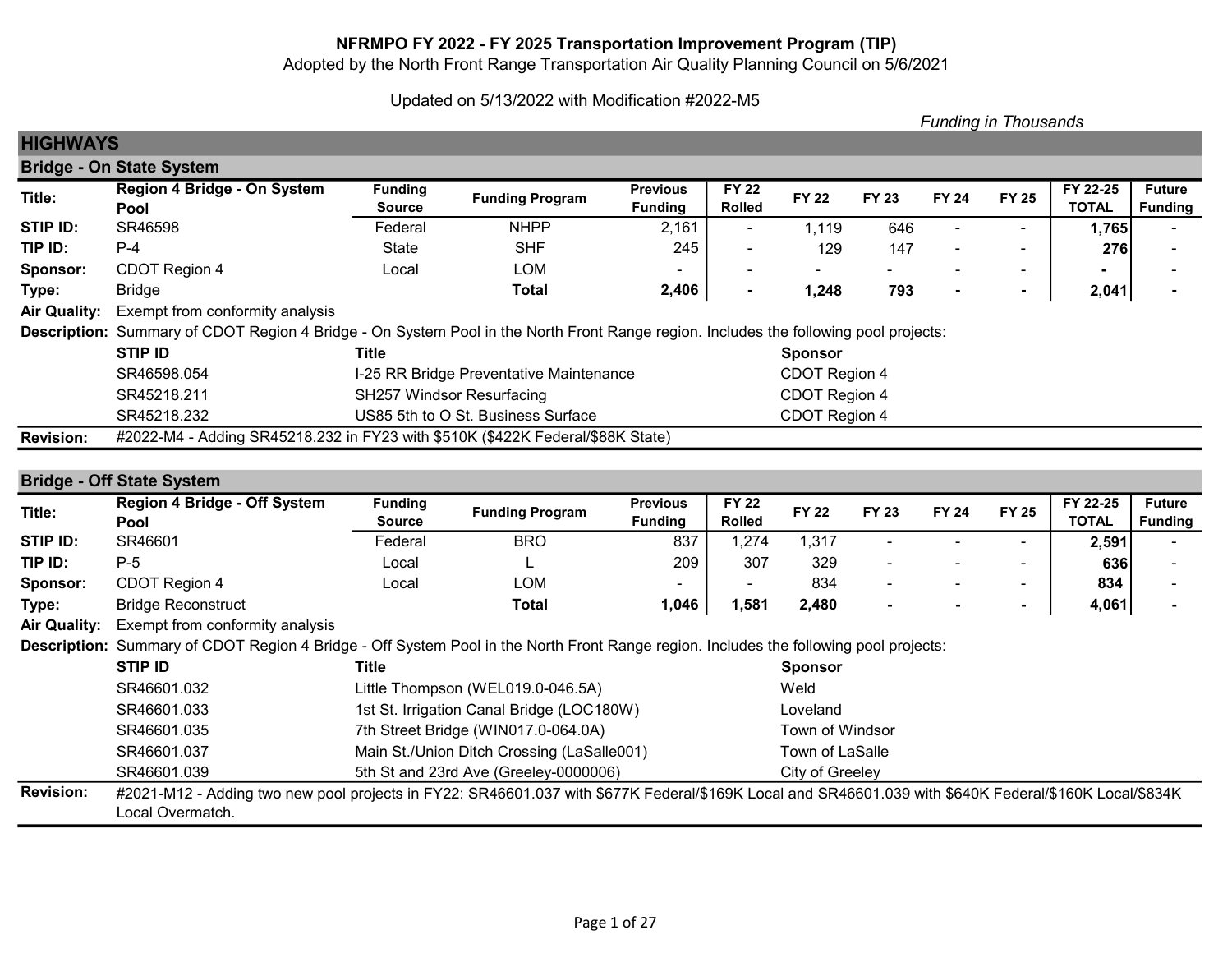Official and a

| Strategic           |                                                                                                                                                                                                                         |                                 |                        |                                   |                               |              |              |              |                |                          |                                 |
|---------------------|-------------------------------------------------------------------------------------------------------------------------------------------------------------------------------------------------------------------------|---------------------------------|------------------------|-----------------------------------|-------------------------------|--------------|--------------|--------------|----------------|--------------------------|---------------------------------|
| Title:              | North I-25: Design Build                                                                                                                                                                                                | <b>Funding</b><br><b>Source</b> | <b>Funding Program</b> | <b>Previous</b><br><b>Funding</b> | <b>FY 22</b><br><b>Rolled</b> | <b>FY 22</b> | <b>FY 23</b> | <b>FY 24</b> | <b>FY 25</b>   | FY 22-25<br><b>TOTAL</b> | <b>Future</b><br><b>Funding</b> |
| Sponsor:            | CDOT Region 4                                                                                                                                                                                                           | Federal                         | <b>TIGER</b>           | 21,970                            |                               |              |              |              |                |                          |                                 |
| STIP ID:            | SSP4428.012                                                                                                                                                                                                             | Federal                         | ITI                    | 600                               |                               |              |              |              |                |                          |                                 |
| TIP ID:             | 2017-032                                                                                                                                                                                                                | Federal                         | <b>CMAQ</b>            | 3,640                             |                               |              |              |              |                |                          |                                 |
| Type:               | Modify & Reconstruct                                                                                                                                                                                                    | Federal                         | <b>SPR</b>             |                                   |                               | 150          |              |              |                | 150                      |                                 |
| <b>Air Quality:</b> | Included in conformity analysis                                                                                                                                                                                         | Federal                         | <b>TCC</b>             |                                   |                               | 80           |              |              | $\blacksquare$ | 80                       |                                 |
| <b>Description:</b> | One new express lane in each                                                                                                                                                                                            | Federal/State                   | ITS/RoadX              | 2,000                             |                               |              |              |              |                |                          |                                 |
|                     | direction from MP253.7-270,                                                                                                                                                                                             | Federal/State                   | NHPP/SHF               | 31,840                            |                               |              |              |              |                |                          |                                 |
|                     | replacement/rehabilitation of key                                                                                                                                                                                       | Federal/State                   | <b>PWQ</b>             | 7,347                             |                               |              |              |              |                |                          |                                 |
|                     | bridges, ITS, transit & safety                                                                                                                                                                                          | Federal/State                   | <b>SBT</b>             | 12,000                            |                               |              |              |              |                |                          |                                 |
|                     | components, replacement of<br>portions of existing facility, and                                                                                                                                                        | Federal/State                   | 7TH/NHPP               | 88,800                            | ۰                             |              |              |              |                |                          |                                 |
|                     | interchange improvements.                                                                                                                                                                                               | State                           | <b>FAS</b>             | 8,500                             |                               |              |              |              | $\sim$         |                          |                                 |
|                     |                                                                                                                                                                                                                         | <b>State</b>                    | <b>PRI</b>             | 65                                |                               |              |              |              | $\overline{a}$ |                          |                                 |
|                     |                                                                                                                                                                                                                         | State                           | 7PX (SB228 or SB267)   | 190,000                           |                               |              |              |              |                |                          |                                 |
|                     |                                                                                                                                                                                                                         | State                           | 7PT (SB 267 Transit)   |                                   |                               | 500          |              |              |                | 500                      |                                 |
|                     |                                                                                                                                                                                                                         | Local                           | Federal/State Loan     | 77,115                            |                               |              |              |              | ٠              |                          |                                 |
|                     |                                                                                                                                                                                                                         | Local                           | <b>LOM</b>             | 46,735                            | ۰                             | 42,897       | 93,402       | 18,408       | $\blacksquare$ | 154,707                  |                                 |
|                     |                                                                                                                                                                                                                         | Local                           | Private                | 6,000                             | ۰                             |              |              |              | $\sim$         |                          |                                 |
|                     |                                                                                                                                                                                                                         |                                 | Total                  | 496,612                           |                               | 43,627       | 93,402       | 18,408       |                | 155,437                  |                                 |
|                     | $\mu$ <sub>0.000</sub> $\mu$ <sub>1.0</sub> $\mu$ <sub>1.0</sub> $\sigma$ <sub>1</sub> $\sigma$ <sub>1.00</sub> $\sigma$ <sub>1.10</sub> $\sigma$ <sub>1.1</sub> $\sigma$ <sub>1.1</sub> $\sigma$ <sub>0.0</sub> $\tau$ |                                 |                        |                                   |                               |              |              |              |                |                          |                                 |

Revision: #2022-M3.2 - Adding \$556K in FY22 (\$476K LOM/\$80K TCC)

#2021-M11 - Adding \$150K Federal State Planning and Research (SPR) funding in FY22.

#2021-M7 - Correcting FY2020-2023 TIP #2021-M6.2: shift \$171K (\$137K Federal/\$34K State) PWQ in Previous Funding from SSP4428.012 to SSP4428.0147.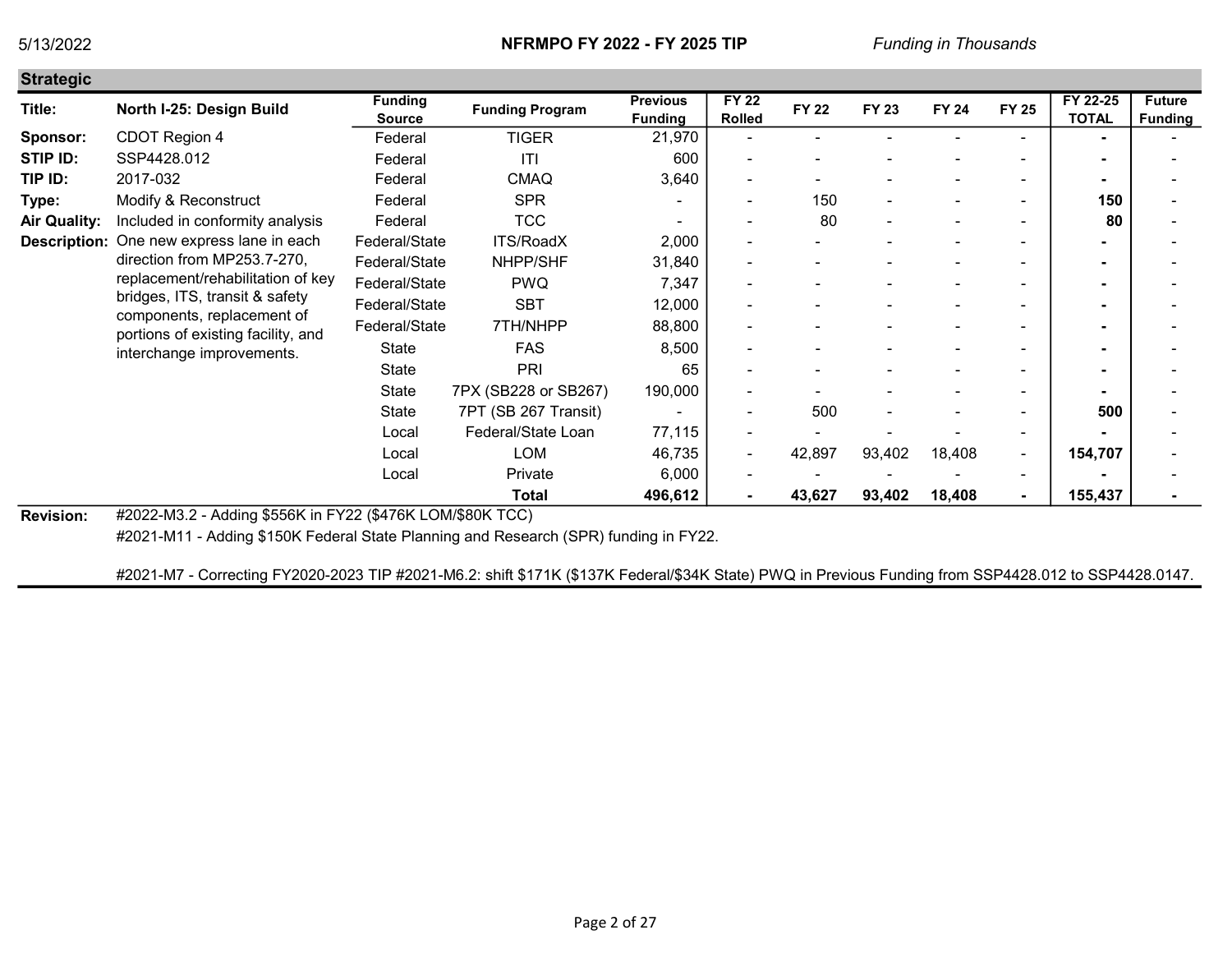| Title:              | <b>North-I-25: WCR38 to SH402</b>                                | <b>Funding</b><br><b>Source</b> | <b>Funding Program</b> | <b>Previous</b><br><b>Funding</b> | <b>FY 22</b><br><b>Rolled</b> | <b>FY 22</b>             | <b>FY 23</b> | <b>FY 24</b>             | <b>FY 25</b>             | FY 22-25<br><b>TOTAL</b> | <b>Future</b><br><b>Funding</b> |
|---------------------|------------------------------------------------------------------|---------------------------------|------------------------|-----------------------------------|-------------------------------|--------------------------|--------------|--------------------------|--------------------------|--------------------------|---------------------------------|
|                     | MP 247-255.23                                                    | Federal                         | <b>BUILD</b>           | 20,000                            |                               |                          |              |                          |                          |                          |                                 |
| STIP ID:            | SSP4428.014                                                      | Federal                         | STP-Metro              | 2,000                             |                               | ٠                        |              |                          | $\overline{\phantom{a}}$ |                          |                                 |
| TIP ID:             | 2019-014                                                         | Federal                         | <b>PAN</b>             | . .                               | 6,500                         | ٠                        |              | $\blacksquare$           | $\overline{\phantom{0}}$ | 6,500                    |                                 |
| Type:               | Modify & Reconstruct                                             | Federal                         | <b>CMAQ</b>            |                                   | $\overline{\phantom{0}}$      | 2,034                    |              | $\overline{\phantom{0}}$ | $\overline{\phantom{0}}$ | 2,034                    |                                 |
| Sponsor:            | CDOT Region 4                                                    | Federal                         | <b>MMOF</b>            |                                   | ٠                             | 5,000                    |              | $\blacksquare$           | $\overline{\phantom{a}}$ | 5,000                    |                                 |
| <b>Air Quality:</b> | Included in conformity analysis                                  | Federal/State                   | <b>PWQ</b>             | 1,406                             |                               |                          |              |                          | $\overline{\phantom{a}}$ |                          |                                 |
| <b>Description:</b> | One new express lane in each                                     | State                           | 7PX (SB 228/267)       | 191,080                           | 244                           | 210                      |              | $\overline{\phantom{0}}$ | $\overline{\phantom{0}}$ | 454                      |                                 |
|                     | direction from SH56 to SH402.                                    | State                           | ITM                    | 1,300                             | $\overline{\phantom{a}}$      |                          |              |                          | $\overline{\phantom{a}}$ |                          |                                 |
|                     | Replacement/rehabilitation of key                                | State                           | SB1 (HUTF)             | 39,000                            | ٠                             |                          |              |                          | $\overline{\phantom{0}}$ |                          |                                 |
|                     | bridges, ITS, transit & safety                                   | State                           | <b>FASTER Safety</b>   | 5,000                             | $\overline{\phantom{a}}$      | 10,465                   | 4,621        | ۰                        | $\overline{\phantom{a}}$ | 15,086                   |                                 |
|                     | components, replacement of<br>portions of existing facility, and | State                           | 7PT (SB 267 Transit)   | 4,300                             | $\sim$                        | 1,000                    |              | ۰                        | $\overline{\phantom{a}}$ | 1,000                    |                                 |
|                     | interchange improvements.                                        | State                           | SBT (SB 228 Transit)   | 700                               |                               |                          |              |                          | $\overline{\phantom{0}}$ |                          |                                 |
|                     |                                                                  | Local                           |                        | 500                               | 1,500                         | $\overline{\phantom{a}}$ | 7,714        | $\overline{\phantom{a}}$ | $\overline{\phantom{a}}$ | 9,214                    |                                 |
|                     |                                                                  | Local                           | Private                |                                   | 3,498                         | $\overline{\phantom{a}}$ |              |                          | $\overline{\phantom{a}}$ | 3,498                    |                                 |
|                     |                                                                  |                                 | Total                  | 265,286                           | 11,742                        | 18,709                   | 12,335       |                          | $\blacksquare$           | 42,786                   |                                 |

Revision: #2022-A3.2 - Adding \$5M Federal MMOF (MDC) in FY22. Match being provided by existing project funding.

#2022-M3.2 - Advance \$1,459K FASTER Safety from FY23 to FY22. No change to total funding.

#2022-M3 - Adding \$7,628K Local in FY23.

#2022-M2 - Adding \$172K (\$86K FASTER/\$86K Local) in FY23.

#2022-M1 - Adding \$2,034K CMAQ Funding in FY22 based on Planning Council Resolution #2021-22 (being matched with FASTER Safety already programed).

#2021-M9 - Advancing \$4,287K State FASTER Safety funding from FY23 to FY22.

#2021-M7 - Correcting FY2020-2023 TIP #2021-M6.2: shift \$171K (\$137K Federal/\$34K State) PWQ in Previous Funding from SSP4428.012 to SSP4428.0147. Increasing 7PX by \$210K in FY22 from project closeout of SR46600.081 in FY2019-2022 TIP. Roll forward \$6,500K PAN, \$244K 7PX, \$1,500K Local, and \$3,498K Private from FY2020-2023 TIP to FY2022 Rolled. Shift \$281K FASTER Safety from FY22 to FY23.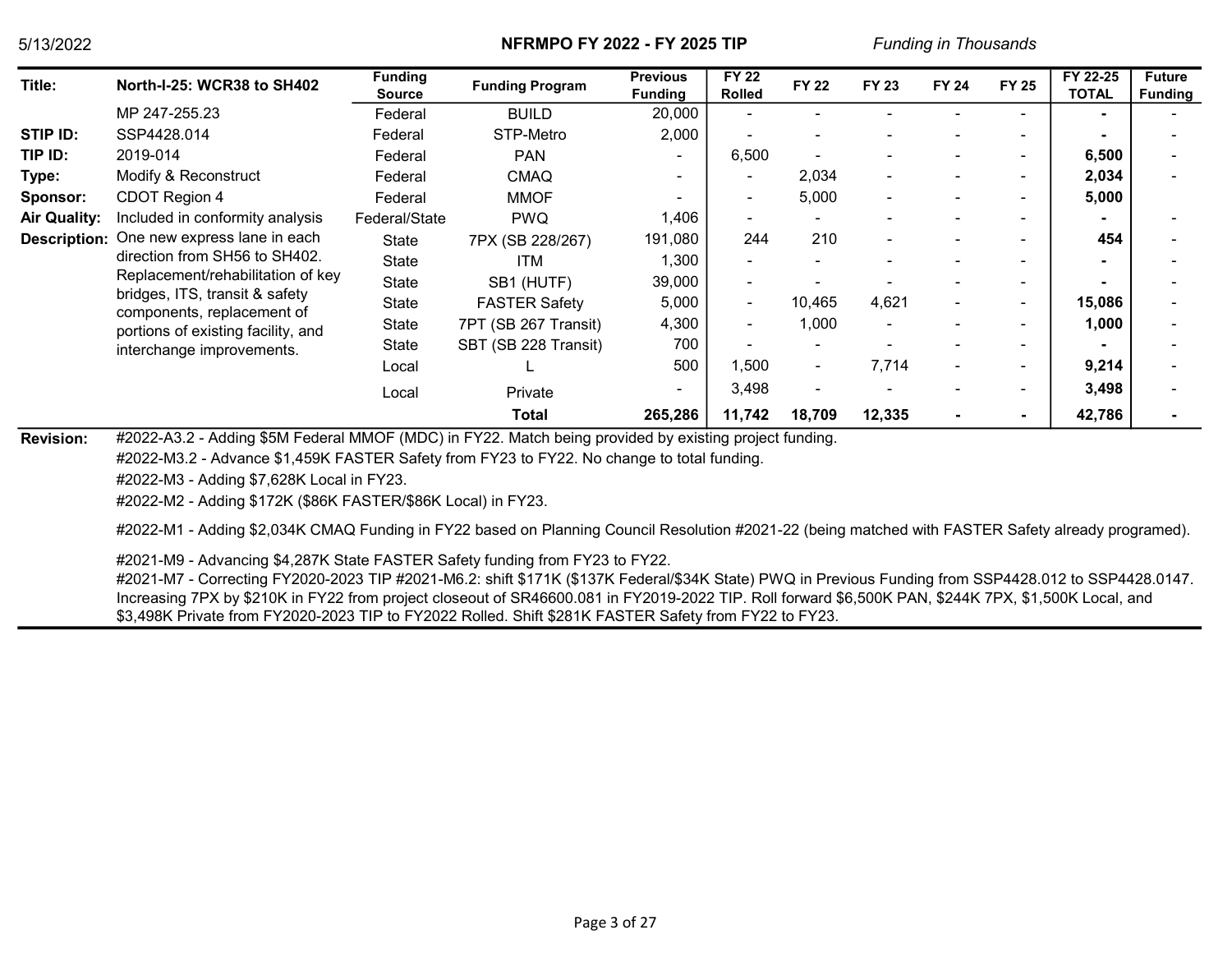### FASTER (North Front Range Listings of State Highway Locations)

| Title:              | <b>Region 4 FASTER Safety Pool</b>                                                                                              | <b>Funding</b><br><b>Source</b> | <b>Funding Program</b>                 | <b>Previous</b><br><b>Funding</b> | <b>FY 22</b><br>Rolled | <b>FY 22</b>             | <b>FY 23</b> | <b>FY 24</b> | <b>FY 25</b>             | FY 22-25<br>TOTAL | <b>Future</b><br><b>Funding</b> |
|---------------------|---------------------------------------------------------------------------------------------------------------------------------|---------------------------------|----------------------------------------|-----------------------------------|------------------------|--------------------------|--------------|--------------|--------------------------|-------------------|---------------------------------|
| Sponsor:            | CDOT Region 4                                                                                                                   | <b>State</b>                    | <b>FAS</b>                             | 2,900                             | ٠                      | 3,094                    | 4,801        | 2,550        | ۰                        | 10,445            |                                 |
| STIP ID:            | SR46606                                                                                                                         | Local                           |                                        |                                   |                        |                          |              |              | $\overline{\phantom{0}}$ |                   |                                 |
| TIP ID:             | $P-7$                                                                                                                           |                                 | Total                                  | 2,900                             | $\blacksquare$         | 3,094                    | 4,801        | 2,550        | ۰                        | 10,445            |                                 |
| Type:               | Safety                                                                                                                          |                                 |                                        |                                   |                        |                          |              |              |                          |                   |                                 |
| <b>Air Quality:</b> | Exempt from conformity analysis                                                                                                 |                                 |                                        |                                   |                        |                          |              |              |                          |                   |                                 |
|                     | Description: Summary of CDOT Region 4 FASTER Safety Pool in the North Front Range region. Includes the following pool projects: |                                 |                                        |                                   |                        |                          |              |              |                          |                   |                                 |
|                     | <b>STIP ID</b>                                                                                                                  | Title                           |                                        |                                   |                        | <b>Sponsor</b>           |              |              |                          |                   |                                 |
|                     | SR46606.070                                                                                                                     |                                 | Intersection Safety Improvements Pool  |                                   |                        | CDOT Region 4            |              |              |                          |                   |                                 |
|                     | SR46606.070                                                                                                                     |                                 | US 287 and Foothills Parkway           |                                   |                        | CDOT Region 4            |              |              |                          |                   |                                 |
|                     | SR46666.060                                                                                                                     |                                 | US 287 (College Ave) & Trilby Rd       |                                   |                        | City of Fort Collins     |              |              |                          |                   |                                 |
|                     | SR46606.095                                                                                                                     |                                 | US 287 and Swallow Signal Improvements |                                   |                        | CDOT Region 4            |              |              |                          |                   |                                 |
|                     | SR46606.097                                                                                                                     |                                 | US 85 and WCR 66 Left Turn Accel Lanes |                                   |                        | CDOT Region 4            |              |              |                          |                   |                                 |
|                     | SR46606.092                                                                                                                     |                                 | CO 392 and WCR23 Signalization         |                                   |                        | <b>Town of Severance</b> |              |              |                          |                   |                                 |
| <b>Revision:</b>    | #2022-M4 - Adding new pool project SR46606.092 in FY24. No change to pool total.                                                |                                 |                                        |                                   |                        |                          |              |              |                          |                   |                                 |
|                     | $\mu$ 0000 MOO - Oki $\mu$ isa COECI/ faas EVOO ta EVOO Ala abaaaa ta aaal tatal.                                               |                                 |                                        |                                   |                        |                          |              |              |                          |                   |                                 |

#2022-M3.2 - Shifting \$256K from FY22 to FY23. No change to pool total.

#2021-M1 - Removing STIP ID SR46600.093 which was erroneously rolled from FY20-23 TIP into FY22-25 TIP. No change to total pool funding.

## Non-Regionally Significant Regional Priority Program Pool (RPP)

| Title:              | <b>Non-Regionally Significant</b><br><b>Regional Priority Program Pool</b> | <b>Funding</b><br><b>Source</b> | <b>Funding Program</b> | <b>Previous</b><br><b>Funding</b> | <b>FY 22</b><br><b>Rolled</b> | <b>FY 22</b> | <b>FY 23</b> | <b>FY 24</b>             | <b>FY 25</b>             | FY 22-25<br><b>TOTAL</b> | <b>Future</b><br><b>Funding</b> |
|---------------------|----------------------------------------------------------------------------|---------------------------------|------------------------|-----------------------------------|-------------------------------|--------------|--------------|--------------------------|--------------------------|--------------------------|---------------------------------|
| <b>Sponsor:</b>     | CDOT Region 4                                                              | Federal                         | <b>STP</b>             | 1,100                             | ۰                             |              |              | 9,000                    | $\overline{\phantom{a}}$ | 9,000                    |                                 |
| STIP ID:            | SR46600                                                                    | Federal                         | FR <sub>8</sub>        | $\overline{\phantom{0}}$          | $\overline{\phantom{0}}$      | 21           |              | $\overline{\phantom{a}}$ | $\overline{\phantom{a}}$ | 21                       |                                 |
| TIP ID:             | $P-11$                                                                     | State                           | SHF/HUTF               | 20                                | -                             |              |              | $\overline{\phantom{a}}$ | $\overline{\phantom{a}}$ | 4                        |                                 |
| Type:               | Safety and Bridge Replacement                                              | <b>State</b>                    | SB <sub>1</sub>        | 1,200                             | $\overline{\phantom{a}}$      | -            |              | $\overline{\phantom{a}}$ | $\overline{\phantom{a}}$ |                          |                                 |
| <b>Air Quality:</b> | Exempt from conformity analysis                                            | Local                           |                        | -                                 |                               |              |              |                          | $\overline{\phantom{a}}$ |                          |                                 |
|                     |                                                                            | Local                           | LOM                    |                                   |                               |              |              |                          | $\overline{\phantom{a}}$ |                          |                                 |
|                     |                                                                            |                                 | Total                  | 1,220                             |                               | 25           |              | 9,000                    | $\blacksquare$           | 9,025                    |                                 |

Description: Summary of CDOT Region 4 Non-Regionally Significant Regional Priority Program (RPP) Project Programming in the North Front Range region.

|                  | STID        | Title                                                                                          | Sponsor:             |  |  |  |  |  |  |  |  |
|------------------|-------------|------------------------------------------------------------------------------------------------|----------------------|--|--|--|--|--|--|--|--|
|                  | SR46600.100 | US 34 Weather Cameras and RWIS                                                                 | <b>CDOT Region 4</b> |  |  |  |  |  |  |  |  |
| <b>Revision:</b> | #2021-M11   | 1 - Adding new project SR46600.100 with \$25K (\$21K Federal FR8/\$4K State SHF/HUTF) in FY22. |                      |  |  |  |  |  |  |  |  |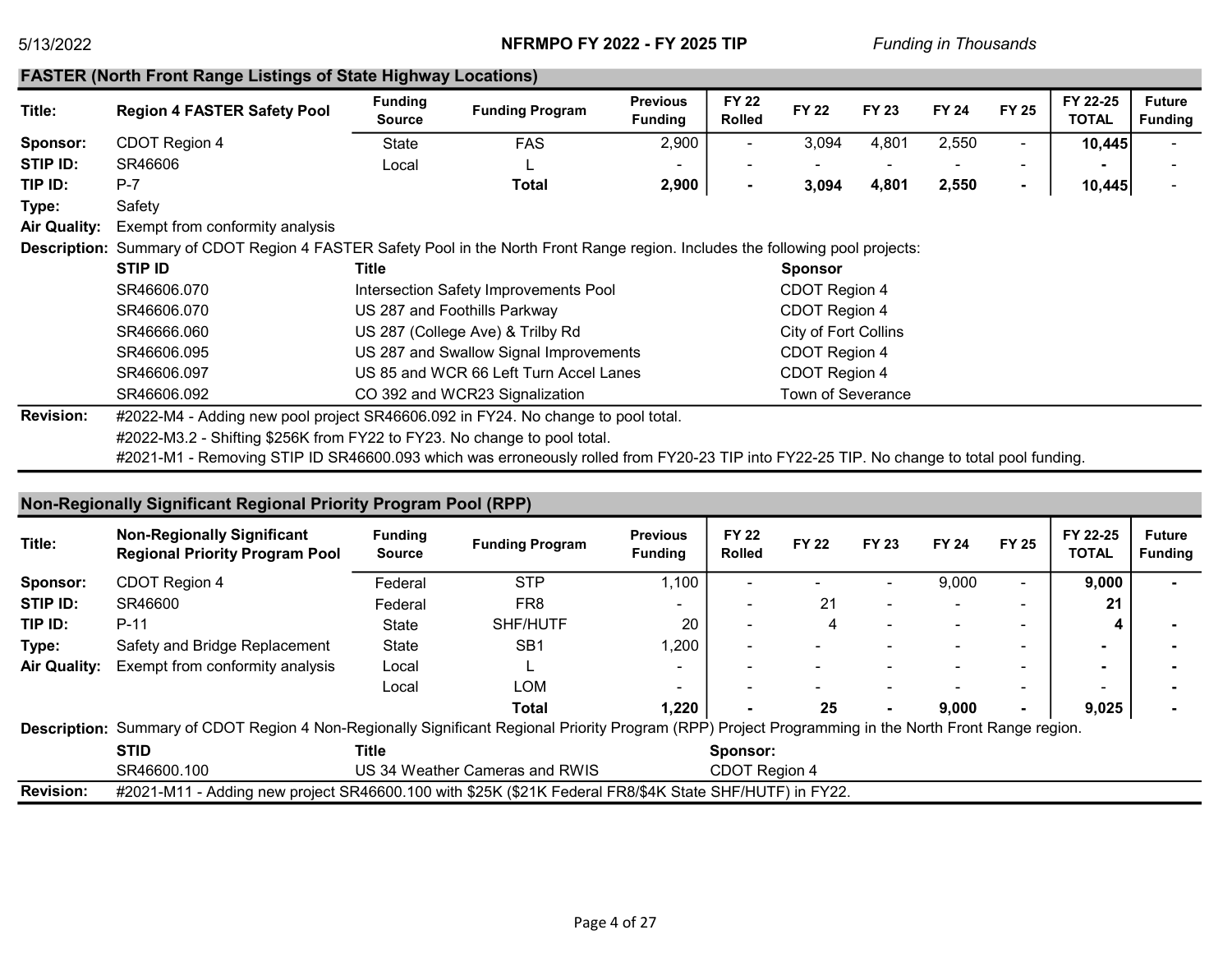| <b>Surface Treatment</b> |                                                                                                                                     |                          |                                         |                                   |                               |                |              |              |                          |                          |                                 |
|--------------------------|-------------------------------------------------------------------------------------------------------------------------------------|--------------------------|-----------------------------------------|-----------------------------------|-------------------------------|----------------|--------------|--------------|--------------------------|--------------------------|---------------------------------|
| Title:                   | <b>Region 4 Surface Treatment</b>                                                                                                   | <b>Funding</b><br>Source | <b>Funding Program</b>                  | <b>Previous</b><br><b>Funding</b> | <b>FY 22</b><br><b>Rolled</b> | <b>FY 22</b>   | <b>FY 23</b> | <b>FY 24</b> | <b>FY 25</b>             | FY 22-25<br><b>TOTAL</b> | <b>Future</b><br><b>Funding</b> |
| Sponsor:                 | CDOT Region 4                                                                                                                       | Federal                  | STBG/NHPP                               | 25,302                            | ٠                             | 3,078          | 8,584        | 14,608       | 8,757                    | 35,028                   |                                 |
| STIP ID:                 | SR45218                                                                                                                             | State                    | <b>SHF</b>                              | 3,952                             | ٠                             | 1,128          | ,398         | 2,884        | 1,668                    | 7,079                    |                                 |
| TIP ID:                  | $P-13$                                                                                                                              | State                    | SB <sub>1</sub>                         |                                   |                               |                |              |              |                          |                          |                                 |
| Type:                    | Surface Treatment                                                                                                                   | Local                    |                                         | $\overline{\phantom{0}}$          |                               |                |              |              | -                        | $\overline{\phantom{0}}$ |                                 |
| <b>Air Quality:</b>      | Exempt from conformity analysis                                                                                                     | Local                    | LOM                                     |                                   |                               |                |              |              | $\overline{\phantom{0}}$ | ۰                        |                                 |
|                          |                                                                                                                                     |                          | Total                                   | 29,254                            |                               | 4,207          | 9,983        | 17,493       | 10,425                   | 42,107                   |                                 |
|                          | Description: Summary of CDOT Region 4 Surface Treatment Pool in the North Front Range region. Includes the following pool projects: |                          |                                         |                                   |                               |                |              |              |                          |                          |                                 |
|                          | <b>STIP ID</b>                                                                                                                      | Title                    |                                         |                                   |                               | <b>Sponsor</b> |              |              |                          |                          |                                 |
|                          | SR45218.211                                                                                                                         |                          | <b>SH257 Windsor Resurfacing</b>        |                                   |                               | CDOT Region 4  |              |              |                          |                          |                                 |
|                          | SNF5788.045                                                                                                                         |                          | SH257 & Eastman Park Drive Intersection |                                   |                               | CDOT Region 4  |              |              |                          |                          |                                 |
|                          | SR45218.232                                                                                                                         |                          | US 85 5th to O St. Business Surface     |                                   |                               | CDOT Region 4  |              |              |                          |                          |                                 |
|                          | SR45218.234                                                                                                                         |                          | SH257 Windsor Resurfacing Eastman to 34 |                                   |                               | CDOT Region 4  |              |              |                          |                          |                                 |
| <b>Revision:</b>         | #2022-M4 - Shifting \$1,125K Federal from FY22 to FY23 for project SNF5788.045. No change to pool total.                            |                          |                                         |                                   |                               |                |              |              |                          |                          |                                 |

#2022-M3.2 - Shift \$2,000K (\$1,656K Federal/\$344K State) for SR45218.211 and \$3,568K (\$2,954K Federal/\$614K State) for SR45218.232 from FY22 to FY25. No change to pool total.

#2021-M10 - Advance \$68K (\$56K Federal/\$12K State) from FY23 to FY22 for SR45218.232. Shift \$1,500K (\$1.241K Federal/\$258K State) from FY23 to FY24 for SR45218.234. No change to pool total.

#2021-M7 - Increasing SHF State pool funding by \$407K in FY22.

### Region 4 ADA Pool

| Title:              | <b>Region 4 ADA Pool</b>                                                                                                                          | <b>Funding</b><br><b>Source</b> | <b>Funding Program</b> | <b>Previous</b><br><b>Funding</b> | <b>FY 22</b><br><b>Rolled</b> | <b>FY 22</b> | <b>FY 23</b> | <b>FY 24</b> | <b>FY 25</b> | FY 22-25<br><b>TOTAL</b> | <b>Future</b><br><b>Funding</b> |
|---------------------|---------------------------------------------------------------------------------------------------------------------------------------------------|---------------------------------|------------------------|-----------------------------------|-------------------------------|--------------|--------------|--------------|--------------|--------------------------|---------------------------------|
| Sponsor:            | CDOT Region 4                                                                                                                                     | State                           | <b>SHF</b>             | 2,000                             |                               | 2.000        | 2,000        |              |              | 4,000                    |                                 |
| STIP ID:            | SR47021                                                                                                                                           |                                 | Total                  | 2,000                             | $\blacksquare$                | 2,000        | 2,000        |              |              | 4,000                    |                                 |
| TIP ID:             | $P-23$                                                                                                                                            |                                 |                        |                                   |                               |              |              |              |              |                          |                                 |
| Type:               | <b>Curb Ramp Upgrades</b>                                                                                                                         |                                 |                        |                                   |                               |              |              |              |              |                          |                                 |
| <b>Air Quality:</b> | Exempt from conformity analysis                                                                                                                   |                                 |                        |                                   |                               |              |              |              |              |                          |                                 |
|                     | Description: Summary of CDOT Region 4 curb ramp upgrades to ADA compliance in the North Front Range region. Includes the following pool projects: |                                 |                        |                                   |                               |              |              |              |              |                          |                                 |
|                     | <b>STIP ID</b>                                                                                                                                    | Title                           |                        |                                   | <b>Sponsor</b>                |              |              |              |              |                          |                                 |
|                     | SR47021.010                                                                                                                                       | Fort Collins ADA Curb Ramps     |                        |                                   | Region 4                      |              |              |              |              |                          |                                 |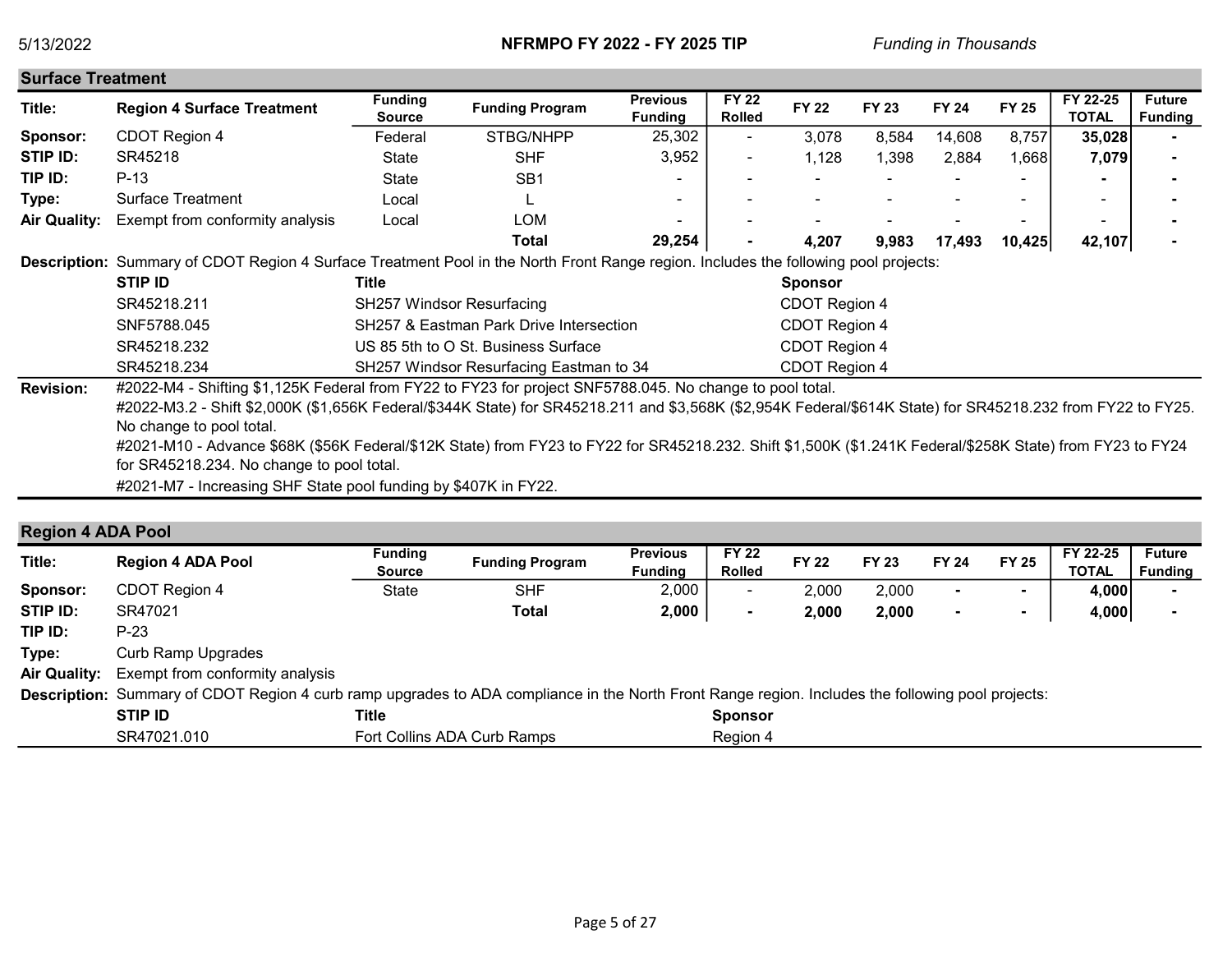|                     | <b>CDOT Region 4 Transportation Alternatives (TA)</b>                                                                                                     |                          |                                            |                                   |                               |                       |              |                          |              |                   |                                 |
|---------------------|-----------------------------------------------------------------------------------------------------------------------------------------------------------|--------------------------|--------------------------------------------|-----------------------------------|-------------------------------|-----------------------|--------------|--------------------------|--------------|-------------------|---------------------------------|
| Title:              | <b>Region 4 Transportation</b><br><b>Alternatives Program Pool</b>                                                                                        | <b>Funding</b><br>Source | <b>Funding Program</b>                     | <b>Previous</b><br><b>Funding</b> | <b>FY 22</b><br><b>Rolled</b> | <b>FY 22</b>          | <b>FY 23</b> | <b>FY 24</b>             | <b>FY 25</b> | FY 22-25<br>TOTAL | <b>Future</b><br><b>Funding</b> |
| Sponsor:            | CDOT Region 4                                                                                                                                             | Federal                  | <b>TAP</b>                                 | 2,995                             | 600                           | 900                   | 1.475        | 573                      | 575          | 4,123             |                                 |
| STIP ID:            | SR47020                                                                                                                                                   | Local                    |                                            | 2,137                             | 150                           | 224                   | 370          | $\sim$                   |              | 744               |                                 |
| TIP ID:             | $P-14$                                                                                                                                                    | Local                    | LOM                                        |                                   | 546                           | ۰.                    | 2,260        | $\overline{\phantom{a}}$ | ۰            | 2,806             |                                 |
| Type:               | <b>Bike/Ped Facility</b>                                                                                                                                  |                          | Total                                      | 5,132                             | 1,296                         | 1,124                 | 4,105        | 573                      | 575          | 7,673             |                                 |
| <b>Air Quality:</b> | Exempt from conformity analysis                                                                                                                           |                          |                                            |                                   |                               |                       |              |                          |              |                   |                                 |
|                     | Description: Summary of CDOT Region 4 Transportation Alternatives Program in the North Front Range region. Includes the following pool projects:          |                          |                                            |                                   |                               |                       |              |                          |              |                   |                                 |
|                     | STIP ID                                                                                                                                                   | Title                    |                                            |                                   |                               | <b>Sponsor</b>        |              |                          |              |                   |                                 |
|                     | SR47020.026                                                                                                                                               |                          | Power Trail Grade Separation at Harmony Rd |                                   |                               | <b>Fort Collins</b>   |              |                          |              |                   |                                 |
|                     | SR47020.028                                                                                                                                               |                          | Namaqua Ave Trail Underpass                |                                   |                               | Loveland              |              |                          |              |                   |                                 |
|                     | SR47020.042                                                                                                                                               |                          | Non-Motorized sidewalk at 57th St/US287    |                                   |                               | <b>Larimer County</b> |              |                          |              |                   |                                 |
| <b>Revision:</b>    | #2021-M7 - Roll forward \$600K Federal /\$150K Local/\$546K Local Overmatch from FY2020-2023 TIP. Advancing \$124K (\$100K Federal/\$24K Local) from FY23 |                          |                                            |                                   |                               |                       |              |                          |              |                   |                                 |
|                     | to FY22.                                                                                                                                                  |                          |                                            |                                   |                               |                       |              |                          |              |                   |                                 |

### NFRMPO Transportation Alternatives (TA)

| Title:   | <b>Little Thompson River Corridor</b><br>Trail – Phase 1a                                                                         | <b>Funding</b><br><b>Source</b> | <b>Funding Program</b> | <b>Previous</b><br>Fundina | <b>FY 22</b><br><b>Rolled</b> | <b>FY 22</b>             | <b>FY 23</b> | <b>FY 24</b> | <b>FY 25</b>             | FY 22-25<br><b>TOTAL</b> | <b>Future</b><br><b>Funding</b> |
|----------|-----------------------------------------------------------------------------------------------------------------------------------|---------------------------------|------------------------|----------------------------|-------------------------------|--------------------------|--------------|--------------|--------------------------|--------------------------|---------------------------------|
| Sponsor: | Johnstown                                                                                                                         | Federal                         | TAP                    |                            | 250                           |                          |              | -            | $\overline{\phantom{0}}$ | 250                      |                                 |
| STIP ID: | SNF5095.004                                                                                                                       | Local                           |                        |                            | 63                            |                          |              | $\sim$       | $\overline{\phantom{0}}$ | 63                       |                                 |
| TIP ID:  | 2020-014                                                                                                                          |                                 | <b>Total</b>           |                            | 313                           | $\overline{\phantom{0}}$ |              |              | $\blacksquare$           | 313                      |                                 |
|          | $\mathbf{D}^{\mathrm{H}}$ $\mathbf{D}^{\mathrm{H}}$ $\mathbf{D}^{\mathrm{H}}$ $\mathbf{D}^{\mathrm{H}}$ $\mathbf{D}^{\mathrm{H}}$ |                                 |                        |                            |                               |                          |              |              |                          |                          |                                 |

Type: Bike/Ped Facility

Air Quality: Exempt from conformity analysis

Description: 5,000 linear feet of 8' width crusher fines trail. Described in Johnstown-Milliken Parks Trails and Open Space Master Plan.

| Title:              |                                 | <b>Funding</b> |                        | <b>Previous</b>          | <b>FY 22</b>  | <b>FY 22</b>             | <b>FY 23</b> | <b>FY 24</b>             | <b>FY 25</b>             | FY 22-25     | <b>Future</b>  |
|---------------------|---------------------------------|----------------|------------------------|--------------------------|---------------|--------------------------|--------------|--------------------------|--------------------------|--------------|----------------|
|                     | <b>North LCR 17 Expansion</b>   | <b>Source</b>  | <b>Funding Program</b> | <b>Fundina</b>           | <b>Rolled</b> |                          |              |                          |                          | <b>TOTAL</b> | <b>Funding</b> |
| Sponsor:            | Larimer County                  | Federal        | ТA                     |                          | 151           | $\overline{\phantom{0}}$ |              | $\sim$                   | $\overline{\phantom{a}}$ | 151          |                |
| STIP ID:            | SNF5095.003                     | Federal        | <b>PNF</b>             | $\overline{\phantom{a}}$ | 113           | $\overline{\phantom{a}}$ |              | $\overline{\phantom{a}}$ | $\overline{\phantom{a}}$ | 113          |                |
| TIP ID:             | 2021-001                        | Local          |                        | -                        | 66            | $\overline{\phantom{a}}$ |              | $\sim$                   | $\overline{\phantom{a}}$ | 66           |                |
| Type:               | <b>Bike/Ped Facility</b>        |                | <b>Total</b>           |                          | 330           | $\overline{\phantom{a}}$ |              | $\sim$                   |                          | 330          |                |
| <b>Air Quality:</b> | Exempt from conformity analysis |                |                        |                          |               |                          |              |                          |                          |              |                |

Description: Expand one (1) mile section of LCR 17 between Willox Lane and US 287/SH 14 from a two lane facility to a two lane facility with six (6) foot shoulders/bike lanes. A three lane section at the intersection with US 287/SH 14.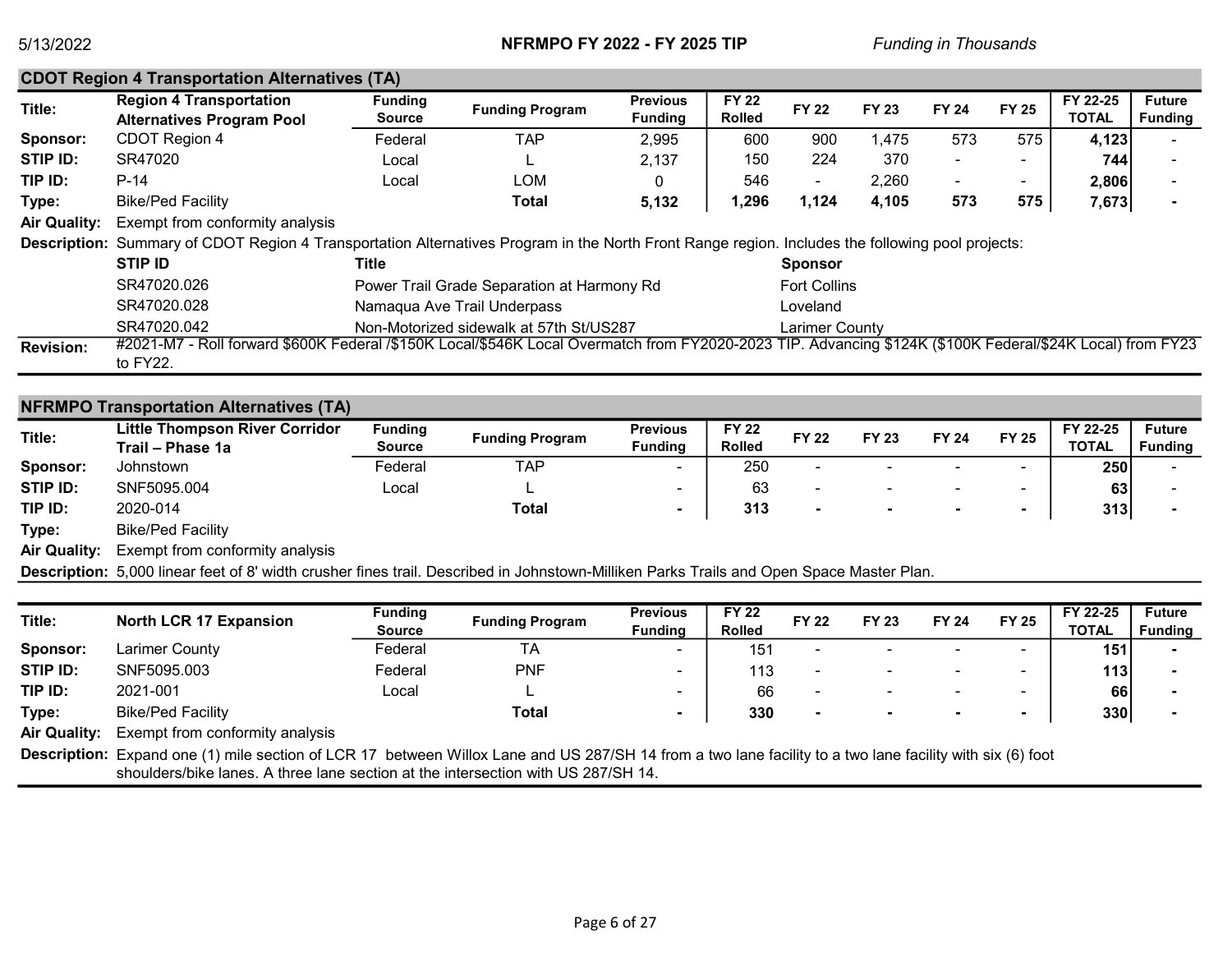| Title:              | <b>Poudre River Trail Realignment</b>                                                                                                | Funding<br><b>Source</b>        | <b>Funding Program</b> | <b>Previous</b><br><b>Funding</b> | <b>FY 22</b><br><b>Rolled</b> | <b>FY 22</b> | <b>FY 23</b> | <b>FY 24</b> | <b>FY 25</b>   | FY 22-25<br><b>TOTAL</b> | <b>Future</b><br><b>Funding</b> |
|---------------------|--------------------------------------------------------------------------------------------------------------------------------------|---------------------------------|------------------------|-----------------------------------|-------------------------------|--------------|--------------|--------------|----------------|--------------------------|---------------------------------|
| Sponsor:            | Windsor                                                                                                                              | Federal                         | <b>TA</b>              |                                   |                               | 271          | 273          |              |                | 544                      |                                 |
| <b>STIP ID:</b>     | SNF5095.005                                                                                                                          | Local                           |                        |                                   |                               | 98           | 160          |              | $\blacksquare$ | 258                      |                                 |
| TIP ID:             | 2022-001                                                                                                                             |                                 | <b>Total</b>           |                                   |                               | 369          | 433          |              | $\blacksquare$ | 802                      |                                 |
| Type:               | <b>Bike/Ped Facility</b>                                                                                                             |                                 |                        |                                   |                               |              |              |              |                |                          |                                 |
| <b>Air Quality:</b> | Exempt from conformity analysis                                                                                                      |                                 |                        |                                   |                               |              |              |              |                |                          |                                 |
|                     | Description: Realigning two segments of the Poudre Trail approximately 1 mile east of SH 257                                         |                                 |                        |                                   |                               |              |              |              |                |                          |                                 |
| <b>Revision:</b>    | #2022-M2.2 - Reversing #2021-M6 which erroneously removed \$3K Federal funding in FY23.                                              |                                 |                        |                                   |                               |              |              |              |                |                          |                                 |
|                     |                                                                                                                                      |                                 |                        |                                   |                               |              |              |              |                |                          |                                 |
| Title:              | <b>Poudre Trail Wayfinding - I25 to</b><br><b>Island Grove Park</b>                                                                  | <b>Funding</b><br><b>Source</b> | <b>Funding Program</b> | <b>Previous</b><br><b>Funding</b> | <b>FY 22</b><br><b>Rolled</b> | <b>FY 22</b> | <b>FY 23</b> | <b>FY 24</b> | <b>FY 25</b>   | FY 22-25<br><b>TOTAL</b> | <b>Future</b><br><b>Funding</b> |
| Sponsor:            | Town of Windsor, Town of                                                                                                             | Federal                         | <b>TA</b>              |                                   |                               |              | 85           |              | $\overline{a}$ | 85                       |                                 |
|                     | Timnath, Larimer County, City of                                                                                                     | Local                           | L                      |                                   |                               |              | 18           |              |                | 18                       |                                 |
|                     | Greeley, Poudre Trail Corridor                                                                                                       | Local                           | <b>LOM</b>             |                                   |                               |              | 5            |              | $\blacksquare$ | 5                        |                                 |
|                     | <b>Board</b>                                                                                                                         |                                 | <b>Total</b>           | $\blacksquare$                    |                               |              | 108          |              | $\blacksquare$ | 108                      |                                 |
| STIP ID:            | SNF5095.007                                                                                                                          |                                 |                        |                                   |                               |              |              |              |                |                          |                                 |
| TIP ID:             | 2023-010                                                                                                                             |                                 |                        |                                   |                               |              |              |              |                |                          |                                 |
| Type:               | <b>Bike/Ped</b>                                                                                                                      |                                 |                        |                                   |                               |              |              |              |                |                          |                                 |
| <b>Air Quality:</b> | <b>Exempt from Conformity Analysis</b>                                                                                               |                                 |                        |                                   |                               |              |              |              |                |                          |                                 |
| <b>Description:</b> | Installation of wayfinding signs along the Poudre Trail between I-25 in Timnath and Island Grove Park in Greeley                     |                                 |                        |                                   |                               |              |              |              |                |                          |                                 |
| <b>Revision:</b>    | #2022-A3 - New project entry from 2021 Call for Projects awarded funding with Planning Council Resolution #2022-06                   |                                 |                        |                                   |                               |              |              |              |                |                          |                                 |
|                     | <b>Congestion Mitigation &amp; Air Quality (CMAQ)</b>                                                                                |                                 |                        |                                   |                               |              |              |              |                |                          |                                 |
| Title:              | <b>GET CNG Bus Replacement /</b><br><b>Bus Expansion</b>                                                                             | <b>Funding</b><br><b>Source</b> | <b>Funding Program</b> | <b>Previous</b><br><b>Funding</b> | <b>FY 22</b><br><b>Rolled</b> | <b>FY 22</b> | <b>FY 23</b> | <b>FY 24</b> | <b>FY 25</b>   | FY 22-25<br><b>TOTAL</b> | <b>Future</b><br><b>Funding</b> |
| Sponsor:            | Greeley-Evans                                                                                                                        | Federal                         | <b>CMAQ</b>            | 4,626                             | 646                           |              |              |              | $\blacksquare$ | 646                      |                                 |
| STIP ID:            | SST7007.010                                                                                                                          | Local                           |                        | 629                               |                               |              |              |              |                | n                        |                                 |
| TIP ID:             | 2016-004                                                                                                                             |                                 | <b>Total</b>           | 5,255                             | 646                           |              |              |              | $\blacksquare$ | 646                      |                                 |
| Type:               | Rolling Stock Replacement and Fleet Expansion                                                                                        |                                 |                        |                                   |                               |              |              |              |                |                          |                                 |
| <b>Air Quality:</b> | Exempt from conformity analysis                                                                                                      |                                 |                        |                                   |                               |              |              |              |                |                          |                                 |
|                     | Description: Replacement of 30 foot body on chassis diesel fixed route buses and purchase of one (1) 40' bus for the Poudre Express. |                                 |                        |                                   |                               |              |              |              |                |                          |                                 |
| <b>Revision:</b>    | #2021-M7 - Rolling project into current TIP from FY2020-2023 TIP by rolling \$646K Federal funding from FY21 to FY22 Rolled.         |                                 |                        |                                   |                               |              |              |              |                |                          |                                 |
|                     |                                                                                                                                      |                                 |                        |                                   |                               |              |              |              |                |                          |                                 |

| Title:   | <b>COLT CNG Bus</b>                              | <b>Funding</b> | <b>Funding Program</b>       | <b>Previous</b> | <b>FY 22</b>  | <b>FY 22</b> | <b>FY 23</b>             | <b>FY 24</b>             | <b>FY 25</b>             | FY 22-25     | <b>Future</b>  |
|----------|--------------------------------------------------|----------------|------------------------------|-----------------|---------------|--------------|--------------------------|--------------------------|--------------------------|--------------|----------------|
|          | <b>Replacement/Expansion</b>                     | <b>Source</b>  |                              | <b>Fundina</b>  | <b>Rolled</b> |              |                          |                          |                          | <b>TOTAL</b> | <b>Funding</b> |
| Sponsor: | Loveland                                         | Federal        | <b>CMAQ</b>                  | 726             | ,076          | 120          |                          |                          | $\overline{\phantom{a}}$ | ا1,196       |                |
| STIP ID: | SST7007.011                                      | Local          |                              | 150             | 224           | 25           | $\overline{\phantom{0}}$ | $\overline{\phantom{a}}$ | $\sim$                   | 249          |                |
| TIP ID:  | 2018-001                                         | Local          | LOM                          |                 | -             | 136          | -                        | -                        | $\overline{\phantom{a}}$ | 136          |                |
| Type:    | Rolling Stock Replacement and<br>Fleet Expansion |                | <b>Total</b><br>Page 7 of 27 | 876             | , 300         | 281          |                          |                          |                          | 1,581        |                |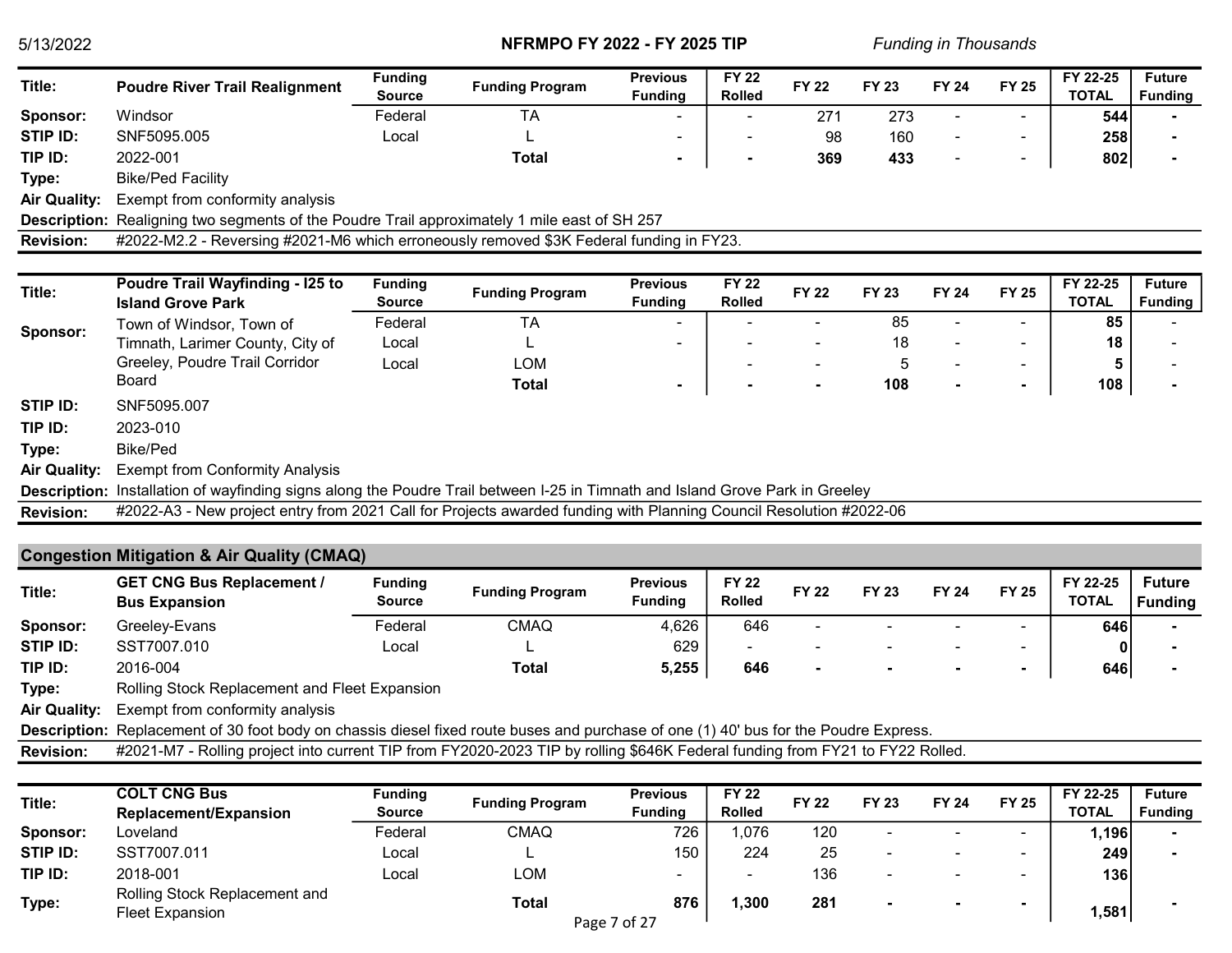## Air Quality: Exempt from conformity analysis

### Description: Purchase of clean diesel or compressed natural gas buses to replace existing buses and add buses to COLT fleet.

|                  | #2022-M2.2 - Increasing funding by \$363K (\$188K CMAQ/\$39K L/\$136K LOM) in FY22 with the following actions: Applying additional allocation to STIP ID |
|------------------|----------------------------------------------------------------------------------------------------------------------------------------------------------|
|                  | SST7007.016/TIP ID 2020-006 approved by Planning Council Resolution 2021-22 in the amount of \$120K CMAQ and \$25K Local in FY22. Transferring \$68K     |
| <b>Revision:</b> | CMAQ and \$14K Local FY22 Rolled funds from STIP ID: SST7007.016/TIP ID: 2020-006 to STIP ID: SST7007.011/TIP ID: 2018-001. Adding \$136K Local          |
|                  | Overmatch in FY22.                                                                                                                                       |

| Title:              | <b>Transfort CNG Buses</b>                                                                                                         | <b>Funding</b><br><b>Source</b> | <b>Funding Program</b> | <b>Previous</b><br><b>Fundina</b> | <b>FY 22</b><br><b>Rolled</b> | <b>FY 22</b> | <b>FY 23</b> | <b>FY 24</b> | <b>FY 25</b>             | FY 22-25<br><b>TOTAL</b> | <b>Future</b><br><b>Funding</b> |
|---------------------|------------------------------------------------------------------------------------------------------------------------------------|---------------------------------|------------------------|-----------------------------------|-------------------------------|--------------|--------------|--------------|--------------------------|--------------------------|---------------------------------|
| Sponsor:            | <b>Fort Collins</b>                                                                                                                | Federal                         | CMAQ                   | 950                               | 950                           | 46           |              |              | $\overline{\phantom{0}}$ | 996                      |                                 |
| STIP ID:            | SST7007.015, SST7077.017                                                                                                           | State                           | <b>MMOF</b>            | 908                               |                               |              |              |              |                          |                          |                                 |
| TIP ID:             | 2020-001                                                                                                                           | Local                           |                        | 206                               |                               |              |              |              | -                        |                          |                                 |
| Type:               | Transit                                                                                                                            | Local                           | LOM                    | 48                                |                               |              |              |              | -                        |                          |                                 |
| <b>Air Quality:</b> | Exempt from conformity analysis                                                                                                    |                                 | Total                  | 2,112                             | 950                           | 46           |              |              |                          | 996                      |                                 |
|                     | Description: Transfort will replace 5 diesel buses, which have exceeded FTA Minimum Useful Life standards with CNG fueled Vehicles |                                 |                        |                                   |                               |              |              |              |                          |                          |                                 |

Revision: #2022-M2.2 - Adding \$46K CMAQ in FY22, shifting \$9K LOM to L in previous funding #2021-M7 - Rolling project into current TIP from FY2020-2023 TIP by rolling \$1,860K (\$950K Federal/\$908K State/\$2K Local) from FY21 to FY22 Rolled.

| Title:              | <b>GET Diesel Bus Replacement /</b><br><b>Bus Expansion</b>                                                                                           | <b>Funding</b><br>Source | <b>Funding Program</b> | <b>Previous</b><br><b>Funding</b> | <b>FY 22</b><br><b>Rolled</b> | <b>FY 22</b>             | <b>FY 23</b> | <b>FY 24</b> | <b>FY 25</b>   | FY 22-25<br><b>TOTAL</b> | <b>Future</b><br><b>Funding</b> |
|---------------------|-------------------------------------------------------------------------------------------------------------------------------------------------------|--------------------------|------------------------|-----------------------------------|-------------------------------|--------------------------|--------------|--------------|----------------|--------------------------|---------------------------------|
| Sponsor:            | Greeley-Evans                                                                                                                                         | Federal                  | <b>CMAQ</b>            | $\sim$                            | 2,488                         | $\overline{\phantom{a}}$ |              |              |                | 2,488                    |                                 |
| STIP ID:            | SST7007.018                                                                                                                                           | Local                    |                        | $\overline{\phantom{0}}$          | 315                           | $\overline{\phantom{a}}$ |              |              |                | 315                      |                                 |
| TIP ID:             | 2020-002                                                                                                                                              |                          | Total                  |                                   | 2,803                         | $\blacksquare$           |              |              | $\blacksquare$ | 2,803                    |                                 |
| Type:               | Rolling Stock Replacement and Fleet Expansion                                                                                                         |                          |                        |                                   |                               |                          |              |              |                |                          |                                 |
| <b>Air Quality:</b> | Exempt from conformity analysis                                                                                                                       |                          |                        |                                   |                               |                          |              |              |                |                          |                                 |
| <b>Description:</b> | GET will replace 3 diesel buses, which have exceeded FTA Minimum Useful Life standards with CNG fueled vehicles, and purchase one (1) 40' bus for the |                          |                        |                                   |                               |                          |              |              |                |                          |                                 |
|                     | Poudre Express.                                                                                                                                       |                          |                        |                                   |                               |                          |              |              |                |                          |                                 |
|                     | 0021 M7 Delling project into ourrent TID from EV2020 2022 TID by relling @757K Eaders(@157K) Loop(EV20 and @1 722K Eaders(@157K) Loop(EV21 to EV22    |                          |                        |                                   |                               |                          |              |              |                |                          |                                 |

Revision: #2021-M7 - Rolling project into current TIP from FY2020-2023 TIP by rolling \$757K Federal/\$157K Local FY20 and \$1,732K Federal/\$157K Local FY21 to FY22 Rolled.

| Title:              | <b>CNG Fast Fill Stations</b>                                                                                           | <b>Funding</b><br><b>Source</b> | <b>Funding Program</b> | <b>Previous</b><br><b>Funding</b> | <b>FY 22</b><br><b>Rolled</b> | <b>FY 22</b>             | <b>FY 23</b> | <b>FY 24</b>   | <b>FY 25</b>             | FY 22-25<br><b>TOTAL</b> | <b>Future</b><br><b>Funding</b> |
|---------------------|-------------------------------------------------------------------------------------------------------------------------|---------------------------------|------------------------|-----------------------------------|-------------------------------|--------------------------|--------------|----------------|--------------------------|--------------------------|---------------------------------|
| Sponsor:            | _oveland                                                                                                                | Federal                         | <b>CMAQ</b>            | $\sim$                            | 828                           | $\overline{\phantom{0}}$ |              |                | -                        | 8281                     |                                 |
| STIP ID:            | SNF5173.053                                                                                                             | Local                           | ┕                      | ۰                                 | 174                           | -                        |              |                | $\overline{\phantom{a}}$ | 174                      |                                 |
| TIP ID:             | 2020-004                                                                                                                | Local                           | LOM                    | -                                 | 200                           | -                        |              |                | -                        | 200                      |                                 |
| Type:               | Operations                                                                                                              |                                 | Total                  |                                   | 1,202                         |                          |              | $\blacksquare$ | $\blacksquare$           | 1,202                    |                                 |
| <b>Air Quality:</b> | Exempt from conformity analysis                                                                                         |                                 |                        |                                   |                               |                          |              |                |                          |                          |                                 |
|                     | <b>Description:</b> Build 2 fast fill fueling stations to accommodate County and municipal fleet needs for CNG fueling. |                                 |                        |                                   |                               |                          |              |                |                          |                          |                                 |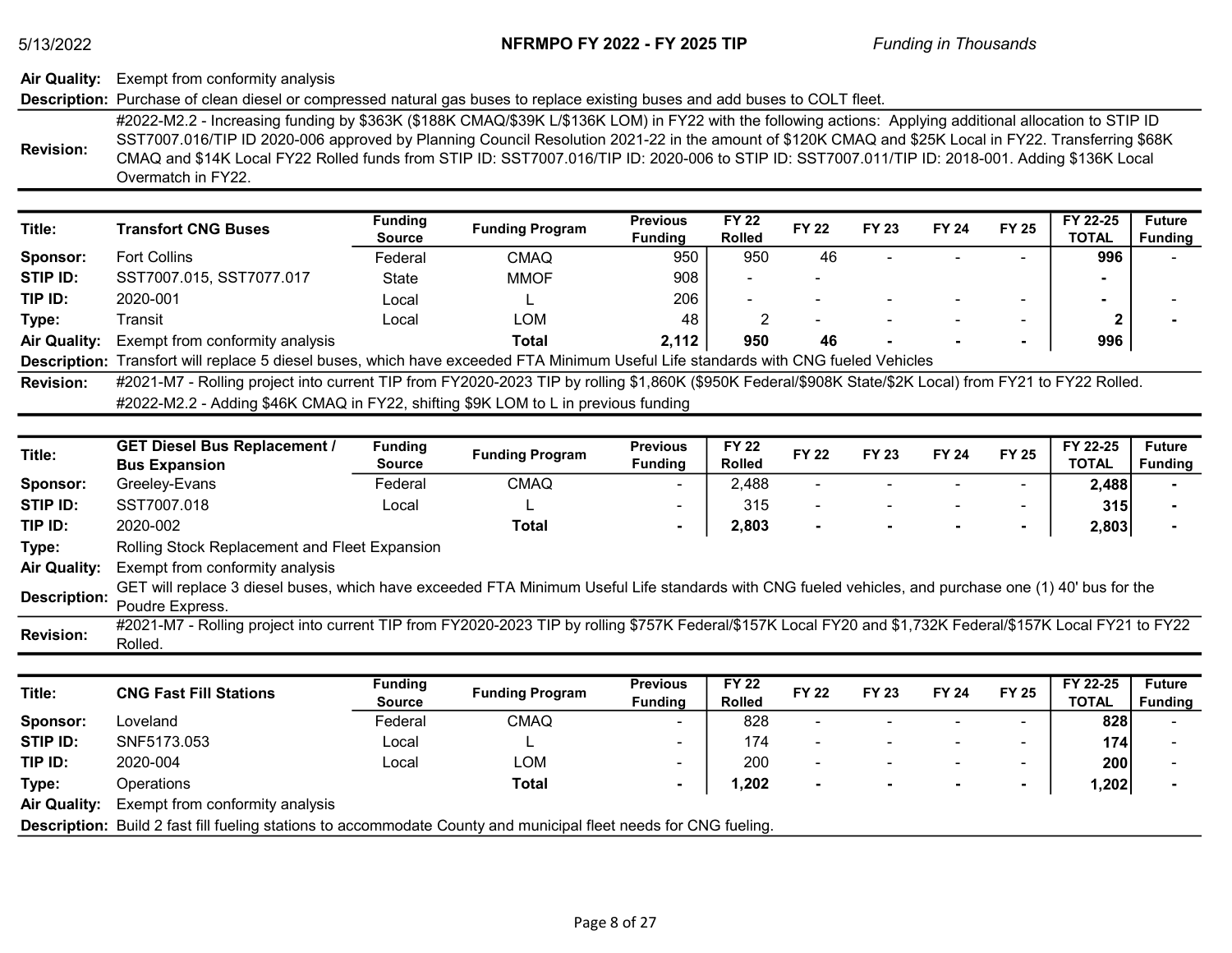| Title:              | <b>Traffic Signal Progression</b>                                                                                                                                                                                                                                                                             | <b>Funding</b>                  | <b>Funding Program</b> | <b>Previous</b>                   | <b>FY 22</b>                  | <b>FY 22</b> | <b>FY 23</b> | <b>FY 24</b> | <b>FY 25</b>   | FY 22-25                 | <b>Future</b>                   |
|---------------------|---------------------------------------------------------------------------------------------------------------------------------------------------------------------------------------------------------------------------------------------------------------------------------------------------------------|---------------------------------|------------------------|-----------------------------------|-------------------------------|--------------|--------------|--------------|----------------|--------------------------|---------------------------------|
|                     | Improvements-US 34                                                                                                                                                                                                                                                                                            | <b>Source</b>                   |                        | <b>Funding</b>                    | <b>Rolled</b>                 |              |              |              |                | <b>TOTAL</b>             | <b>Funding</b>                  |
| Sponsor:            | Loveland                                                                                                                                                                                                                                                                                                      | Federal                         | <b>CMAQ</b>            | 630                               | 10                            |              |              |              |                | 10                       |                                 |
| STIP ID:            | SNF5173.054                                                                                                                                                                                                                                                                                                   | Local                           |                        | 131                               | $\overline{c}$                |              |              |              |                |                          |                                 |
| TIP ID:             | 2020-005                                                                                                                                                                                                                                                                                                      | Local                           | <b>LOM</b>             |                                   | 27                            |              |              |              |                | 27                       |                                 |
| Type:               | <b>ITS Traffic Controls</b>                                                                                                                                                                                                                                                                                   |                                 | <b>Total</b>           | 761                               | 39                            |              |              |              | ۰              | 39                       |                                 |
| <b>Air Quality:</b> | Exempt from conformity analysis                                                                                                                                                                                                                                                                               |                                 |                        |                                   |                               |              |              |              |                |                          |                                 |
|                     | Description: US 34 East traffic responsive program for 12 intersections, from Monroe Avenue East to Centerra. Includes additional software module for central<br>signal system, additional lane by lane and advanced radar detection units.                                                                   |                                 |                        |                                   |                               |              |              |              |                |                          |                                 |
| <b>Revision:</b>    | #2021-M7 - Correcting roll forward: Shifting \$630K Federal/\$131K Local to Previous Funding. No change to total project funding.                                                                                                                                                                             |                                 |                        |                                   |                               |              |              |              |                |                          |                                 |
|                     |                                                                                                                                                                                                                                                                                                               |                                 |                        |                                   |                               |              |              |              |                |                          |                                 |
| Title:              | <b>COLT Diesel Bus Replacement</b>                                                                                                                                                                                                                                                                            | <b>Funding</b><br><b>Source</b> | <b>Funding Program</b> | <b>Previous</b><br><b>Funding</b> | <b>FY 22</b><br><b>Rolled</b> | <b>FY 22</b> | <b>FY 23</b> | <b>FY 24</b> | <b>FY 25</b>   | FY 22-25<br><b>TOTAL</b> | <b>Future</b><br><b>Funding</b> |
| Sponsor:            | Loveland                                                                                                                                                                                                                                                                                                      | Federal                         | <b>CMAQ</b>            |                                   | 436                           | $\sim$       |              |              | $\mathbf{r}$   | 436                      |                                 |
| STIP ID:            | SST7007.016                                                                                                                                                                                                                                                                                                   | Local                           |                        |                                   | 91                            |              |              |              |                | 91                       |                                 |
| TIP ID:             | 2020-006                                                                                                                                                                                                                                                                                                      |                                 | <b>Total</b>           | $\blacksquare$                    | 527                           |              |              |              |                | 527                      |                                 |
| Type:               | Rolling Stock Replacement                                                                                                                                                                                                                                                                                     |                                 |                        |                                   |                               |              |              |              |                |                          |                                 |
| <b>Air Quality:</b> | Exempt from conformity analysis                                                                                                                                                                                                                                                                               |                                 |                        |                                   |                               |              |              |              |                |                          |                                 |
|                     | Description: Replace one existing bus within City of Loveland Transit (COLT) fleet. Bus will be clean diesel or CNG.                                                                                                                                                                                          |                                 |                        |                                   |                               |              |              |              |                |                          |                                 |
| <b>Revision:</b>    | #2022-M2.2 - Transferring \$68K CMAQ and \$14K Local from STIP ID: SST7007.016/TIP ID: 2020-006 to STIP ID: SST7007.011/TIP ID: 2018-001.<br>Additional allocation approved by Planning Council Resolution 2021-22 in the amount of \$120K CMAQ and \$25K Local to STIP ID: SST7007.011/TIP ID: 2018-<br>001. |                                 |                        |                                   |                               |              |              |              |                |                          |                                 |
| Title:              | <b>Transfort Electric Bus Purchase</b>                                                                                                                                                                                                                                                                        | <b>Funding</b><br><b>Source</b> | <b>Funding Program</b> | <b>Previous</b><br><b>Funding</b> | <b>FY 22</b><br><b>Rolled</b> | <b>FY 22</b> | <b>FY 23</b> | <b>FY 24</b> | <b>FY 25</b>   | FY 22-25<br><b>TOTAL</b> | <b>Future</b><br><b>Funding</b> |
| Sponsor:            | <b>Fort Collins</b>                                                                                                                                                                                                                                                                                           | Federal                         | <b>CMAQ</b>            |                                   |                               | 1,569        | 2,798        |              |                | 4,367                    |                                 |
| STIP ID:            | SST7007.017                                                                                                                                                                                                                                                                                                   | Federal                         | 5339c                  |                                   |                               | 3,523        |              |              |                | 3,523                    |                                 |
| TIP ID:             | 2022-002                                                                                                                                                                                                                                                                                                      | <b>State</b>                    | <b>FASTER</b>          |                                   |                               | 200          |              |              |                | 200                      |                                 |
| Type:               | <b>Rolling Stock Replacement</b>                                                                                                                                                                                                                                                                              | Local                           |                        |                                   |                               | 706          | 582          |              | $\blacksquare$ | 1,288                    |                                 |
| <b>Air Quality:</b> | Exempt from conformity analysis                                                                                                                                                                                                                                                                               |                                 | <b>Total</b>           |                                   |                               | 5,998        | 3,380        |              | $\blacksquare$ | 9,378                    |                                 |
|                     | <b>Description:</b> Purchase of five electric buses and associated equipment.                                                                                                                                                                                                                                 |                                 |                        |                                   |                               |              |              |              |                |                          |                                 |
| <b>Revision:</b>    | #2021-M9 - Adding \$4,103K total funding (\$3,523K Federal 5339c Low-No funds, \$200K State FASTER, and \$380K Local Funding) in FY22.                                                                                                                                                                        |                                 |                        |                                   |                               |              |              |              |                |                          |                                 |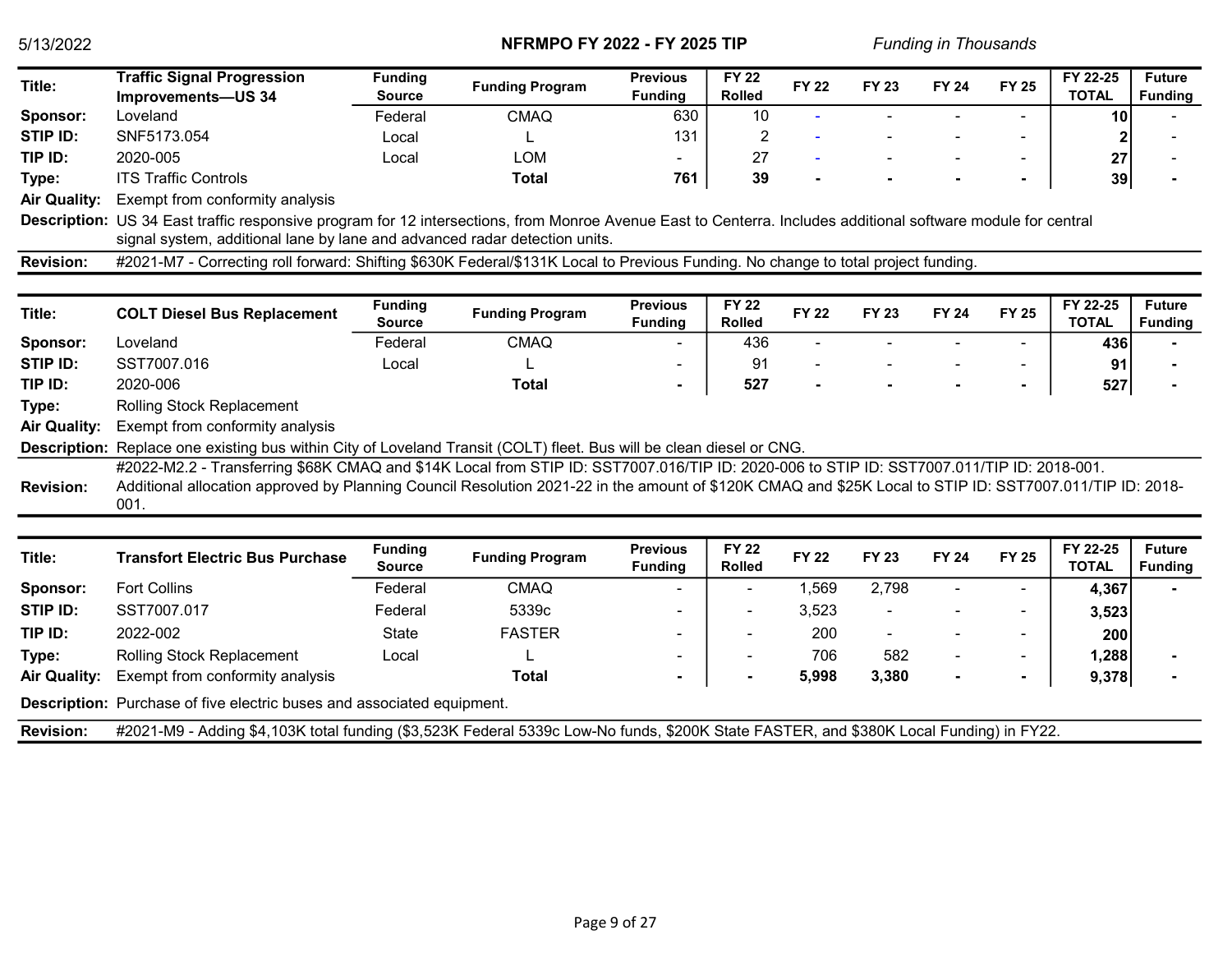| Title:   | <b>Phase 3 Fiber</b> | Funding<br><b>Source</b> | <b>Funding Program</b> | <b>Previous</b><br><b>Fundina</b> | <b>FY 22</b><br><b>Rolled</b> | <b>FY 22</b>             | <b>FY 23</b> | <b>FY 24</b> | <b>FY 25</b>             | FY 22-25<br><b>TOTAL</b> | <b>Future</b><br><b>Funding</b> |  |
|----------|----------------------|--------------------------|------------------------|-----------------------------------|-------------------------------|--------------------------|--------------|--------------|--------------------------|--------------------------|---------------------------------|--|
| Sponsor: | Greeley              | Federal                  | <b>CMAQ</b>            | -                                 |                               | 309                      | 2,067        |              | $\overline{\phantom{a}}$ | 2,376                    |                                 |  |
| STIP ID: | SNF5173.058          | ∟ocal                    |                        | -                                 |                               | $\overline{\phantom{a}}$ |              |              | -                        |                          |                                 |  |
| TIP ID:  | 2022-003             |                          | <b>Total</b>           |                                   | $\overline{\phantom{a}}$      | 309                      | 2,067        |              | $\overline{\phantom{a}}$ | 2,376                    |                                 |  |
|          |                      |                          |                        |                                   |                               |                          |              |              |                          |                          |                                 |  |

Type: Operations

Air Quality: Exempt from conformity analysis

Description: Install a total of 7.8 miles of fiber along US 34, 71st Avenue, 20th Street, and Promontory Parkway and add three adaptive signals.

| Title:              | N Taft Avenue & US 34           | Funding |                        | <b>Previous</b>          | <b>FY 22</b>  | <b>FY 22</b> | <b>FY 23</b>   | <b>FY 24</b>             | <b>FY 25</b>             | FY 22-25     | <b>Future</b>  |
|---------------------|---------------------------------|---------|------------------------|--------------------------|---------------|--------------|----------------|--------------------------|--------------------------|--------------|----------------|
|                     | Intersection Improvements       | Source  | <b>Funding Program</b> | <b>Funding</b>           | <b>Rolled</b> |              |                |                          |                          | <b>TOTAL</b> | <b>Funding</b> |
| Sponsor:            | Loveland                        | Federal | <b>CMAQ</b>            | $\sim$                   |               | 3,331        |                | $\overline{\phantom{a}}$ | $\overline{\phantom{a}}$ | 3,331        |                |
| STIP ID:            | SNF5173.056                     | Local   |                        | -                        |               | 692          |                | $\overline{\phantom{a}}$ | $\overline{\phantom{0}}$ | 692          |                |
| TIP ID:             | 2022-004                        | Local   | LOM                    | $\overline{\phantom{0}}$ | -             | ,224         |                |                          | $\overline{\phantom{0}}$ | 1,224        |                |
| Type:               | Intersection Improvements       |         | Total                  |                          |               | 5,247        | $\blacksquare$ |                          | $\blacksquare$           | 5,247        |                |
| <b>Air Quality:</b> | Exempt from conformity analysis |         |                        |                          |               |              |                |                          |                          |              |                |
|                     |                                 |         |                        |                          |               |              |                |                          |                          |              |                |

Description: New signals, improve geometry, install medians, dual turn lanes, lengthen turn lanes, and bicycle and pedestrian improvements.

| Title:              | <b>Citywide Signal Retiming</b>                      | <b>Funding</b><br><b>Source</b> | <b>Funding Program</b> | <b>Previous</b><br><b>Funding</b> | <b>FY 22</b><br><b>Rolled</b> | <b>FY 22</b>   | <b>FY 23</b> | <b>FY 24</b>             | <b>FY 25</b>             | FY 22-25<br><b>TOTAL</b> | <b>Future</b><br><b>Funding</b> |
|---------------------|------------------------------------------------------|---------------------------------|------------------------|-----------------------------------|-------------------------------|----------------|--------------|--------------------------|--------------------------|--------------------------|---------------------------------|
| Sponsor:            | Greeley                                              | Federal                         | <b>CMAQ</b>            | ۰                                 |                               | $\sim$         | 273          | -                        | $\sim$                   | 273                      |                                 |
| STIP ID:            | SNF5173.059                                          | Local                           |                        | $\overline{\phantom{a}}$          |                               |                | 10           | $\overline{\phantom{0}}$ | $\overline{\phantom{a}}$ | 10                       |                                 |
| TIP ID:             | 2023-001                                             |                                 | <b>Total</b>           |                                   |                               | $\blacksquare$ | 283          |                          |                          | 283                      |                                 |
| Type:               | Operations                                           |                                 |                        |                                   |                               |                |              |                          |                          |                          |                                 |
| <b>Air Quality:</b> | Exempt from conformity analysis                      |                                 |                        |                                   |                               |                |              |                          |                          |                          |                                 |
|                     | <b>Description:</b> Retime all non-adaptive signals. |                                 |                        |                                   |                               |                |              |                          |                          |                          |                                 |
|                     |                                                      |                                 |                        |                                   |                               |                |              |                          |                          |                          |                                 |

| Title:              | US 287 and Trilby Intersection                                                                                                                                                                                                                                                                                                                                | <b>Funding</b> | <b>Funding Program</b> | <b>Previous</b> | <b>FY 22</b>  | <b>FY 22</b> | <b>FY 23</b> | <b>FY 24</b> | <b>FY 25</b>             | FY 22-25     | <b>Future</b>  |
|---------------------|---------------------------------------------------------------------------------------------------------------------------------------------------------------------------------------------------------------------------------------------------------------------------------------------------------------------------------------------------------------|----------------|------------------------|-----------------|---------------|--------------|--------------|--------------|--------------------------|--------------|----------------|
|                     | <b>Improvements</b>                                                                                                                                                                                                                                                                                                                                           | Source         |                        | <b>Funding</b>  | <b>Rolled</b> |              |              |              |                          | <b>TOTAL</b> | <b>Funding</b> |
| Sponsor:            | <b>Fort Collins</b>                                                                                                                                                                                                                                                                                                                                           | Federal        | <b>CMAQ</b>            | 387             |               | 361          |              |              |                          | 361          |                |
| STIP ID:            | SR46666.060                                                                                                                                                                                                                                                                                                                                                   | Federal        | <b>STBG</b>            |                 |               |              | 571          | 3,045        | $\overline{\phantom{0}}$ | 3,616        |                |
| TIP ID:             | 2023-002                                                                                                                                                                                                                                                                                                                                                      | Local          |                        | 81              |               | 75           | 119          | 633          | $\overline{\phantom{0}}$ | 827          |                |
| Type:               | Intersection Improvements                                                                                                                                                                                                                                                                                                                                     | Local          | LOM                    | 1,319           |               |              |              |              |                          |              |                |
| <b>Air Quality:</b> | Exempt from conformity analysis                                                                                                                                                                                                                                                                                                                               |                | Total                  | 1,787           |               | 436          | 690          | 3.678        |                          | 4.805        |                |
| <b>Description:</b> | Engineering, utilities, and ROW acquisition and construction of new signals, install median, dual left turn lanes, right turn lane, ADA compliance. Also see HSIP<br>Pool and FASTER Safety pools.                                                                                                                                                            |                |                        |                 |               |              |              |              |                          |              |                |
| <b>Revision:</b>    | #2022-M5 - Adding \$436K (\$361K CMAQ/\$75K Local) additional allocation awarded with Resolution #2022-07.                                                                                                                                                                                                                                                    |                |                        |                 |               |              |              |              |                          |              |                |
|                     | #2022-A3 - Roll project from FY2020-2023 TIP into current TIP, decreasing local match in Previous Funding by \$400K, modifying scope to reflect increased<br>engineering, ROW, and utilities costs, and adding funds awarded with Planning Council Resolution #2022-06 of \$4,368K(\$571K STBG and \$119K L in FY23 and<br>\$3,045K STBG and \$633K in FY24). |                |                        |                 |               |              |              |              |                          |              |                |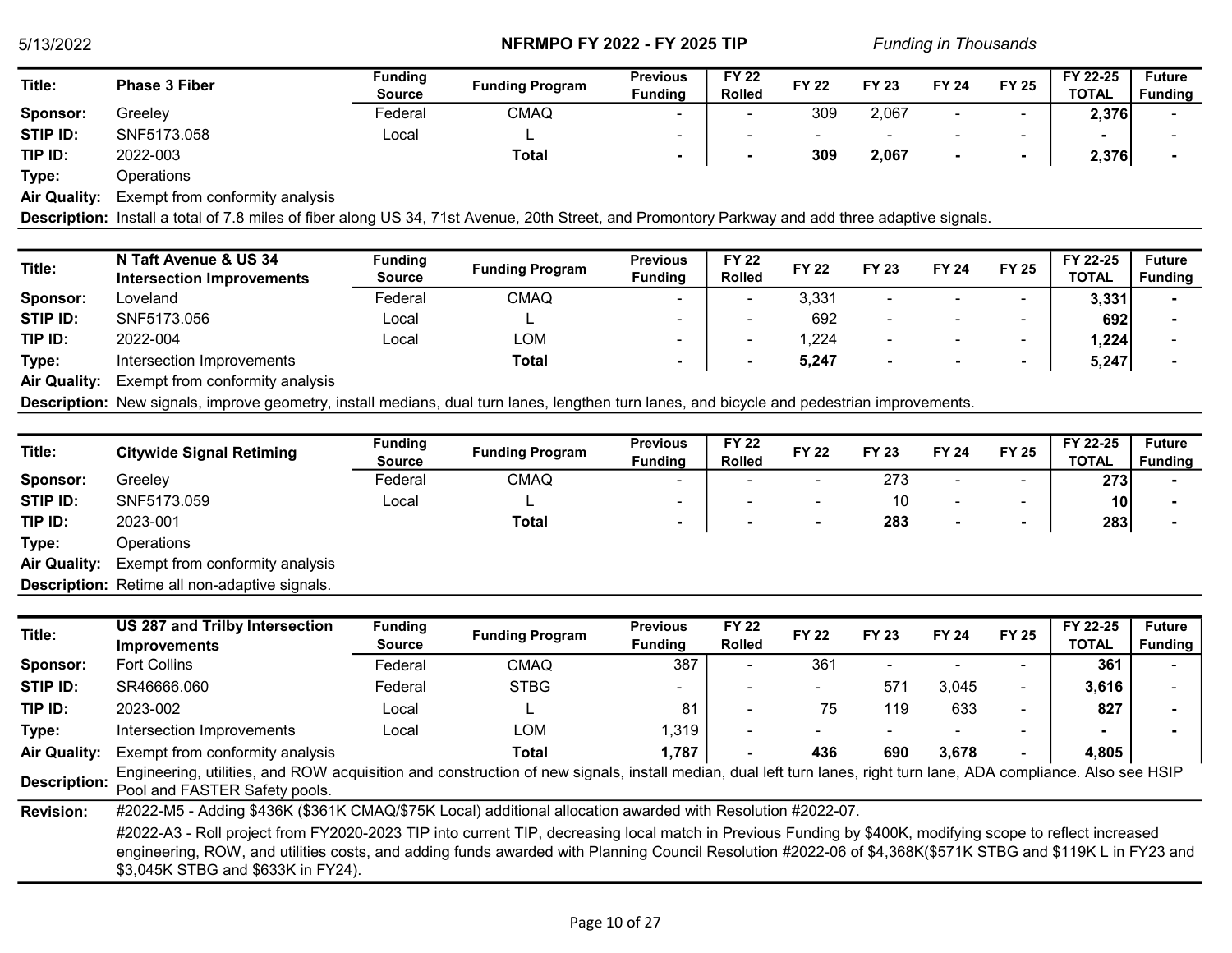| <b>Surface Transportation Block Grant (STBG)</b>       |                                 |                        |                                                                   |                               |                          |              |                          |              |                                                                                                                                                  |                                 |
|--------------------------------------------------------|---------------------------------|------------------------|-------------------------------------------------------------------|-------------------------------|--------------------------|--------------|--------------------------|--------------|--------------------------------------------------------------------------------------------------------------------------------------------------|---------------------------------|
| <b>Timberline Road Corridor</b><br><b>Improvements</b> | <b>Funding</b><br><b>Source</b> | <b>Funding Program</b> | <b>Previous</b><br><b>Funding</b>                                 | <b>FY 22</b><br><b>Rolled</b> | <b>FY 22</b>             | <b>FY 23</b> | <b>FY 24</b>             | <b>FY 25</b> | FY 22-25<br><b>TOTAL</b>                                                                                                                         | <b>Future</b><br><b>Funding</b> |
| <b>Fort Collins</b>                                    | Federal                         | <b>STBG</b>            |                                                                   |                               |                          |              |                          |              |                                                                                                                                                  |                                 |
| SNF5788.047                                            | Federal                         | <b>PNF</b>             | -                                                                 | 2.695                         | -                        |              |                          |              | 2,695                                                                                                                                            |                                 |
| 2020-010                                               | Local                           |                        |                                                                   | $\sim$                        | 983                      | -            | $\overline{\phantom{a}}$ |              | 983                                                                                                                                              |                                 |
| Widening                                               | Local                           | LOM                    | 2,273                                                             | 1.033                         | $\overline{\phantom{0}}$ |              |                          |              | 1,033                                                                                                                                            |                                 |
| Included in conformity analysis                        |                                 | Total                  | 2,273                                                             | 3,728                         | 983                      |              |                          |              | 4,711                                                                                                                                            |                                 |
|                                                        |                                 |                        |                                                                   |                               |                          |              |                          |              |                                                                                                                                                  |                                 |
|                                                        |                                 |                        |                                                                   |                               |                          |              |                          |              |                                                                                                                                                  |                                 |
|                                                        |                                 |                        | #2022-M1.2 - Increasing Local Overmatch by adding \$983K in FY22. |                               |                          |              |                          |              | Description: 4-lane arterial (intersection improvements, multi-modal accommodations, raised medians, access control, and pavement improvements). |                                 |

#2021-M11 - Moving \$1,033K Local into Local Overmatch due to PNF funding requirements.

| Title:              | 59th Avenue and O Street        | <b>Funding</b> | <b>Funding Program</b> | <b>Previous</b> | <b>FY 22</b>  | <b>FY 22</b> | <b>FY 23</b> | <b>FY 24</b>             |                          | FY 22-25     | <b>Future</b>  |
|---------------------|---------------------------------|----------------|------------------------|-----------------|---------------|--------------|--------------|--------------------------|--------------------------|--------------|----------------|
|                     | <b>Roundabout</b>               | <b>Source</b>  |                        | <b>Funding</b>  | <b>Rolled</b> |              |              |                          | <b>FY 25</b>             | <b>TOTAL</b> | <b>Funding</b> |
| Sponsor:            | Greeley, Weld County            | Federal        | <b>STBG</b>            |                 | ,329          | -            |              |                          | $\overline{\phantom{0}}$ | ا329،،       |                |
| STIP ID:            | SNF5788.048                     | Local          |                        |                 | 276           | -            |              | $\overline{\phantom{0}}$ | $\,$                     | 276          |                |
| TIP ID:             | 2020-011                        | _ocal          | LOM                    |                 | 5,308         | -            |              | ۰                        | $\overline{\phantom{0}}$ | 5,308        |                |
| Type:               | Modify & Reconstruct            |                | Total                  | $\blacksquare$  | 6,913         |              |              |                          | $\overline{\phantom{a}}$ | 6,913        |                |
| <b>Air Quality:</b> | Included in conformity analysis |                |                        |                 |               |              |              |                          |                          |              |                |

Description: Construct roundabout with center refuge medians.

| Title:              | <b>North LCR 17 Expansion</b>   | <b>Funding</b><br><b>Source</b> | <b>Funding Program</b> | <b>Previous</b><br><b>Funding</b> | <b>FY 22</b><br><b>Rolled</b> | <b>FY 22</b>             | <b>FY 23</b> | <b>FY 24</b> | <b>FY 25</b>             | FY 22-25<br><b>TOTAL</b> | <b>Future</b><br><b>Funding</b> |
|---------------------|---------------------------------|---------------------------------|------------------------|-----------------------------------|-------------------------------|--------------------------|--------------|--------------|--------------------------|--------------------------|---------------------------------|
| Sponsor:            | Larimer County                  | Federal                         | <b>STBG</b>            | $\sim$                            | 253                           | $\overline{\phantom{a}}$ |              |              | $\overline{\phantom{0}}$ | 253                      |                                 |
| STIP ID:            | SNF5095.003                     | Federal                         | <b>PNF</b>             | -                                 | 243                           | $\overline{\phantom{a}}$ |              |              | $\overline{\phantom{0}}$ | 243                      |                                 |
| TIP ID:             | 2021-001                        | Local                           |                        | $\sim$                            | 343                           | $\overline{\phantom{a}}$ |              |              | -                        | 343                      |                                 |
| Type:               | Widening                        | Local                           | LOM                    |                                   | ,155                          |                          |              |              | $\overline{\phantom{0}}$ | 1,155                    |                                 |
|                     | <b>Bike/Ped Facility</b>        |                                 | Total                  | $\sim$                            | 994,،                         |                          |              |              |                          | 1,994                    |                                 |
| <b>Air Quality:</b> | Included in conformity analysis |                                 |                        |                                   |                               |                          |              |              |                          |                          |                                 |

Description: Expand one (1) mile section of LCR 17 between Willox Lane and US 287/SH 14 from a two lane facility to a two lane facility with six (6) foot Description: about the interception with US 287/SH 144 Also see TA shoulders/bike lanes. A three lane section at the intersection with US 287/SH 14. Also see TA.

| Title:              | US 34 (Eisenhower Blvd)<br>Widening-Boise Ave. to 1-25 | <b>Funding</b><br><b>Source</b> | <b>Funding Program</b> | <b>Previous</b><br><b>Fundina</b> | <b>FY 22</b><br><b>Rolled</b> | <b>FY 22</b>             | <b>FY 23</b> | <b>FY 24</b> | <b>FY 25</b>             | FY 22-25<br><b>TOTAL</b> | <b>Future</b><br><b>Funding</b> |
|---------------------|--------------------------------------------------------|---------------------------------|------------------------|-----------------------------------|-------------------------------|--------------------------|--------------|--------------|--------------------------|--------------------------|---------------------------------|
| Sponsor:            | Loveland                                               | Federal                         | <b>STBG</b>            | 350                               | 735                           | $\overline{\phantom{0}}$ |              |              | $\overline{\phantom{a}}$ | 735                      |                                 |
| STIP ID:            | SNF5788.044                                            | Local                           |                        | 74                                | 152                           | ۰                        |              |              | $\,$                     | 152                      |                                 |
| TIP ID:             | 2020-012                                               |                                 | <b>Total</b>           | 424                               | 887                           | $\overline{\phantom{a}}$ |              |              |                          | 887                      |                                 |
| Type:               | Widening                                               |                                 |                        |                                   |                               |                          |              |              |                          |                          |                                 |
| <b>Air Quality:</b> | Included in conformity analysis                        |                                 |                        |                                   |                               |                          |              |              |                          |                          |                                 |
|                     |                                                        |                                 |                        |                                   |                               |                          |              |              |                          |                          |                                 |

Description: Widen US 34 from 4-lanes to 6-lanes for portions between Boise Avenue to I-25 to address safety, system continuity and congestion. Widening dependent on development projects approved adjacent to US 34.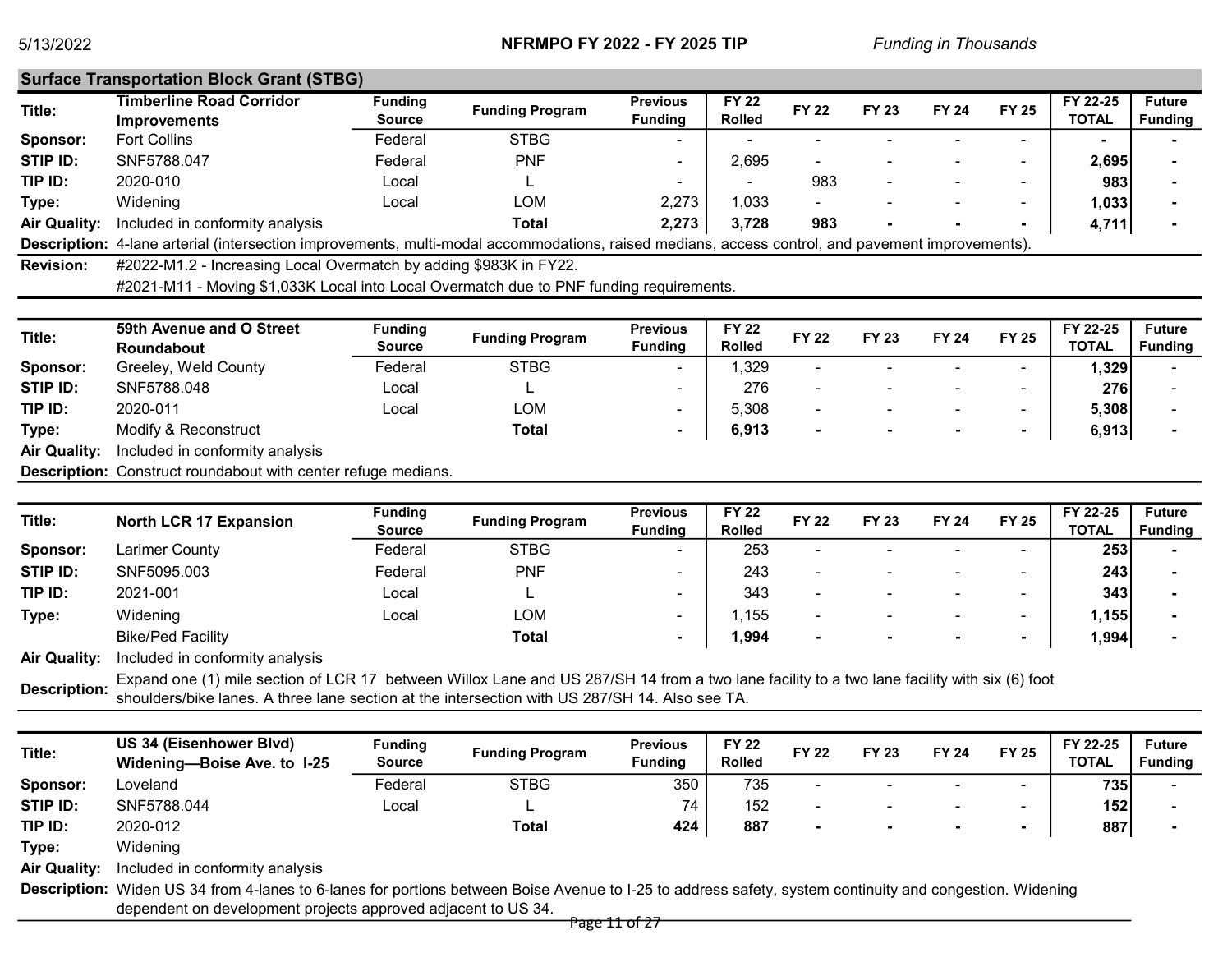| Title:              | <b>Intersection Improvements at</b><br>SH257 & Eastman Park Dr.                                                                                                                                                 | <b>Funding</b><br><b>Source</b> | <b>Funding Program</b> | <b>Previous</b><br><b>Funding</b> | <b>FY 22</b><br>Rolled        | <b>FY 22</b>         | <b>FY 23</b> | <b>FY 24</b>   | <b>FY 25</b>             | FY 22-25<br><b>TOTAL</b> | <b>Future</b><br><b>Funding</b> |
|---------------------|-----------------------------------------------------------------------------------------------------------------------------------------------------------------------------------------------------------------|---------------------------------|------------------------|-----------------------------------|-------------------------------|----------------------|--------------|----------------|--------------------------|--------------------------|---------------------------------|
| Sponsor:            | Windsor                                                                                                                                                                                                         | Federal                         | <b>STBG</b>            |                                   |                               | $\blacksquare$       | 1,705        | $\sim$         |                          | 1,705                    |                                 |
| STIP ID:            | SNF5788.045                                                                                                                                                                                                     | Federal                         | <b>PNF</b>             | $\overline{a}$                    | 1,000                         | $\blacksquare$       |              |                |                          | 1,000                    |                                 |
| TIP ID:             | 2020-013                                                                                                                                                                                                        | Local                           |                        | $\blacksquare$                    | 266                           | $\blacksquare$       | 355          |                | $\blacksquare$           | 621                      |                                 |
| Type:               | Intersection Improvements                                                                                                                                                                                       | Local                           | <b>LOM</b>             |                                   | 280                           | $\blacksquare$       | 240          |                |                          | 520                      |                                 |
| <b>Air Quality:</b> | Exempt from conformity analysis                                                                                                                                                                                 |                                 | <b>Total</b>           |                                   | 1,546                         | $\blacksquare$       | 2,300        |                |                          | 3,846                    |                                 |
| <b>Description:</b> | Reconfigure and construct intersection and railroad crossing, including improved multi-modal bike and pedestrian connections across SH257 and bus stop<br>improvements.                                         |                                 |                        |                                   |                               |                      |              |                |                          |                          |                                 |
| <b>Revision:</b>    | #2022-A3 - Adding funding awarded by Planning Council with Resolution #2022-06 with \$2,300K in FY23 (\$1,705K STBG/ \$355K L/ \$240K LOM). Revising<br>project description to reflect change in project scope. |                                 |                        |                                   |                               |                      |              |                |                          |                          |                                 |
| Title:              | <b>CR 19 (Taft Hill) Improvements</b>                                                                                                                                                                           | <b>Funding</b><br><b>Source</b> | <b>Funding Program</b> | <b>Previous</b><br><b>Funding</b> | <b>FY 22</b><br><b>Rolled</b> | <b>FY 22</b>         | <b>FY 23</b> | <b>FY 24</b>   | <b>FY 25</b>             | FY 22-25<br><b>TOTAL</b> | <b>Future</b><br><b>Funding</b> |
| Sponsor:            | Fort Collins, Larimer County                                                                                                                                                                                    | Federal                         | <b>STBG</b>            |                                   |                               | 3,834                |              |                |                          | 3,834                    |                                 |
| <b>STIP ID:</b>     | SNF5788.051                                                                                                                                                                                                     | Local                           |                        |                                   |                               | 797                  |              |                |                          | 797                      |                                 |
| TIP ID:             | 2022-005                                                                                                                                                                                                        | Local                           | <b>LOM</b>             |                                   |                               | 749                  |              |                | $\overline{a}$           | 749                      |                                 |
| Type:               | Widening                                                                                                                                                                                                        |                                 | <b>Total</b>           |                                   |                               | 5,380                |              |                | $\blacksquare$           | 5,380                    |                                 |
| <b>Air Quality:</b> | Included in conformity analysis                                                                                                                                                                                 |                                 |                        |                                   |                               |                      |              |                |                          |                          |                                 |
|                     | Description: 4-lane arterial from Horsetooth Rd to Harmony Rd.                                                                                                                                                  |                                 |                        |                                   |                               |                      |              |                |                          |                          |                                 |
|                     |                                                                                                                                                                                                                 |                                 |                        |                                   |                               |                      |              |                |                          |                          |                                 |
| Title:              | Roundabout at WCR 74 and<br><b>WCR 33</b>                                                                                                                                                                       | <b>Funding</b><br><b>Source</b> | <b>Funding Program</b> | <b>Previous</b><br><b>Funding</b> | <b>FY 22</b><br><b>Rolled</b> | <b>FY 22</b>         | <b>FY 23</b> | <b>FY 24</b>   | <b>FY 25</b>             | FY 22-25<br><b>TOTAL</b> | <b>Future</b><br><b>Funding</b> |
| Sponsor:            | Weld County, Eaton                                                                                                                                                                                              | Federal                         | <b>STBG</b>            | $\overline{a}$                    | $\overline{a}$                | $\blacksquare$       | 1,092        | $\overline{a}$ | $\overline{a}$           | 1,092                    |                                 |
| STIP ID:            | SNF5788.049                                                                                                                                                                                                     | Local                           |                        |                                   |                               | $\blacksquare$       | 227          |                | $\blacksquare$           | 227                      |                                 |
| TIP ID:             | 2023-003                                                                                                                                                                                                        | Local                           | <b>LOM</b>             |                                   | 200                           | 1,230                | 1,953        |                | $\overline{\phantom{a}}$ | 3,383                    |                                 |
| Type:               | Intersection Improvements                                                                                                                                                                                       |                                 | <b>Total</b>           |                                   | 200                           | 1,230                | 3,272        |                | $\blacksquare$           | 4,702                    |                                 |
| <b>Air Quality:</b> | Exempt from conformity analysis                                                                                                                                                                                 |                                 |                        |                                   |                               |                      |              |                |                          |                          |                                 |
|                     | Description: Single lane roundabout.                                                                                                                                                                            |                                 |                        |                                   |                               |                      |              |                |                          |                          |                                 |
|                     |                                                                                                                                                                                                                 |                                 |                        |                                   |                               |                      |              |                |                          |                          |                                 |
| Title:              | <b>Widening and Roundabout at</b><br>37th St and 47th Ave                                                                                                                                                       | <b>Funding</b><br><b>Source</b> | <b>Funding Program</b> | <b>Previous</b><br><b>Funding</b> | <b>FY 22</b><br><b>Rolled</b> | <b>FY 22</b>         | <b>FY 23</b> | <b>FY 24</b>   | <b>FY 25</b>             | FY 22-25<br><b>TOTAL</b> | <b>Future</b><br><b>Funding</b> |
| Sponsor:            | Evans, Weld County                                                                                                                                                                                              | Federal                         | <b>STBG</b>            | $\blacksquare$                    |                               | $\ddot{\phantom{1}}$ | 1,119        | $\sim$         | $\blacksquare$           | 1,119                    |                                 |
| <b>STIP ID:</b>     | SNF5788.050                                                                                                                                                                                                     | Local                           | L                      |                                   |                               |                      | 233          |                | $\overline{\phantom{a}}$ | 233                      |                                 |
| TIP ID:             | 2023-004                                                                                                                                                                                                        | Local                           | <b>LOM</b>             |                                   |                               |                      | 2,018        |                | $\blacksquare$           | 2,018                    |                                 |
| Type:               | Intersection Improvement and<br>Widening                                                                                                                                                                        |                                 | <b>Total</b>           |                                   |                               |                      | 3,370        |                | $\blacksquare$           | 3,370                    |                                 |
| Air Ouality: .      | Exempt from conformity analysis                                                                                                                                                                                 |                                 |                        |                                   |                               |                      |              |                |                          |                          |                                 |

Air Quality: Exempt from conformity analysis

Description: Two lane roundabout and widening from 2-lanes to 4-lanes of 37th Street between Sienna Ave and a couple hundred feet west of 47th Ave including

Revision: #2022-M3.2 - Adding \$857K LOM in FY23.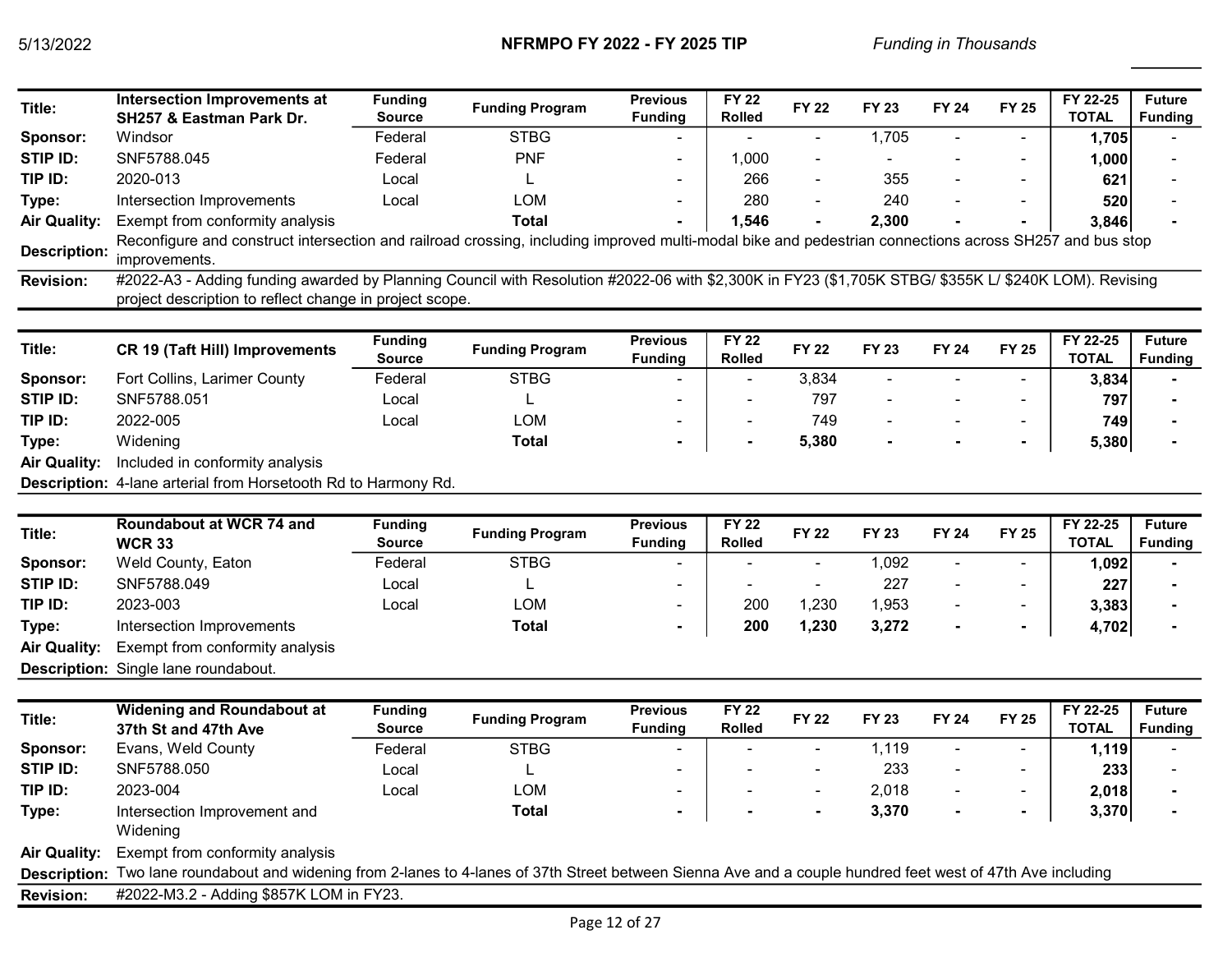| Title:              | US 34 Widening - Boise to                                                                                                                                                          | <b>Funding</b>                  | <b>Funding Program</b> | <b>Previous</b>                   | <b>FY 22</b>                  | <b>FY 22</b> | <b>FY 23</b> | <b>FY 24</b> | <b>FY 25</b>             | FY 22-25                 | <b>Future</b>                   |
|---------------------|------------------------------------------------------------------------------------------------------------------------------------------------------------------------------------|---------------------------------|------------------------|-----------------------------------|-------------------------------|--------------|--------------|--------------|--------------------------|--------------------------|---------------------------------|
|                     | <b>Rocky Mountain Ave</b>                                                                                                                                                          | <b>Source</b>                   |                        | <b>Funding</b>                    | <b>Rolled</b>                 |              |              |              |                          | <b>TOTAL</b>             | <b>Funding</b>                  |
| Sponsor:            | Loveland                                                                                                                                                                           | Federal                         | <b>STBG</b>            |                                   | 1,537                         |              |              |              |                          | 1,537                    |                                 |
| STIP ID:            | SNF5788.052                                                                                                                                                                        | Local                           |                        |                                   | 319                           |              |              |              |                          | 319                      |                                 |
| TIP ID:             | 2023-005                                                                                                                                                                           |                                 | <b>Total</b>           | ٠                                 | 1,856                         |              |              |              | $\overline{\phantom{a}}$ | 1,856                    |                                 |
| Type:               | Widening                                                                                                                                                                           |                                 |                        |                                   |                               |              |              |              |                          |                          |                                 |
| <b>Air Quality:</b> | Included in conformity analysis                                                                                                                                                    |                                 |                        |                                   |                               |              |              |              |                          |                          |                                 |
|                     | Description: Widen 1,100 LF from 4-lanes to 6-lanes.                                                                                                                               |                                 |                        |                                   |                               |              |              |              |                          |                          |                                 |
| <b>Revision:</b>    | #2021-M7 - Roll forward project into current TIP from FY2020-2023 TIP.                                                                                                             |                                 |                        |                                   |                               |              |              |              |                          |                          |                                 |
|                     |                                                                                                                                                                                    |                                 |                        |                                   |                               |              |              |              |                          |                          |                                 |
| Title:              | <b>US 287 Intersection</b>                                                                                                                                                         | <b>Funding</b>                  | <b>Funding Program</b> | <b>Previous</b>                   | <b>FY 22</b>                  | <b>FY 22</b> | <b>FY 23</b> | <b>FY 24</b> | <b>FY 25</b>             | FY 22-25                 | <b>Future</b>                   |
|                     | <b>Improvements</b>                                                                                                                                                                | <b>Source</b>                   |                        | <b>Funding</b>                    | <b>Rolled</b>                 |              |              |              |                          | <b>TOTAL</b>             | <b>Funding</b>                  |
| Sponsor:            | <b>Fort Collins</b>                                                                                                                                                                | Federal                         | <b>STBG</b>            |                                   | 877                           |              |              |              |                          | 877                      |                                 |
| STIP ID:            | SNF5788.053                                                                                                                                                                        | Local                           |                        |                                   | 182                           |              |              |              |                          | 182                      |                                 |
| TIP ID:             | 2021-002                                                                                                                                                                           |                                 | <b>Total</b>           | $\blacksquare$                    | 1,059                         |              |              |              | $\blacksquare$           | 1,059                    |                                 |
| Type:               | Operations                                                                                                                                                                         |                                 |                        |                                   |                               |              |              |              |                          |                          |                                 |
| <b>Air Quality:</b> | Exempt from conformity analysis                                                                                                                                                    |                                 |                        |                                   |                               |              |              |              |                          |                          |                                 |
|                     | Description: Address traffic signal deficiencies at three intersections along US287 (College Ave): Pitkin Street, Columbia Road, and Harvard Street.                               |                                 |                        |                                   |                               |              |              |              |                          |                          |                                 |
| <b>Revision:</b>    | #2021-M7 - Updating project description based on project location change.                                                                                                          |                                 |                        |                                   |                               |              |              |              |                          |                          |                                 |
|                     |                                                                                                                                                                                    |                                 |                        |                                   |                               |              |              |              |                          |                          |                                 |
| Title:              | <b>Regional Ozone Planning,</b><br><b>Modeling, and Analysis</b>                                                                                                                   | <b>Funding</b><br><b>Source</b> | <b>Funding Program</b> | <b>Previous</b><br><b>Funding</b> | <b>FY 22</b><br><b>Rolled</b> | <b>FY 22</b> | <b>FY 23</b> | <b>FY 24</b> | <b>FY 25</b>             | FY 22-25<br><b>TOTAL</b> | <b>Future</b><br><b>Funding</b> |
| Sponsor:            | <b>Regional Air Quality Council</b>                                                                                                                                                | Federal                         | <b>STBG</b>            |                                   |                               | 25           | 25           |              |                          | 50                       |                                 |
| STIP ID:            | SST7005.010                                                                                                                                                                        | Local                           |                        |                                   |                               | 5            | 5            |              |                          | 10                       |                                 |
| TIP ID:             | 2022-006                                                                                                                                                                           |                                 | <b>Total</b>           |                                   |                               | 30           | 30           |              | $\blacksquare$           | 60                       |                                 |
| Type:               | Modeling                                                                                                                                                                           |                                 |                        |                                   |                               |              |              |              |                          |                          |                                 |
| <b>Air Quality:</b> | Exempt from conformity analysis                                                                                                                                                    |                                 |                        |                                   |                               |              |              |              |                          |                          |                                 |
|                     | Description: Ozone planning, including modeling, control strategy analysis, and State Implementation Plan (SIP) development, to help the region attain federal<br>ozone standards. |                                 |                        |                                   |                               |              |              |              |                          |                          |                                 |
|                     | 83rd Ave Roadway                                                                                                                                                                   | <b>Funding</b>                  |                        | <b>Previous</b>                   | <b>FY 22</b>                  |              |              |              |                          | FY 22-25                 | <b>Future</b>                   |
| Title:              | <b>Improvements</b>                                                                                                                                                                | <b>Source</b>                   | <b>Funding Program</b> | <b>Funding</b>                    | <b>Rolled</b>                 | <b>FY 22</b> | <b>FY 23</b> | <b>FY 24</b> | <b>FY 25</b>             | <b>TOTAL</b>             | <b>Funding</b>                  |
| Sponsor:            | Greeley                                                                                                                                                                            | Federal                         | <b>STBG</b>            |                                   |                               |              | 1,873        |              |                          | 1,873                    |                                 |
| STIP ID:            | SNF5788.054                                                                                                                                                                        | Local                           |                        |                                   |                               |              | 389          |              |                          | 389                      |                                 |
| TIP ID:             | 2023-006                                                                                                                                                                           | Local                           | <b>LOM</b>             |                                   |                               |              | 2,860        |              |                          | 2,860                    |                                 |
| Type:               | Widening                                                                                                                                                                           |                                 | <b>Total</b>           |                                   |                               |              | 5,122        |              |                          | 5,122                    |                                 |
| <b>Air Quality:</b> | Exempt from conformity analysis                                                                                                                                                    |                                 |                        |                                   |                               |              |              |              |                          |                          |                                 |
|                     | Description: Widen from 2-lane to 4-lane between 10th St to Sheepdraw Bridge and add detached sidewalks and bike lanes                                                             |                                 |                        |                                   |                               |              |              |              |                          |                          |                                 |
| <b>Revision:</b>    | #2021-M7 - Increasing Federal STBG funding by \$511K and decreasing Local Match/Overmatch by \$511 in FY23 as approved by Resolution #2021-17. No<br>change to total project cost. |                                 |                        |                                   |                               |              |              |              |                          |                          |                                 |
|                     |                                                                                                                                                                                    |                                 |                        | Page 13 of 27                     |                               |              |              |              |                          |                          |                                 |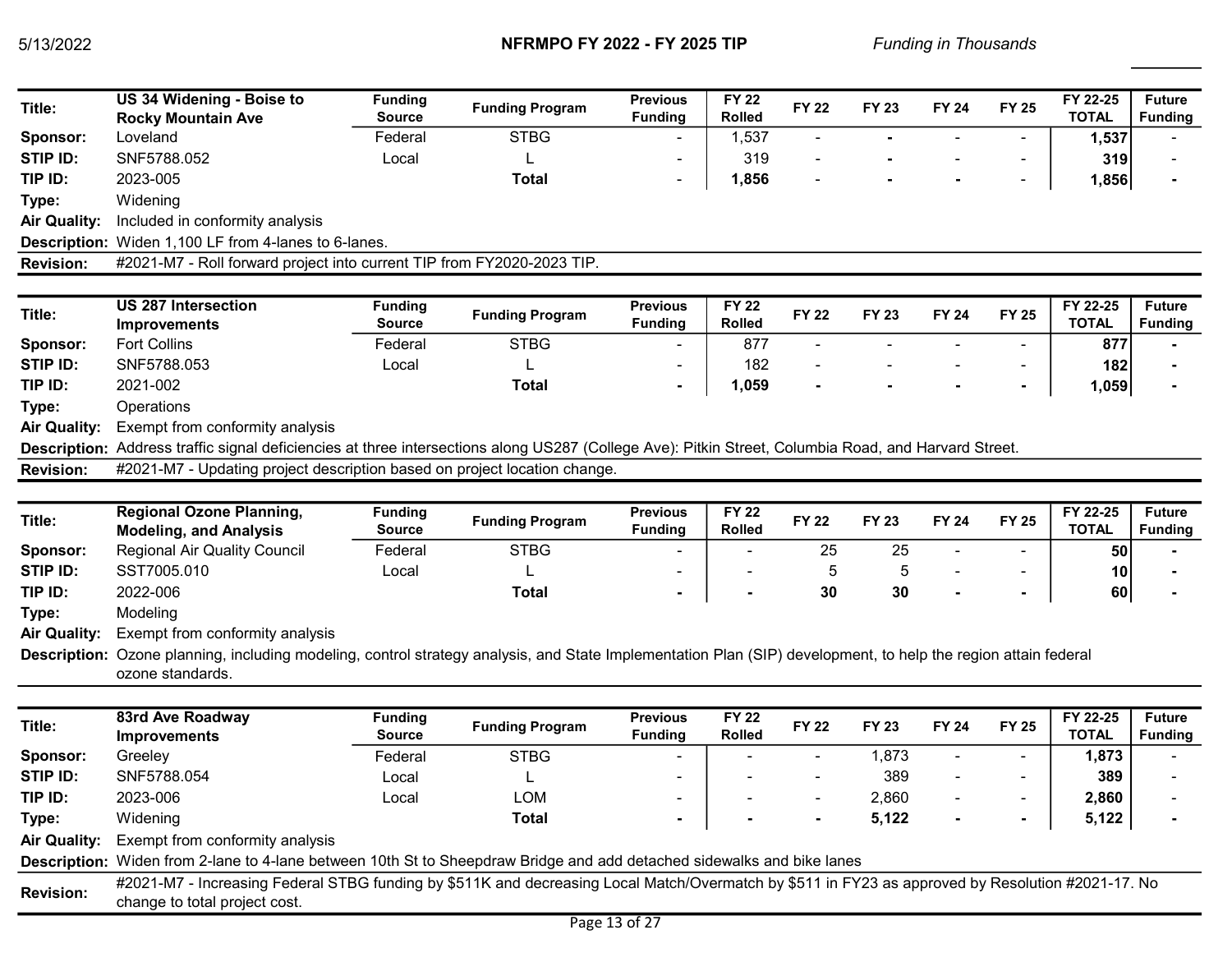| Title:              | <b>WCR 13 Alignment</b><br><b>Improvements</b>                                                                 | <b>Funding</b><br>Source | <b>Funding Program</b> | <b>Previous</b><br><b>Funding</b> | <b>FY 22</b><br><b>Rolled</b> | <b>FY 22</b>             | <b>FY 23</b> | <b>FY 24</b>             | <b>FY 25</b>             | FY 22-25<br><b>TOTAL</b> | <b>Future</b><br>Funding |
|---------------------|----------------------------------------------------------------------------------------------------------------|--------------------------|------------------------|-----------------------------------|-------------------------------|--------------------------|--------------|--------------------------|--------------------------|--------------------------|--------------------------|
| <b>Sponsor:</b>     | Windsor                                                                                                        | Federal                  | <b>STBG</b>            |                                   |                               |                          | 1.187        |                          | $\overline{\phantom{0}}$ | 1,187                    |                          |
| STIP ID:            | SNF5788.056                                                                                                    | Local                    |                        | -                                 |                               | $\overline{\phantom{a}}$ | 247          | $\overline{\phantom{0}}$ | -                        | 247                      |                          |
| TIP ID:             | 2023-008                                                                                                       | Local                    | LOM                    | -                                 |                               | $\overline{\phantom{a}}$ | 2,159        | $\overline{\phantom{a}}$ | $\overline{\phantom{a}}$ | 2,159                    |                          |
| Type:               | Modify & Reconstruct                                                                                           |                          | Total                  |                                   |                               | $\blacksquare$           | 3,593        | $\blacksquare$           | $\blacksquare$           | 3,593                    |                          |
| <b>Air Quality:</b> | <b>Exempt from Conformity Analysis</b>                                                                         |                          |                        |                                   |                               |                          |              |                          |                          |                          |                          |
|                     | <b>Description:</b> Construct new alignment of WCR 13 near LCR 32E (WCR 68.5)                                  |                          |                        |                                   |                               |                          |              |                          |                          |                          |                          |
| <b>Revision:</b>    | #2022-M5 - Correcting entry by increasing local overmatch by \$514K to reflect amounts listed in award letter. |                          |                        |                                   |                               |                          |              |                          |                          |                          |                          |
|                     | #2022-M2 - Rolling FY22 L and LOM funds into FY23. No change to total funding.                                 |                          |                        |                                   |                               |                          |              |                          |                          |                          |                          |
|                     | #2021-A7 - New project addition awarded with Resolution #2021-017.                                             |                          |                        |                                   |                               |                          |              |                          |                          |                          |                          |
|                     |                                                                                                                |                          |                        |                                   |                               |                          |              |                          |                          |                          |                          |

#### Multimodal Options Fund (MMOF)

| Title:              | <b>RideNoCo</b>                 | <b>Funding</b> | <b>Funding Program</b> | <b>Previous</b> | <b>FY 22</b>   |              | <b>FY 23</b> | <b>FY 24</b>             | <b>FY 25</b>             | FY 22-25     | <b>Future</b>  |
|---------------------|---------------------------------|----------------|------------------------|-----------------|----------------|--------------|--------------|--------------------------|--------------------------|--------------|----------------|
|                     |                                 | <b>Source</b>  |                        | Fundina         | <b>Rolled</b>  | <b>FY 22</b> |              |                          |                          | <b>TOTAL</b> | <b>Funding</b> |
| Sponsor:            | <b>NFRMPO</b>                   | <b>State</b>   | <b>MMOF</b>            | 600             |                | -            | 300          |                          | -                        | 300          |                |
| STIP ID:            | SST7077.003                     | State          | <b>FASTER</b>          | 32              |                | -            | $\sim$       | $\overline{\phantom{0}}$ | $\overline{\phantom{0}}$ |              |                |
| TIP ID:             | 2020-019                        | Local          |                        | 608             |                | -            | 300          |                          | $\overline{\phantom{0}}$ | 300          |                |
| Type:               | Mobility                        |                | Total                  | 1,240           | $\blacksquare$ | $\sim$       | 600          |                          |                          | 600          |                |
| <b>Air Quality:</b> | Exempt from conformity analysis |                |                        |                 |                |              |              |                          |                          |              |                |

Description: Operational funds for the RideNoCo program. Local Match to be provided by VanGo Exchange Sales Tax.

Revision: #2022-A3.2 - Rolling project from FY2020-2023 TIP into current TIP, updating project name from Expansion of Mobility Program to RideNoCo, updating description, and adding \$600K in FY23 (\$300K State MMOF/\$300K Local).

| Title:   | <b>Poudre Trail Regional Trail</b><br><b>Windsor to Timnath Connection</b> | <b>Funding</b><br><b>Source</b> | <b>Funding Program</b> | <b>Previous</b><br><b>Funding</b> | <b>FY 22</b><br><b>Rolled</b> | <b>FY 22</b>             | <b>FY 23</b> | <b>FY 24</b> | <b>FY 25</b>             | FY 22-25<br><b>TOTAL</b> | <b>Future</b><br><b>Funding</b> |
|----------|----------------------------------------------------------------------------|---------------------------------|------------------------|-----------------------------------|-------------------------------|--------------------------|--------------|--------------|--------------------------|--------------------------|---------------------------------|
| Sponsor: | Larimer County                                                             | <b>State</b>                    | <b>MMOF</b>            | $\overline{\phantom{a}}$          | 399                           | $\sim$                   |              |              | ۰                        | 399                      | $\sim$                          |
| STIP ID: | SR47007.019                                                                | Local                           |                        | $\overline{\phantom{a}}$          | 399                           | $\sim$                   |              | $\sim$       | $\overline{\phantom{a}}$ | 399                      |                                 |
| TIP ID:  | 2020-022                                                                   | Local                           | LOM                    | $\overline{\phantom{a}}$          | I,423                         | $\overline{\phantom{a}}$ |              | $\sim$       | $\overline{\phantom{a}}$ | 1,423                    |                                 |
| Type:    | <b>Bike/Ped Facility</b>                                                   |                                 | <b>Total</b>           |                                   | 2,221                         | $\overline{\phantom{0}}$ |              | $\sim$       | $\overline{\phantom{a}}$ | 2,221                    |                                 |

Air Quality: Exempt from conformity analysis

Description: Construct grade separated crossing and 0.8 miles of trail

Revision: #2021-M11 - Rolling project from FY21 Rolled (in FY20-23 TIP) into FY22 Rolled. Splitting local funding into Local and Local Overmatch (\$399K L/\$1,423K LOM). No change to total funding.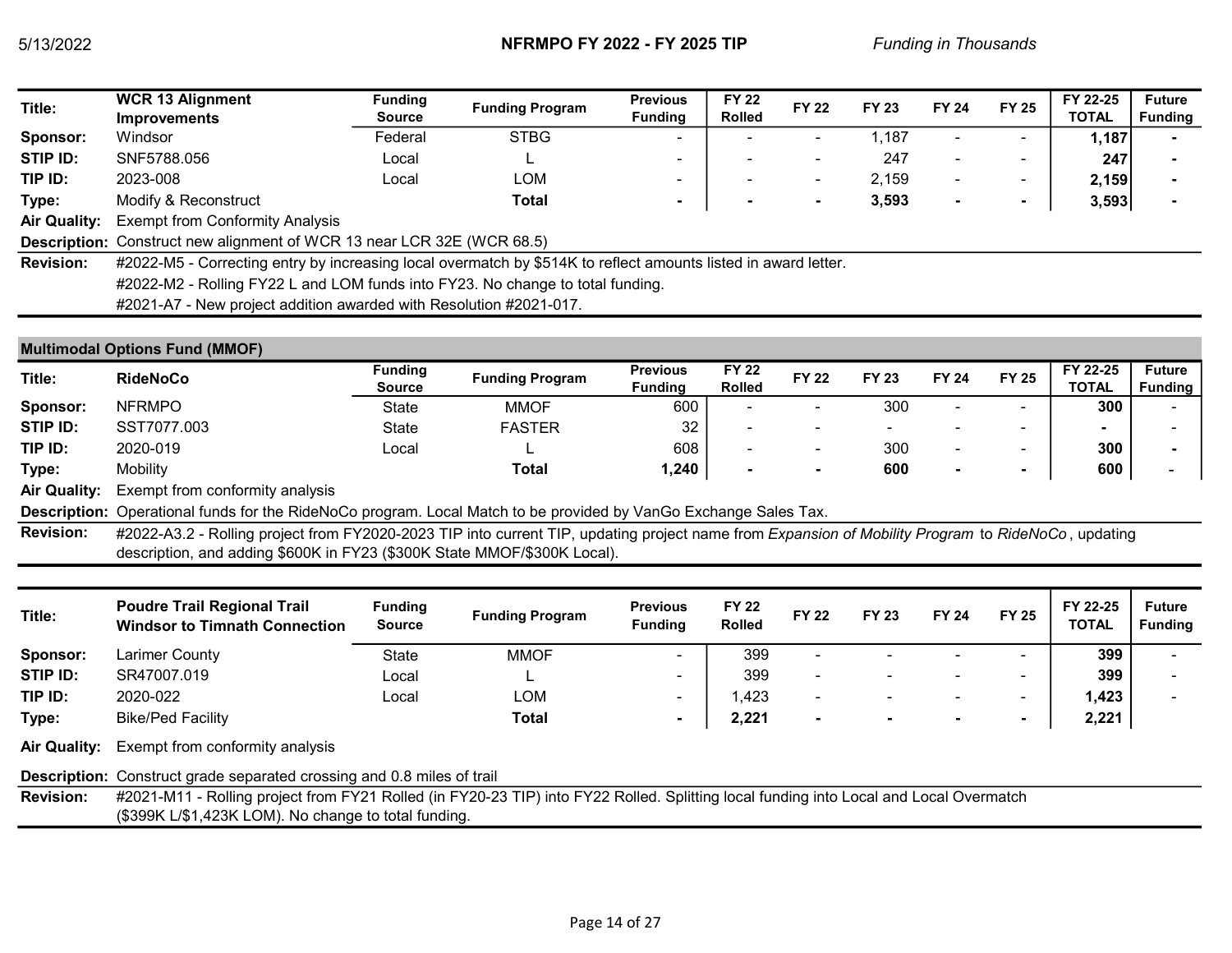| Title:   | <b>Greeley #3 Canal Trail</b> | Funding | <b>Funding Program</b> | <b>Previous</b>          | <b>FY 22</b>  |              | <b>FY 23</b> | <b>FY 24</b>             |                          | FY 22-25     | <b>Future</b>  |
|----------|-------------------------------|---------|------------------------|--------------------------|---------------|--------------|--------------|--------------------------|--------------------------|--------------|----------------|
|          |                               | Source  |                        | <b>Funding</b>           | <b>Rolled</b> | <b>FY 22</b> |              |                          | <b>FY 25</b>             | <b>TOTAL</b> | <b>Funding</b> |
| Sponsor: | Greelev                       | State   | <b>MMOF</b>            | $\overline{\phantom{0}}$ | 350           |              |              | $\sim$                   | $\overline{\phantom{a}}$ | 350          |                |
| STIP ID: | SR47007.018                   | Local   |                        |                          | 350           | -            |              | $\overline{\phantom{a}}$ |                          | 350          |                |
| TIP ID:  | 2020-021                      |         | <b>Total</b>           |                          | 700           |              |              | $\sim$                   |                          | 700          |                |
| Type:    | <b>Bike/Ped Facility</b>      |         |                        |                          |               |              |              |                          |                          |              |                |

Air Quality: Exempt from conformity analysis

Description: Construct 0.9 miles of trail (phase 2 and phase 3)

| Title:              | <b>Centerra Trail</b>                            | <b>Funding</b> | <b>Funding Program</b> | <b>Previous</b> | <b>FY 22</b>  | <b>FY 22</b> | <b>FY 23</b> | <b>FY 24</b>             | <b>FY 25</b>             | FY 22-25 | <b>Future</b>  |
|---------------------|--------------------------------------------------|----------------|------------------------|-----------------|---------------|--------------|--------------|--------------------------|--------------------------|----------|----------------|
|                     |                                                  | <b>Source</b>  |                        | Fundina         | <b>Rolled</b> |              |              |                          |                          | TOTAL    | <b>Funding</b> |
| Sponsor:            | Loveland                                         | Federal        | TAP                    | 93              | 232           | 400          |              | $\sim$                   | $\overline{\phantom{0}}$ | 632      |                |
| STIP ID:            | SR47020.038                                      | State          | <b>MMOF</b>            | 64              | 436           |              |              | $\overline{\phantom{a}}$ | $\overline{\phantom{0}}$ | 436      |                |
| TIP ID:             | 2020-023                                         | Local          |                        | 23              | 102           |              |              | $\overline{\phantom{a}}$ | $\,$                     | 102      |                |
| Type:               | <b>Bike/Ped Facility</b>                         |                | Total                  | 180             | 770           | 400          |              |                          | $\blacksquare$           | 1,170    |                |
| <b>Air Quality:</b> | Exempt from conformity analysis                  |                |                        |                 |               |              |              |                          |                          |          |                |
|                     | <b>Description:</b> Construct 1.8 miles of trail |                |                        |                 |               |              |              |                          |                          |          |                |

Revision: #2021-M7 - Correcting roll forward: Shifting \$180K (\$93K Federal/\$64K State/\$23K Local) to Previous Funding. No change to total project funding.

| Title:          | <b>West Elizabeth Corridor -</b><br><b>Preliminary Design</b> | Funding<br><b>Source</b> | <b>Funding Program</b> | <b>Previous</b><br><b>Funding</b> | <b>FY 22</b><br><b>Rolled</b> | <b>FY 22</b> | <b>FY 23</b>             | <b>FY 24</b> | <b>FY 25</b>             | FY 22-25<br><b>TOTAL</b> | <b>Future</b><br><b>Funding</b> |
|-----------------|---------------------------------------------------------------|--------------------------|------------------------|-----------------------------------|-------------------------------|--------------|--------------------------|--------------|--------------------------|--------------------------|---------------------------------|
| Sponsor:        | <b>Fort Collins</b>                                           | State                    | <b>MMOF</b>            | $\overline{\phantom{a}}$          | 750                           | ۰            |                          | $\sim$       | $\overline{\phantom{a}}$ | 750                      |                                 |
| <b>STIP ID:</b> | SR47007.024                                                   | Local                    | <u>_</u>               | -                                 | 750                           | ۰            |                          | -            | -                        | 750                      |                                 |
| TIP ID:         | 2020-025                                                      |                          | <b>Total</b>           |                                   | 500،،                         | $\sim$       | $\overline{\phantom{a}}$ |              |                          | ,500                     |                                 |
| Type:           | Study                                                         |                          |                        |                                   |                               |              |                          |              |                          |                          |                                 |

Air Quality: Exempt from conformity analysis

Description: 30% preliminary engineering design for West Elizabeth from Overland to Mason

| Title:              | <b>Laporte Ave Improvements -</b><br><b>Fishback to Sunset</b>                                                         | <b>Funding</b><br><b>Source</b> | <b>Funding Program</b> | <b>Previous</b><br><b>Funding</b> | <b>FY 22</b><br><b>Rolled</b> | <b>FY 22</b>             | <b>FY 23</b> | <b>FY 24</b> | <b>FY 25</b>             | FY 22-25<br><b>TOTAL</b> | <b>Future</b><br><b>Funding</b> |
|---------------------|------------------------------------------------------------------------------------------------------------------------|---------------------------------|------------------------|-----------------------------------|-------------------------------|--------------------------|--------------|--------------|--------------------------|--------------------------|---------------------------------|
| Sponsor:            | <b>Fort Collins</b>                                                                                                    | Federal                         | TAP                    |                                   | 750                           | $\overline{\phantom{0}}$ |              |              | $\overline{\phantom{0}}$ | 750 I                    |                                 |
| STIP ID:            | SR47020.037                                                                                                            | State                           | <b>MMOF</b>            |                                   | 250                           | $\overline{\phantom{a}}$ |              |              | $\overline{\phantom{0}}$ | 250                      |                                 |
| TIP ID:             | 2020-026                                                                                                               | Local                           |                        |                                   | 188                           | $\overline{\phantom{0}}$ |              |              |                          | 188                      |                                 |
| Type:               | <b>Bike/Ped Facility</b>                                                                                               | Local                           | LOM                    | -                                 | 704                           |                          |              |              |                          | 704                      |                                 |
| <b>Air Quality:</b> | Exempt from conformity analysis                                                                                        |                                 | Total                  | $\sim$                            | 1,891                         |                          |              |              |                          | 1,891                    |                                 |
| <b>Description:</b> | mile of multimodal improvements including sidewalk, protected bike lanes, on-street bike lanes, and/or multi-use paths |                                 |                        |                                   |                               |                          |              |              |                          |                          |                                 |
| <b>Revision:</b>    | #2021-M11 - Splitting local funding into Local and Local Overmatch (\$188K L/\$704K LOM). No change to total funding.  |                                 |                        |                                   |                               |                          |              |              |                          |                          |                                 |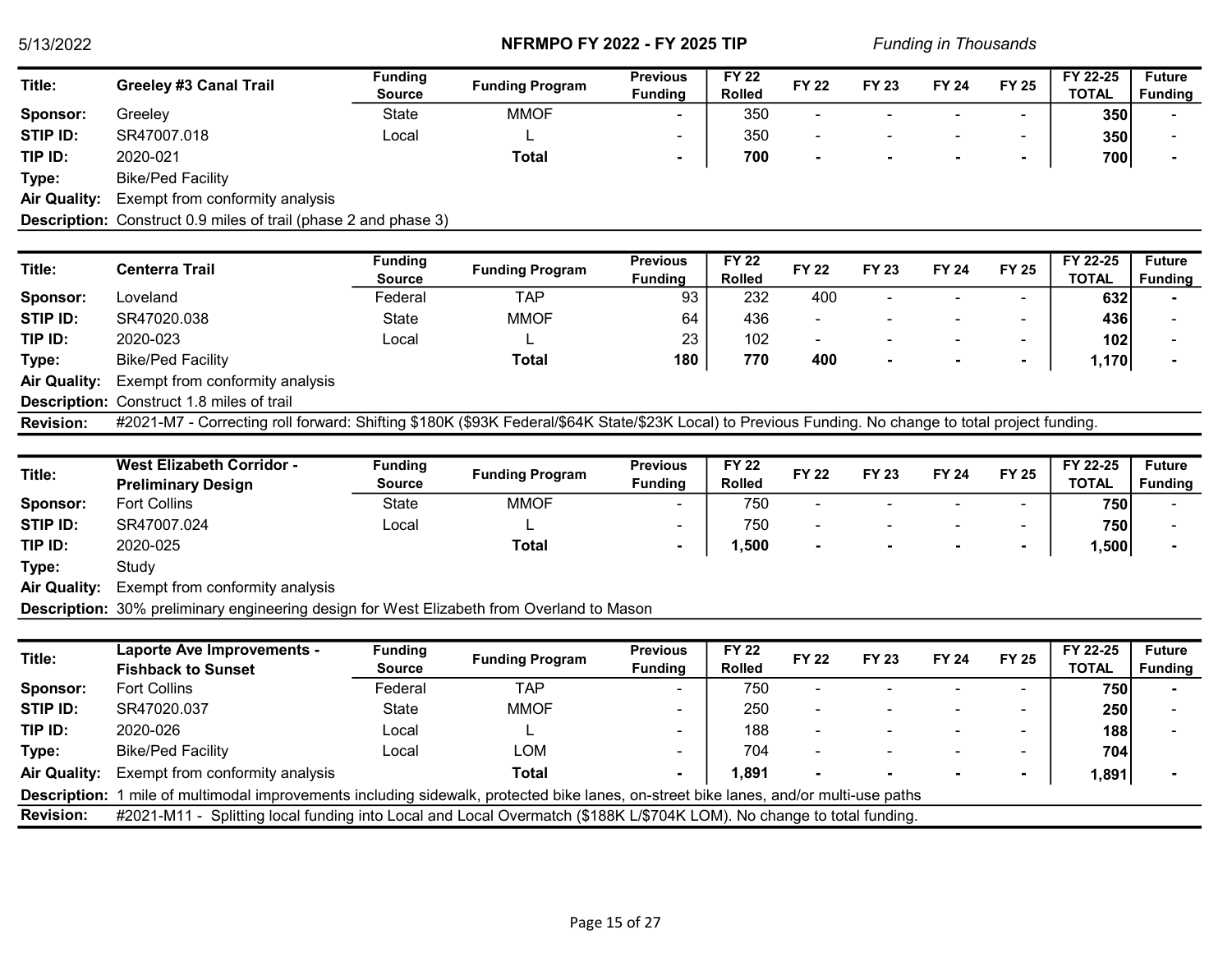| Title:                       | <b>Berthoud Parkway Trail Gap</b>                                                                                                      | <b>Funding</b>                  | <b>Funding Program</b> | <b>Previous</b>                   | <b>FY 22</b>                  | <b>FY 22</b> | <b>FY 23</b> | <b>FY 24</b> | <b>FY 25</b>   | FY 22-25                 | <b>Future</b>                   |
|------------------------------|----------------------------------------------------------------------------------------------------------------------------------------|---------------------------------|------------------------|-----------------------------------|-------------------------------|--------------|--------------|--------------|----------------|--------------------------|---------------------------------|
|                              | <b>Elimination</b>                                                                                                                     | <b>Source</b>                   |                        | <b>Funding</b>                    | <b>Rolled</b>                 |              |              |              |                | <b>TOTAL</b>             | <b>Funding</b>                  |
| Sponsor:                     | <b>Berthoud</b>                                                                                                                        | <b>State</b>                    | <b>MMOF</b>            |                                   | 200                           | ÷,           |              |              |                | 200                      |                                 |
| STIP ID:                     | SR47007.017                                                                                                                            | Local                           | L                      |                                   | 256                           |              |              |              |                | 256                      |                                 |
| TIP ID:                      | 2020-028                                                                                                                               |                                 | <b>Total</b>           | $\blacksquare$                    | 456                           |              |              |              | $\blacksquare$ | 456                      |                                 |
| Type:                        | <b>Bike/Ped Facility</b>                                                                                                               |                                 |                        |                                   |                               |              |              |              |                |                          |                                 |
| <b>Air Quality:</b>          | Exempt from conformity analysis                                                                                                        |                                 |                        |                                   |                               |              |              |              |                |                          |                                 |
|                              | Description: Construct 0.5 miles of trail                                                                                              |                                 |                        |                                   |                               |              |              |              |                |                          |                                 |
|                              |                                                                                                                                        |                                 |                        |                                   |                               |              |              |              |                |                          |                                 |
| Title:                       | <b>WCR23/Great Western Trail</b><br><b>Pedestrian Connection</b>                                                                       | <b>Funding</b><br><b>Source</b> | <b>Funding Program</b> | <b>Previous</b><br><b>Funding</b> | <b>FY 22</b><br><b>Rolled</b> | <b>FY 22</b> | <b>FY 23</b> | <b>FY 24</b> | <b>FY 25</b>   | FY 22-25<br><b>TOTAL</b> | <b>Future</b><br><b>Funding</b> |
| Sponsor:                     | Severance                                                                                                                              | Federal                         | <b>TAP</b>             | 69                                | 31                            | 500          |              |              | $\overline{a}$ | 531                      |                                 |
| STIP ID:                     | SR47020.039                                                                                                                            | <b>State</b>                    | <b>MMOF</b>            | 9                                 | 66                            |              |              |              |                | 66                       |                                 |
| TIP ID:                      | 2020-029                                                                                                                               | Local                           |                        |                                   | 75                            | $\sim$       |              |              | $\blacksquare$ | 75                       |                                 |
| Type:                        | <b>Bike/Ped Facility</b>                                                                                                               |                                 | <b>Total</b>           | 78                                | 172                           | 500          |              |              | $\blacksquare$ | 672                      |                                 |
| <b>Air Quality:</b>          | Exempt from conformity analysis                                                                                                        |                                 |                        |                                   |                               |              |              |              |                |                          |                                 |
|                              | Description: Construct 0.7 miles of trail                                                                                              |                                 |                        |                                   |                               |              |              |              |                |                          |                                 |
| <b>Revision:</b>             | #2021-M7 - Correcting roll forward: Shifting \$78K (\$69K Federal/\$9K State) to Previous Funding. No change to total project funding. |                                 |                        |                                   |                               |              |              |              |                |                          |                                 |
|                              |                                                                                                                                        |                                 |                        |                                   |                               |              |              |              |                |                          |                                 |
|                              |                                                                                                                                        |                                 |                        |                                   |                               |              |              |              |                |                          |                                 |
| Title:                       | <b>Siphon Overpass-UPRR Power</b><br><b>Trail Grade Separated Crossing</b>                                                             | <b>Funding</b><br><b>Source</b> | <b>Funding Program</b> | <b>Previous</b><br><b>Funding</b> | <b>FY 22</b><br>Rolled        | <b>FY 22</b> | <b>FY 23</b> | <b>FY 24</b> | <b>FY 25</b>   | FY 22-25<br><b>TOTAL</b> | <b>Future</b><br><b>Funding</b> |
|                              |                                                                                                                                        |                                 |                        |                                   |                               |              |              |              |                |                          |                                 |
| Sponsor:                     | <b>Fort Collins</b>                                                                                                                    | State                           | <b>MMOF</b>            |                                   | 500                           |              |              |              |                | 500                      |                                 |
| <b>STIP ID:</b>              | SR47007.021                                                                                                                            | Local                           |                        |                                   | 500                           |              |              |              | $\blacksquare$ | 500                      |                                 |
| TIP ID:                      | 2020-031                                                                                                                               | Local                           | <b>LOM</b>             |                                   | 1,135                         |              |              |              | $\blacksquare$ | 1,135                    |                                 |
| Type:                        | <b>Bike/Ped Facility</b>                                                                                                               |                                 | <b>Total</b>           |                                   | 2,135                         |              |              |              |                | 2,135                    |                                 |
| <b>Air Quality:</b>          | Exempt from conformity analysis                                                                                                        |                                 |                        |                                   |                               |              |              |              |                |                          |                                 |
|                              | Description: Construct grade separated crossing and 0.8 miles of trail                                                                 |                                 |                        |                                   |                               |              |              |              |                |                          |                                 |
| <b>Revision:</b>             | #2021-M11 - Splitting Local funding into Local and Local Overmatch (\$500K L/\$1,135K LOM). No change to total funding.                |                                 |                        |                                   |                               |              |              |              |                |                          |                                 |
| Title:                       | SH 287 West Sidewalk Gap                                                                                                               | <b>Funding</b><br><b>Source</b> | <b>Funding Program</b> | <b>Previous</b><br><b>Funding</b> | <b>FY 22</b><br><b>Rolled</b> | <b>FY 22</b> | <b>FY 23</b> | <b>FY 24</b> | <b>FY 25</b>   | FY 22-25<br><b>TOTAL</b> | <b>Future</b><br><b>Funding</b> |
| Sponsor:                     | Loveland                                                                                                                               | State                           | <b>MMOF</b>            | 118                               | 175                           |              |              |              |                | 175                      |                                 |
| STIP ID:                     | SR47007.016                                                                                                                            | Local                           |                        |                                   | 293                           |              |              |              |                | 293                      |                                 |
| TIP ID:                      | 2020-032                                                                                                                               |                                 | <b>Total</b>           | 118                               | 467                           |              |              |              |                | 467                      |                                 |
|                              | <b>Bike/Ped Facility</b>                                                                                                               |                                 |                        |                                   |                               |              |              |              |                |                          |                                 |
| Type:<br><b>Air Quality:</b> |                                                                                                                                        |                                 |                        |                                   |                               |              |              |              |                |                          |                                 |
|                              | Exempt from conformity analysis<br>Description: Construct 0.2 miles of sidewalk                                                        |                                 |                        |                                   |                               |              |              |              |                |                          |                                 |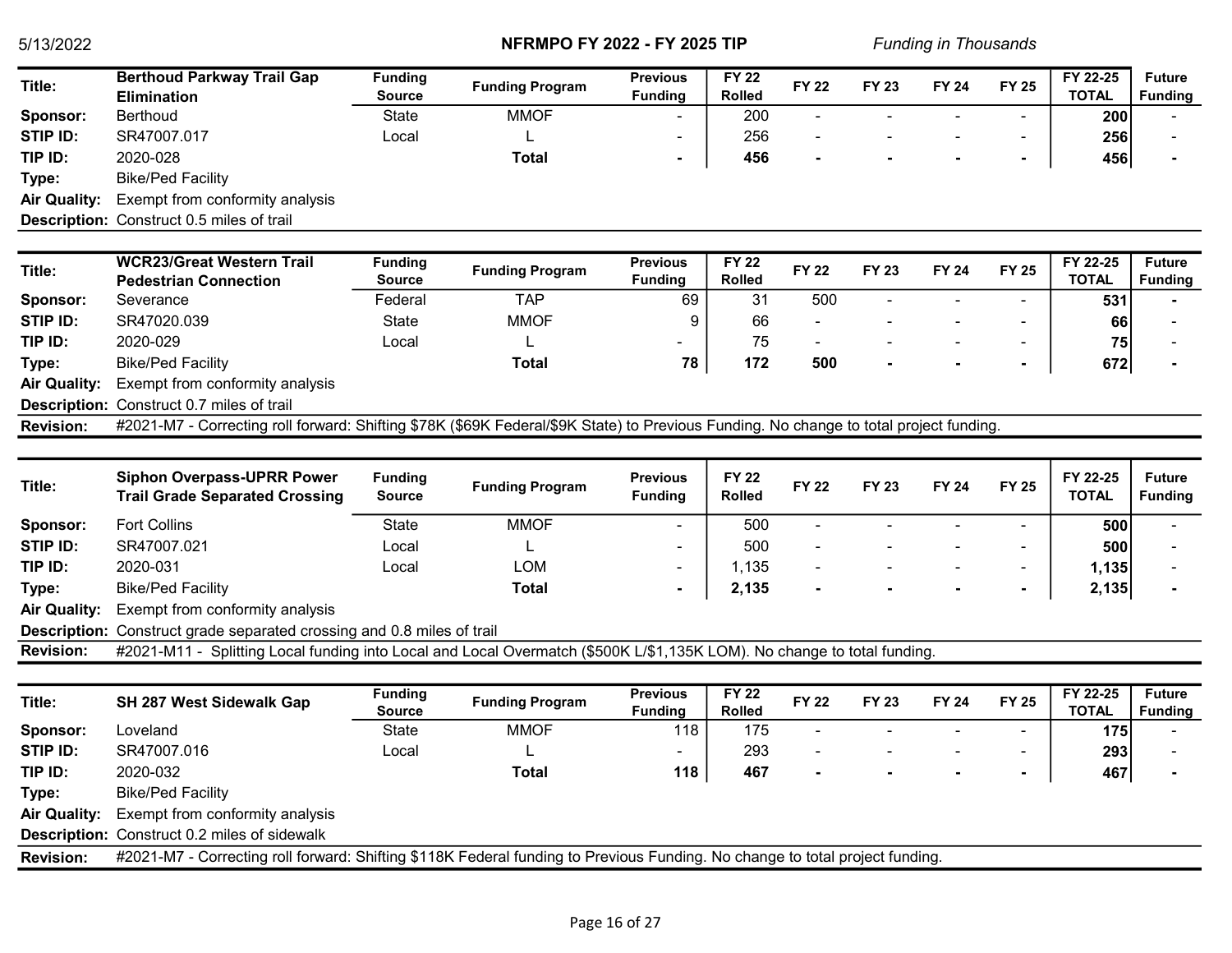| Title:   | <b>Premium Transit Analysis</b> | Funding       |                        | <b>Previous</b> | <b>FY 22</b>  | <b>FY 22</b> | <b>FY 23</b> | <b>FY 24</b> |       | FY 22-25     | <b>Future</b>  |
|----------|---------------------------------|---------------|------------------------|-----------------|---------------|--------------|--------------|--------------|-------|--------------|----------------|
|          | Phase 2                         | <b>Source</b> | <b>Funding Program</b> | <b>Funding</b>  | <b>Rolled</b> |              |              |              | FY 25 | <b>TOTAL</b> | <b>Funding</b> |
| Sponsor: | <b>NFRMPO</b>                   | Federal       | MMOF                   | -               |               | 125          |              |              | -     | 125          |                |
| STIP ID: | Unassigned                      | Local         |                        |                 |               | 125          |              |              | -     | 125          |                |
| TIP ID:  | 2022-012                        |               | Total                  |                 |               | 250          |              |              | . .   | 250          |                |
|          | .                               |               |                        |                 |               |              |              |              |       |              |                |

Type: Transit Study

Air Quality: Exempt from conformity analysis

Description: Phase 2 of the study of premium transit along corridors identified in Phase 1 of the LinkNoCo Study. Local match is provided by VanGo Exchange Sales Tax.

#### Revision: #2022-A3.2 - New Project Addition.

| Title:              | <b>TMO Startup Funds</b>                                                                                                                                                           | <b>Funding</b><br><b>Source</b> | <b>Funding Program</b> | <b>Previous</b><br><b>Funding</b> | <b>FY 22</b><br><b>Rolled</b> | <b>FY 22</b>             | <b>FY 23</b> | <b>FY 24</b>             | <b>FY 25</b>             | FY 22-25<br><b>TOTAL</b> | <b>Future</b><br><b>Funding</b> |
|---------------------|------------------------------------------------------------------------------------------------------------------------------------------------------------------------------------|---------------------------------|------------------------|-----------------------------------|-------------------------------|--------------------------|--------------|--------------------------|--------------------------|--------------------------|---------------------------------|
| Sponsor:            | <b>NFRMPO</b>                                                                                                                                                                      | State                           | <b>MMOF</b>            | - 1                               |                               | -                        | 75           | $\overline{\phantom{0}}$ | $\overline{\phantom{0}}$ | 75                       |                                 |
| STIP ID:            | Unassigned                                                                                                                                                                         | Local                           | ►                      | $\overline{\phantom{a}}$          |                               | $\overline{\phantom{a}}$ | 75           | $\overline{\phantom{a}}$ | $\overline{\phantom{0}}$ | 75                       |                                 |
| TIP ID:             | 2023-011                                                                                                                                                                           |                                 | Total                  |                                   |                               |                          | 150          |                          | $\blacksquare$           | 150                      |                                 |
| Type:               | Transportation Demand Management                                                                                                                                                   |                                 |                        |                                   |                               |                          |              |                          |                          |                          |                                 |
| <b>Air Quality:</b> | Exempt from conformity analysis                                                                                                                                                    |                                 |                        |                                   |                               |                          |              |                          |                          |                          |                                 |
|                     | Description: Funding for the establishment of a Transportation Managmenet Organization (TMO). Local Match to be split between VanGo Exchange Sales Tax and local<br>contributions. |                                 |                        |                                   |                               |                          |              |                          |                          |                          |                                 |
| <b>Revision:</b>    | #2022-A3.2 - New Project Addition.                                                                                                                                                 |                                 |                        |                                   |                               |                          |              |                          |                          |                          |                                 |

#### **Safety**

| <b>VAIVLY</b>       |                                                                                                                          |                                 |                        |                                   |                               |                          |              |                          |              |                          |                                 |
|---------------------|--------------------------------------------------------------------------------------------------------------------------|---------------------------------|------------------------|-----------------------------------|-------------------------------|--------------------------|--------------|--------------------------|--------------|--------------------------|---------------------------------|
| Title:              | <b>Region 4 Hotspots</b>                                                                                                 | <b>Funding</b><br><b>Source</b> | <b>Funding Program</b> | <b>Previous</b><br><b>Funding</b> | <b>FY 22</b><br><b>Rolled</b> | <b>FY 22</b>             | <b>FY 23</b> | <b>FY 24</b>             | <b>FY 25</b> | FY 22-25<br><b>TOTAL</b> | <b>Future</b><br><b>Funding</b> |
| Sponsor:            | CDOT Region 4                                                                                                            | Federal                         | NHPP/STBG              | 590                               | -                             | 175                      | 175          | 175                      | 175          | 700                      |                                 |
| STIP ID:            | SR46667                                                                                                                  | State                           | <b>SHF</b>             | 192                               |                               | $\overline{\phantom{a}}$ |              | $\overline{\phantom{a}}$ |              | $\overline{\phantom{a}}$ |                                 |
| TIP ID:             | $P-16$                                                                                                                   |                                 | Total                  | 782                               | $\overline{\phantom{a}}$      | 175                      | 175          | 175                      | 175          | 700                      |                                 |
| Type:               | Safety                                                                                                                   |                                 |                        |                                   |                               |                          |              |                          |              |                          |                                 |
| <b>Air Quality:</b> | Exempt from conformity analysis                                                                                          |                                 |                        |                                   |                               |                          |              |                          |              |                          |                                 |
|                     | Description: Summary of CDOT Region 4 Hotspots Project Programming. Pool projects are not listed for Region 4 Hot Spots. |                                 |                        |                                   |                               |                          |              |                          |              |                          |                                 |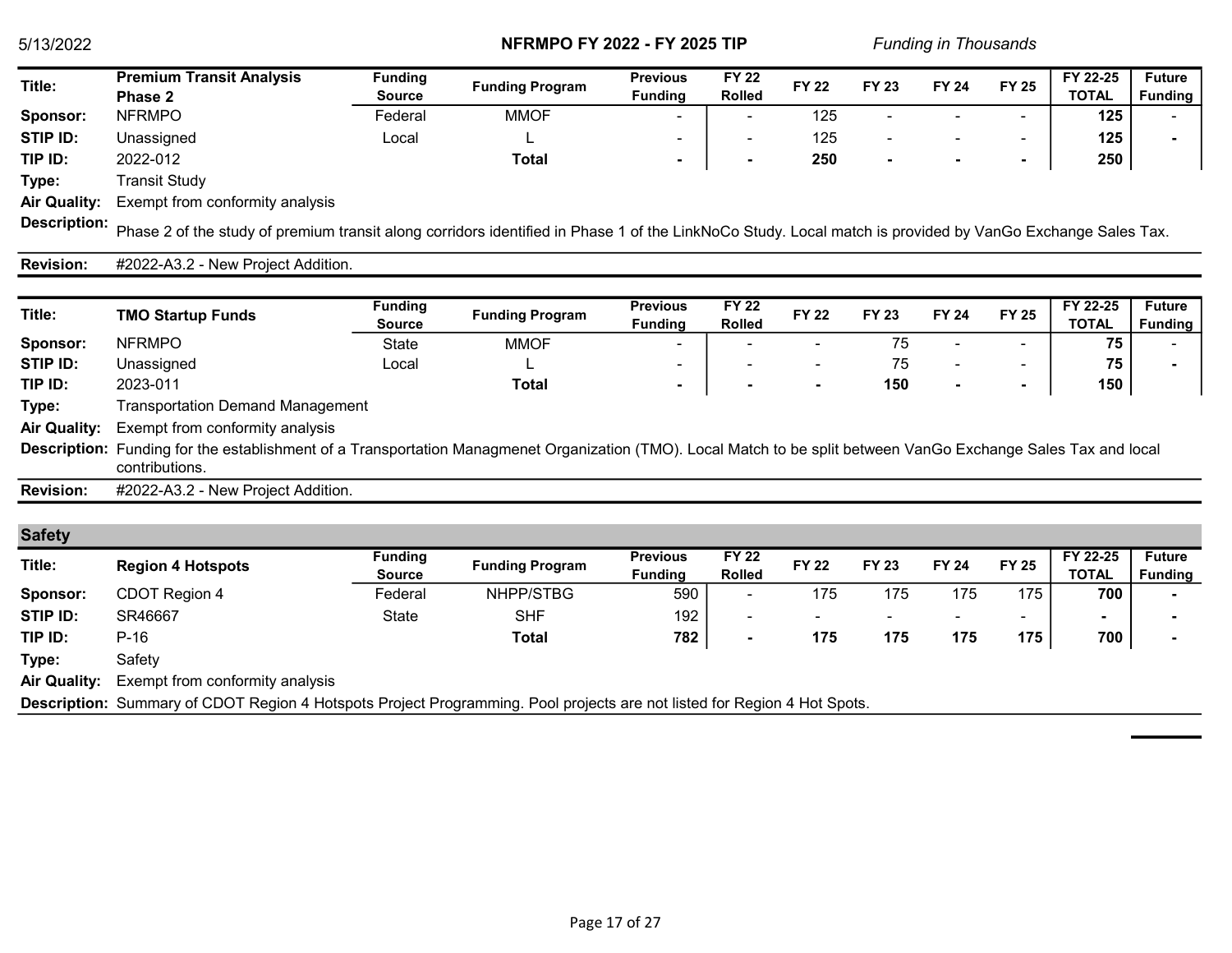| 5/13/2022           |                                                                                                                         | <b>NFRMPO FY 2022 - FY 2025 TIP</b>                        |                                   |                                   |                               | <b>Funding in Thousands</b> |              |              |              |                          |                          |
|---------------------|-------------------------------------------------------------------------------------------------------------------------|------------------------------------------------------------|-----------------------------------|-----------------------------------|-------------------------------|-----------------------------|--------------|--------------|--------------|--------------------------|--------------------------|
| Title:              | <b>Region 4 Traffic Signals</b>                                                                                         | <b>Funding</b><br>Source                                   | <b>Funding Program</b>            | <b>Previous</b><br><b>Funding</b> | <b>FY 22</b><br><b>Rolled</b> | <b>FY 22</b>                | <b>FY 23</b> | <b>FY 24</b> | <b>FY 25</b> | FY 22-25<br><b>TOTAL</b> | <b>Future</b><br>Funding |
| Sponsor:            | CDOT Region 4                                                                                                           | Federal                                                    | <b>STBG</b>                       | 245                               | $\overline{\phantom{0}}$      | 65                          | 65           | 65           | 65           | 260                      |                          |
| STIP ID:            | SR46668                                                                                                                 | State                                                      | <b>SHF</b>                        | 3,250                             | ۰                             | 375                         | 375          | 375          | 375          | 1,500                    |                          |
| TIP ID:             | $P-17$                                                                                                                  |                                                            | Total                             | 3,250                             | $\blacksquare$                | 440                         | 440          | 440          | 440          | 1,760                    |                          |
| Type:               | Safety                                                                                                                  |                                                            |                                   |                                   |                               |                             |              |              |              |                          |                          |
| <b>Air Quality:</b> | Exempt from conformity analysis                                                                                         |                                                            |                                   |                                   |                               |                             |              |              |              |                          |                          |
|                     | <b>Description:</b> Summary of CDOT Region 4 Traffic Signals Project Programming.                                       |                                                            |                                   |                                   |                               |                             |              |              |              |                          |                          |
|                     | <b>STID</b>                                                                                                             | Title                                                      |                                   |                                   | Sponsor:                      |                             |              |              |              |                          |                          |
|                     | SR46600.093                                                                                                             |                                                            | Signalization of US34/SH257 Ramps |                                   | CDOT Region 4                 |                             |              |              |              |                          |                          |
|                     | SNF5788.045                                                                                                             |                                                            | SH257 & Eastman Park Drive        |                                   | CDOT Region 4                 |                             |              |              |              |                          |                          |
| <b>Revision:</b>    |                                                                                                                         | #2022-M4 - Adding SNF5788.045 with \$146K Federal in FY23. |                                   |                                   |                               |                             |              |              |              |                          |                          |
|                     | #2022-M3 - Adding project SR46666.097 to the Traffic Signals Pool (see also HSIP pool). No change to pool total.        |                                                            |                                   |                                   |                               |                             |              |              |              |                          |                          |
|                     | #2021-M11 - Correcting project pool. Rolling STIP ID SR46600.093 from FY20-23 TIP into FY22-25 TIP with \$245K in FY22. |                                                            |                                   |                                   |                               |                             |              |              |              |                          |                          |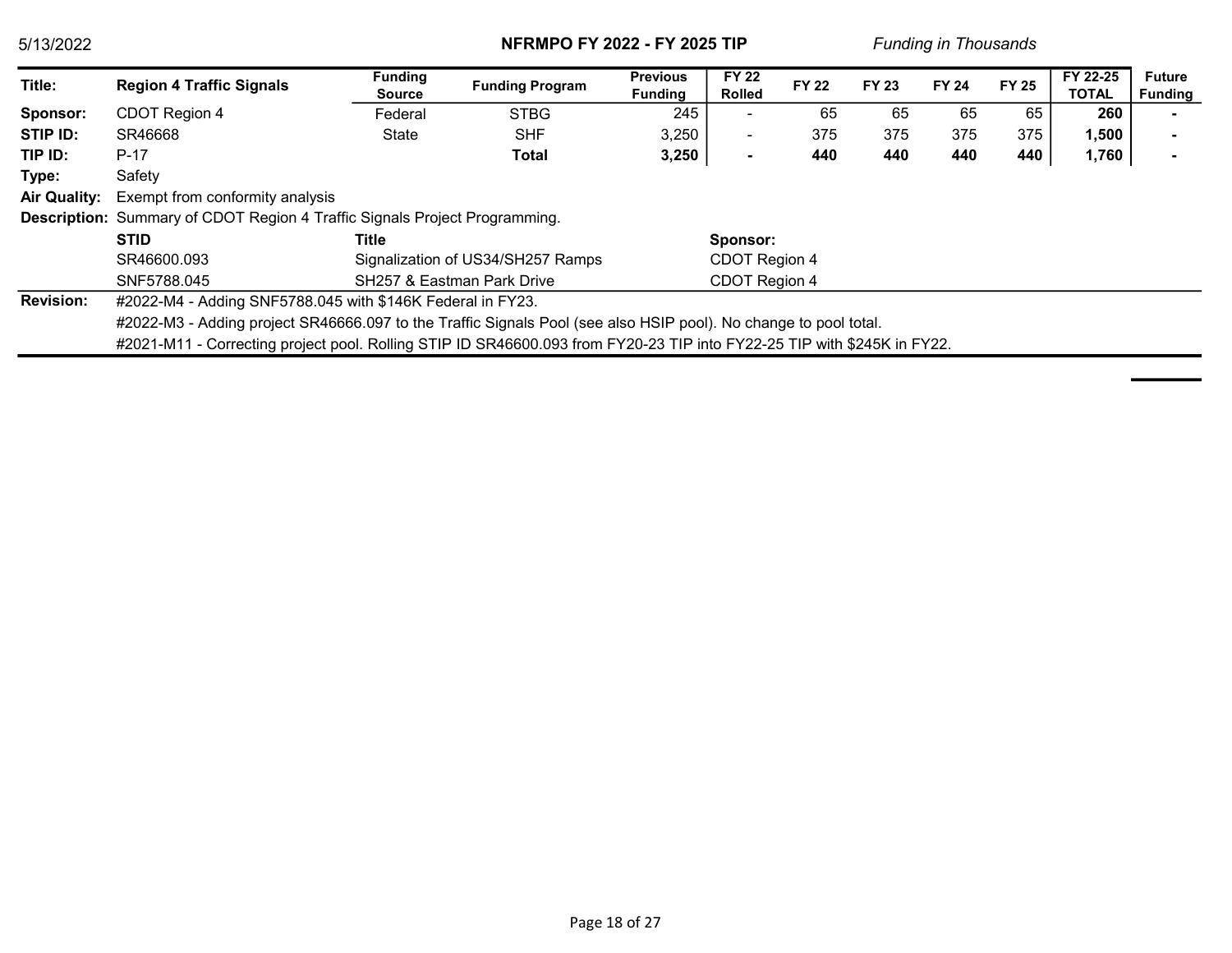| Title:                      | <b>Region 4 Hazard Elimination</b>                                                                                                                                                                                                                                                                                                                                                                                                            | <b>Funding</b>               | <b>Funding Program</b>                    | <b>Previous</b>         | <b>FY 22</b>           | <b>FY 22</b>          | <b>FY 23</b> | <b>FY 24</b>   | <b>FY 25</b> | $\overline{FY}$ 22-25 | <b>Future</b>  |
|-----------------------------|-----------------------------------------------------------------------------------------------------------------------------------------------------------------------------------------------------------------------------------------------------------------------------------------------------------------------------------------------------------------------------------------------------------------------------------------------|------------------------------|-------------------------------------------|-------------------------|------------------------|-----------------------|--------------|----------------|--------------|-----------------------|----------------|
|                             | Pool (HSIP)<br><b>Various Below</b>                                                                                                                                                                                                                                                                                                                                                                                                           | <b>Source</b><br>Federal     | <b>HSIP</b>                               | <b>Funding</b><br>1,463 | <b>Rolled</b><br>2,025 | 1,709                 |              |                |              | <b>TOTAL</b>          | <b>Funding</b> |
| Sponsor:<br><b>STIP ID:</b> | SR46666                                                                                                                                                                                                                                                                                                                                                                                                                                       |                              | <b>SHF</b>                                |                         |                        |                       | 4,615        | 3,927          | 1,912        | 14,188                |                |
| TIP ID:                     | $P-20$                                                                                                                                                                                                                                                                                                                                                                                                                                        | <b>State</b><br>Local        |                                           | 17                      | 225                    | 30<br>160             | 257<br>255   | $\blacksquare$ | 212          | 287                   |                |
|                             |                                                                                                                                                                                                                                                                                                                                                                                                                                               |                              |                                           | 105                     |                        |                       |              | 297            |              | 1,149                 |                |
| Type:                       | Safety Improvements                                                                                                                                                                                                                                                                                                                                                                                                                           | Local                        | <b>LOM</b>                                | 94                      |                        |                       |              |                |              | 0                     |                |
| <b>Air Quality:</b>         | Exempt from conformity analysis                                                                                                                                                                                                                                                                                                                                                                                                               |                              | <b>Total</b>                              | 1,585                   | 2,250                  | 1,898                 | 5,127        | 4,224          | 2,124        | 15,624                |                |
|                             | Description: Summary of CDOT Region 4 Hazard Elimination Pool in the North Front Range region. Pool projects include:                                                                                                                                                                                                                                                                                                                         |                              |                                           |                         |                        |                       |              |                |              |                       |                |
|                             | STIP ID                                                                                                                                                                                                                                                                                                                                                                                                                                       | Title                        |                                           |                         |                        | Sponsor               |              |                |              |                       |                |
|                             | SR46666.060                                                                                                                                                                                                                                                                                                                                                                                                                                   |                              | US287 (College Ave) & Trilby Rd           |                         |                        | City of Fort Collins  |              |                |              |                       |                |
|                             | SR46666.079                                                                                                                                                                                                                                                                                                                                                                                                                                   | Lemay Ave & Drake Rd         |                                           |                         |                        | City of Fort Collins  |              |                |              |                       |                |
|                             | SR46666.081                                                                                                                                                                                                                                                                                                                                                                                                                                   |                              | Timberline Rd and Carpenter (SH 392)      |                         |                        | City of Fort Collins  |              |                |              |                       |                |
|                             | SR46666.085                                                                                                                                                                                                                                                                                                                                                                                                                                   |                              | Timberline Rd/Lincoln Ave/Mulberry St     |                         |                        | City of Fort Collins  |              |                |              |                       |                |
|                             | SR46666.086                                                                                                                                                                                                                                                                                                                                                                                                                                   |                              | US 34 & WCR 17 Traffic Signal Upgrades    |                         |                        | City of Greeley       |              |                |              |                       |                |
|                             | SR46666.087                                                                                                                                                                                                                                                                                                                                                                                                                                   | US 85 Business & 8th Ave     |                                           |                         |                        | City of Greeley       |              |                |              |                       |                |
|                             | SR46666.088                                                                                                                                                                                                                                                                                                                                                                                                                                   | CR 38E & CR 73C              |                                           |                         |                        | Larimer County        |              |                |              |                       |                |
|                             | SR46666.089                                                                                                                                                                                                                                                                                                                                                                                                                                   | US 34 and Glade Road         |                                           |                         |                        | Larimer County        |              |                |              |                       |                |
|                             | SR46666.092                                                                                                                                                                                                                                                                                                                                                                                                                                   |                              | Hwy 34 Business Intersection Improvements |                         |                        | City of Greeley       |              |                |              |                       |                |
|                             | SR46666.093                                                                                                                                                                                                                                                                                                                                                                                                                                   |                              | Backplate & dilemma Zone Detections       |                         |                        | City of Loveland      |              |                |              |                       |                |
|                             | SR46666.094                                                                                                                                                                                                                                                                                                                                                                                                                                   |                              | Intersections (Ped) Improvements          |                         |                        | City of Loveland      |              |                |              |                       |                |
|                             | SR46666.095                                                                                                                                                                                                                                                                                                                                                                                                                                   | <b>Guardrail and HFST</b>    |                                           |                         |                        | <b>Larimer County</b> |              |                |              |                       |                |
|                             | SR46666.097                                                                                                                                                                                                                                                                                                                                                                                                                                   | CO 392 & Weld CR 35          |                                           |                         |                        | CDOT Region 4         |              |                |              |                       |                |
|                             | SR46666.099                                                                                                                                                                                                                                                                                                                                                                                                                                   |                              | Signal Upgrades (13 Locations)            |                         |                        | City of Fort Collins  |              |                |              |                       |                |
|                             | SR46666.100                                                                                                                                                                                                                                                                                                                                                                                                                                   | Pedestrain Intersection Imp. |                                           |                         |                        | City of Fort Collins  |              |                |              |                       |                |
|                             | SR46666.101                                                                                                                                                                                                                                                                                                                                                                                                                                   | Remington St & Mulberry St   |                                           |                         |                        | City of Fort Collins  |              |                |              |                       |                |
|                             | SR46666.102                                                                                                                                                                                                                                                                                                                                                                                                                                   | 1st St & Washington Ave      |                                           |                         |                        | City of Loveland      |              |                |              |                       |                |
|                             | SR46666.106                                                                                                                                                                                                                                                                                                                                                                                                                                   |                              | Bingham Hill Rd (CR 50E) Shoulders        |                         |                        | <b>Larmier County</b> |              |                |              |                       |                |
| <b>Revision:</b>            | #2022-M5 - Adding \$874K (\$662K Federal/\$212K Local) and five new projects in FY25 (SR46666.099, SR46666.100, SR46666.101, SR46666.102,<br>SR46666.106)                                                                                                                                                                                                                                                                                     |                              |                                           |                         |                        |                       |              |                |              |                       |                |
|                             | #2021-M12 - Shifting funding years for SR46666.097 (\$269K Federal/\$30K State into FY22 and \$2,315K Federal/\$257K State into FY23). No change to pool<br>total.<br>#2021-A11 - Adding five new pool projects with \$5,845K total funding (\$5,261K Federal/\$287K State/\$297K Local) in FY24 consisting of \$464K for SR46666.092,<br>\$1,689K for SR46666.093, \$425K for SR46666.094, \$396K for SR46666.095, and \$2,871K SR46666.097. |                              |                                           |                         |                        |                       |              |                |              |                       |                |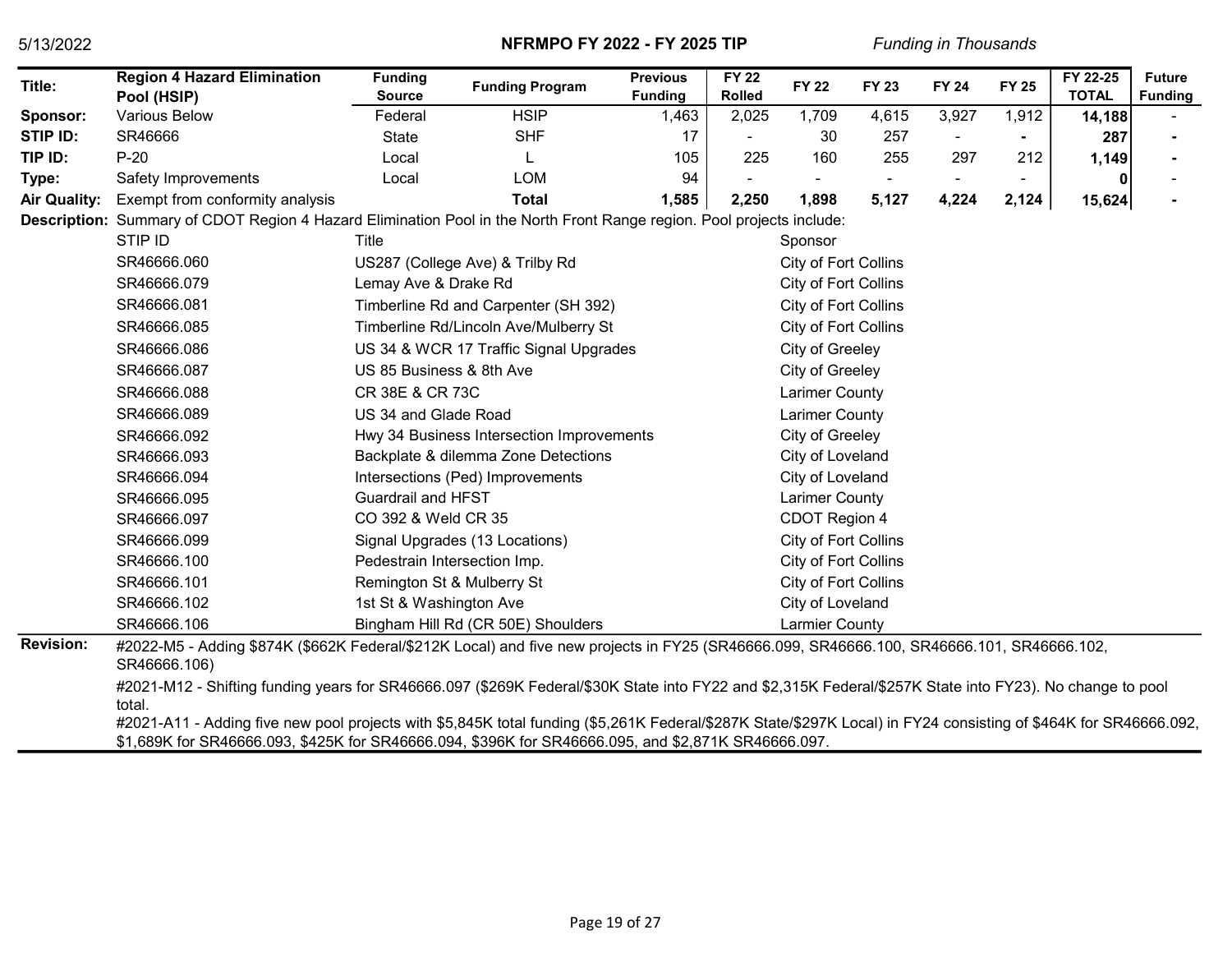#### Grants: Safe Routes to School

| Title:   | Safe Routes to School | <b>Funding</b><br><b>Source</b> | <b>Funding Program</b> | <b>Previous</b><br>Funding | <b>FY 22</b><br><b>Rolled</b> | <b>FY 22</b>             | <b>FY 23</b> | FY 24 | <b>FY 25</b> | FY 22-25<br><b>TOTAL</b> | <b>Future</b><br><b>Funding</b> |
|----------|-----------------------|---------------------------------|------------------------|----------------------------|-------------------------------|--------------------------|--------------|-------|--------------|--------------------------|---------------------------------|
| Sponsor: | Various Below         | Federal                         | <b>STBG</b>            | ,198                       | 13 <sup>′</sup>               | $\sim$                   |              | -     |              | 131                      |                                 |
| STIP ID: | SR47001               | ∟ocal                           |                        | 308                        | 33                            | $\overline{\phantom{a}}$ |              |       |              | 33                       |                                 |
| TIP ID:  | $P-24$                | ∟ocal                           | LOM                    | 499                        | $\overline{\phantom{a}}$      | $\sim$                   |              | -     |              | 0                        |                                 |
| Type:    | <b>Bike/Ped</b>       |                                 | <b>Total</b>           | 2,005                      | 164                           |                          |              |       |              | 164                      |                                 |
|          |                       |                                 |                        |                            |                               |                          |              |       |              |                          |                                 |

Air Quality: Exempt from conformity analysis

Description: Summary of CDOT Region 4 Safe Routes to School Pool in the North Front Range Region. Pool projects include:

| <b>STIP ID</b> | Title                            | <b>Sponsor</b>       |
|----------------|----------------------------------|----------------------|
| SR47001.028    | Connecting Pathways to Ponderosa | City of Loveland     |
| SR47001.029    | Hampshire Bikeway Arterial Cross | City of Fort Collins |
| SR47001.030    | N Wilson Ave Sidewalk            | City of Loveland     |

| ------   |                                      |                |                        |                          |               |              |             |                          |                          |              |                |
|----------|--------------------------------------|----------------|------------------------|--------------------------|---------------|--------------|-------------|--------------------------|--------------------------|--------------|----------------|
| Title:   | <b>NFR Revitalizing Main Streets</b> | <b>Funding</b> | <b>Funding Program</b> | <b>Previous</b>          | <b>FY22</b>   | <b>FY 22</b> |             | <b>FY 24</b>             |                          | FY 22-25     | <b>Future</b>  |
|          |                                      | <b>Source</b>  |                        | <b>Funding</b>           | <b>Rolled</b> |              | <b>FY23</b> |                          | <b>FY 25</b>             | <b>TOTAL</b> | <b>Funding</b> |
| Sponsor: | Various Below                        | Federal        | <b>RMS</b>             | $\overline{\phantom{a}}$ |               | ,438         |             |                          | $\overline{\phantom{a}}$ | 1,438        |                |
| STIP ID: | SR46000                              | <b>State</b>   | SMS                    | $\overline{\phantom{a}}$ | -             | 3,081        |             | $\overline{\phantom{0}}$ | $\overline{\phantom{a}}$ | 3,081        |                |
| TIP ID:  | $P-26$                               | Local          |                        | $\overline{\phantom{a}}$ |               | 980          |             |                          | $\overline{\phantom{0}}$ | 980          |                |
| Type:    | Operations                           |                | Total                  |                          |               | 5,499        |             |                          | $\sim$                   | 5,499        |                |

Air Quality: Exempt from conformity analysis

Description: Summary of CDOT Region 4 NFR Safer Main Streets in the North Front Range Region. Includes the following pool projects:

| <b>STIP ID</b> | Title                                         | <b>Sponsor</b>                   |
|----------------|-----------------------------------------------|----------------------------------|
| SR46000.003    | North Berthoud Pkwy Trail Closure             | Town of Berthoud                 |
| SR46000.001    | Center Bikeway Improvements - CSU             | <b>Colorado State University</b> |
| SR47020.037    | Laporte Ave Improvements - Fishback to Sunset | City of Fort Collins             |
| SR46000.002    | 16th Street Corridor Improvements             | City of Greeley                  |
|                |                                               |                                  |

Revision: #2022-M4 - Decreasing Local funds by \$100K in FY22 for project SR47020.037.

#2022-M1.2 - Correcting Town of Berthoud project information by replacing Berthoud Parkway Trail Gap Elimination (SR47007.017) with North Berthoud Pkwy Trail Closure (SR46000.003). No change to pool total.

#2021-M12 - Adding Federal funding program Revitalizing Main Streets (RMS) and shifting \$1,438K from SMS to RMS for STIP ID SR47020.037. No change to and SR46000.002 (\$2,000,000 State/\$500,000 Local) and additional funding for existing projects SR47007.017 (\$500,000 State/\$125,000 Local) and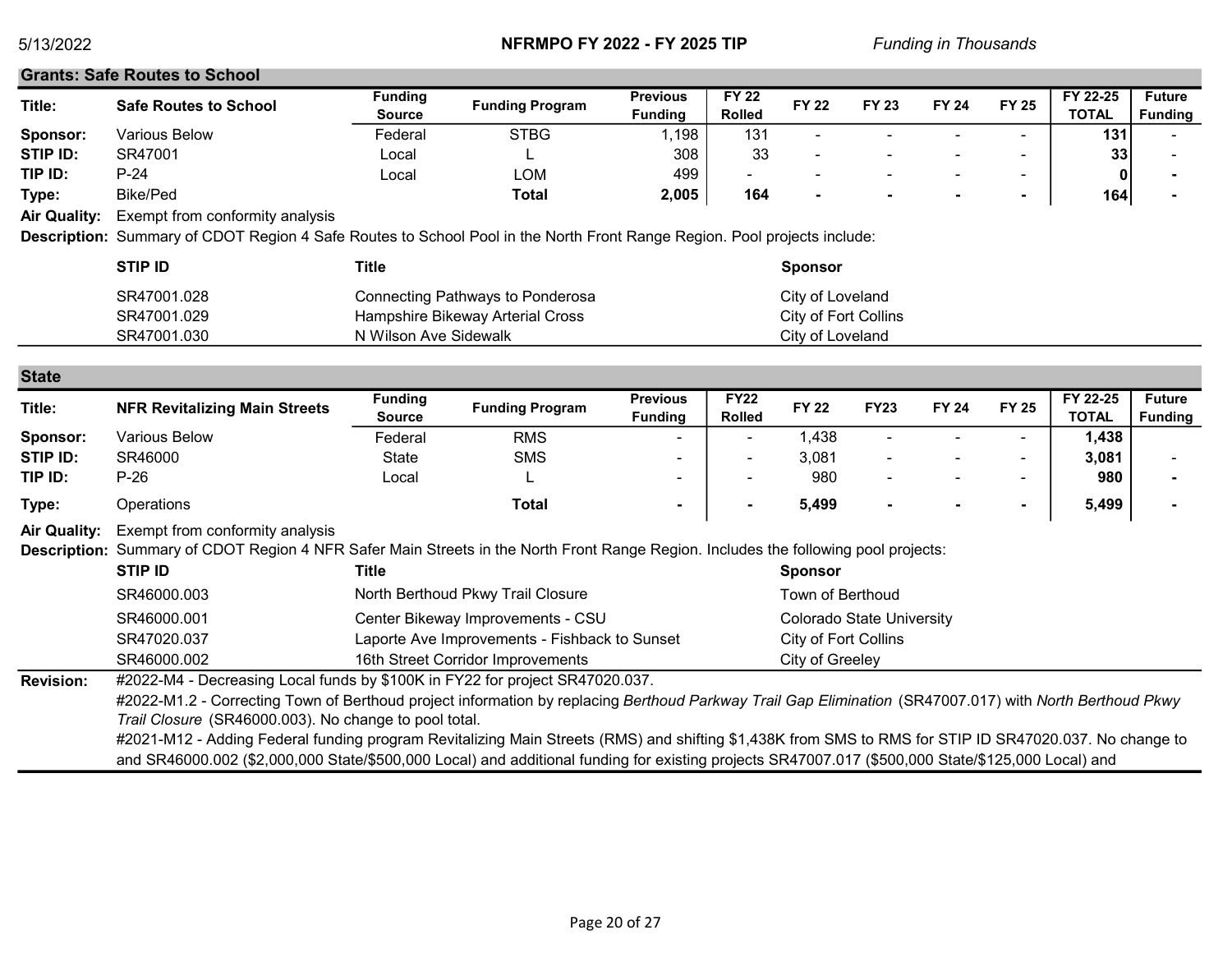Local

| Local    |                    |         |                        |                 |               |                          |              |                          |                          |              |                |
|----------|--------------------|---------|------------------------|-----------------|---------------|--------------------------|--------------|--------------------------|--------------------------|--------------|----------------|
| Title:   | 37th St Widening   | Funding | <b>Funding Program</b> | <b>Previous</b> | <b>FY 22</b>  | <b>FY 22</b>             | <b>FY 23</b> | <b>FY 24</b>             | <b>FY 25</b>             | FY 22-25     | <b>Future</b>  |
|          |                    | Source  |                        | <b>Fundina</b>  | <b>Rolled</b> |                          |              |                          |                          | <b>TOTAL</b> | <b>Funding</b> |
| Sponsor: | Evans, Weld County | Local   |                        | $\sim$          |               | ٠                        | 9,916        | $\overline{\phantom{a}}$ | -                        | 9,916        |                |
| STIP ID: | SNF5788.055        |         | <b>Total</b>           |                 |               | $\overline{\phantom{a}}$ | 9,916        | $\overline{\phantom{a}}$ | $\overline{\phantom{a}}$ | 9,916        |                |
| TIP ID:  | 2023-007           |         |                        |                 |               |                          |              |                          |                          |              |                |
| Type:    | Widening           |         |                        |                 |               |                          |              |                          |                          |              |                |

Air Quality: Included in conformity analysis

Description: Widen from 2-lanes to 4-lanes between 35th Ave and Sienna Ave including median, turn lanes, and detached multi-use paths.

# **TRANSIT**

# FTA 5307 - Urbanized Area Formula Program

| Title:              | <b>Paratransit Bus Replacement</b>                  | <b>Funding</b><br><b>Source</b> | <b>Funding Program</b> | <b>Previous</b><br><b>Funding</b> | <b>FY 22</b><br><b>Rolled</b> | <b>FY 22</b> | <b>FY 23</b>             | <b>FY 24</b>             | <b>FY 25</b>             | FY 22-25<br><b>TOTAL</b> | <b>Future</b><br><b>Funding</b> |
|---------------------|-----------------------------------------------------|---------------------------------|------------------------|-----------------------------------|-------------------------------|--------------|--------------------------|--------------------------|--------------------------|--------------------------|---------------------------------|
| Sponsor:            | Greelev                                             | Federal                         | FTA 5307               | 638                               | ۰                             | 101          | -                        |                          | $\overline{\phantom{a}}$ | 101                      |                                 |
| STIP ID:            | SST6741.130                                         | Local                           |                        | 127                               |                               | 20           | $\overline{\phantom{a}}$ | $\overline{\phantom{0}}$ | $\overline{\phantom{a}}$ | 20                       |                                 |
| TIP ID:             | 2019-013                                            |                                 | Total                  | 765                               | $\overline{\phantom{a}}$      | 121          | $\blacksquare$           | $\blacksquare$           | $\overline{\phantom{a}}$ | 121                      |                                 |
| Type:               | Replacement                                         |                                 |                        |                                   |                               |              |                          |                          |                          |                          |                                 |
| <b>Air Quality:</b> | Exempt from conformity analysis                     |                                 |                        |                                   |                               |              |                          |                          |                          |                          |                                 |
|                     | <b>Description: GET Paratransit Bus Replacement</b> |                                 |                        |                                   |                               |              |                          |                          |                          |                          |                                 |

| Title:              | <b>Greeley-GET Operating</b><br>Assistance 50/50 | <b>Funding</b><br><b>Source</b> | <b>Funding Program</b> | <b>Previous</b><br><b>Funding</b> | <b>FY 22</b><br><b>Rolled</b> | <b>FY 22</b> | <b>FY 23</b> | <b>FY 24</b> | <b>FY 25</b> | FY 22-25<br><b>TOTAL</b> | <b>Future</b><br><b>Funding</b> |
|---------------------|--------------------------------------------------|---------------------------------|------------------------|-----------------------------------|-------------------------------|--------------|--------------|--------------|--------------|--------------------------|---------------------------------|
| Sponsor:            | Greeley                                          | Federal                         | FTA 5307               | 4,421                             | $\overline{\phantom{a}}$      | 994          | 034,ا        | ,120         | ,142         | 4,290                    |                                 |
| STIP ID:            | SST6741.112                                      | Local                           |                        | 4,421                             |                               | 994          | 1,034        | ,120         | ,142         | 4,290                    |                                 |
| TIP ID:             | 2017-023                                         |                                 | Total                  | 8,842                             | $\blacksquare$                | 1,988        | 2,068        | 2,240        | 2,284        | 8,580                    |                                 |
| Type:               | Operations                                       |                                 |                        |                                   |                               |              |              |              |              |                          |                                 |
| <b>Air Quality:</b> | Exempt from conformity analysis                  |                                 |                        |                                   |                               |              |              |              |              |                          |                                 |
|                     | <b>Description:</b> Fixed route operations       |                                 |                        |                                   |                               |              |              |              |              |                          |                                 |
|                     |                                                  |                                 |                        |                                   |                               |              |              |              |              |                          |                                 |

| Title:<br>80/20                    | <b>Greeley-GET ADA Operations</b> | <b>Funding</b><br><b>Source</b> | <b>Funding Program</b> | <b>Previous</b><br><b>Funding</b> | <b>FY 22</b><br><b>Rolled</b> | <b>FY 22</b> | <b>FY 23</b> | <b>FY 24</b> | <b>FY 25</b> | FY 22-25<br><b>TOTAL</b> | <b>Future</b><br><b>Funding</b> |
|------------------------------------|-----------------------------------|---------------------------------|------------------------|-----------------------------------|-------------------------------|--------------|--------------|--------------|--------------|--------------------------|---------------------------------|
| Sponsor:<br>Greeley                |                                   | Federal                         | FTA 5307               | 1,175                             |                               | 365          | 372          | 542          | 553          | 1,832                    |                                 |
| STIP ID:<br>SST6741.113            |                                   | Local                           |                        | 478                               | ۰.                            | 186          | 190          | 136          | 138          | 650                      |                                 |
| TIP ID:<br>2017-025                |                                   |                                 | Total                  | 1,653                             | ۰                             | 551          | 562          | 678          | 691          | 2,482                    |                                 |
| Type:<br>Operations                |                                   |                                 |                        |                                   |                               |              |              |              |              |                          |                                 |
| <b>Air Quality:</b>                | Exempt from conformity analysis   |                                 |                        |                                   |                               |              |              |              |              |                          |                                 |
| <b>Description: ADA operations</b> |                                   |                                 |                        |                                   |                               |              |              |              |              |                          |                                 |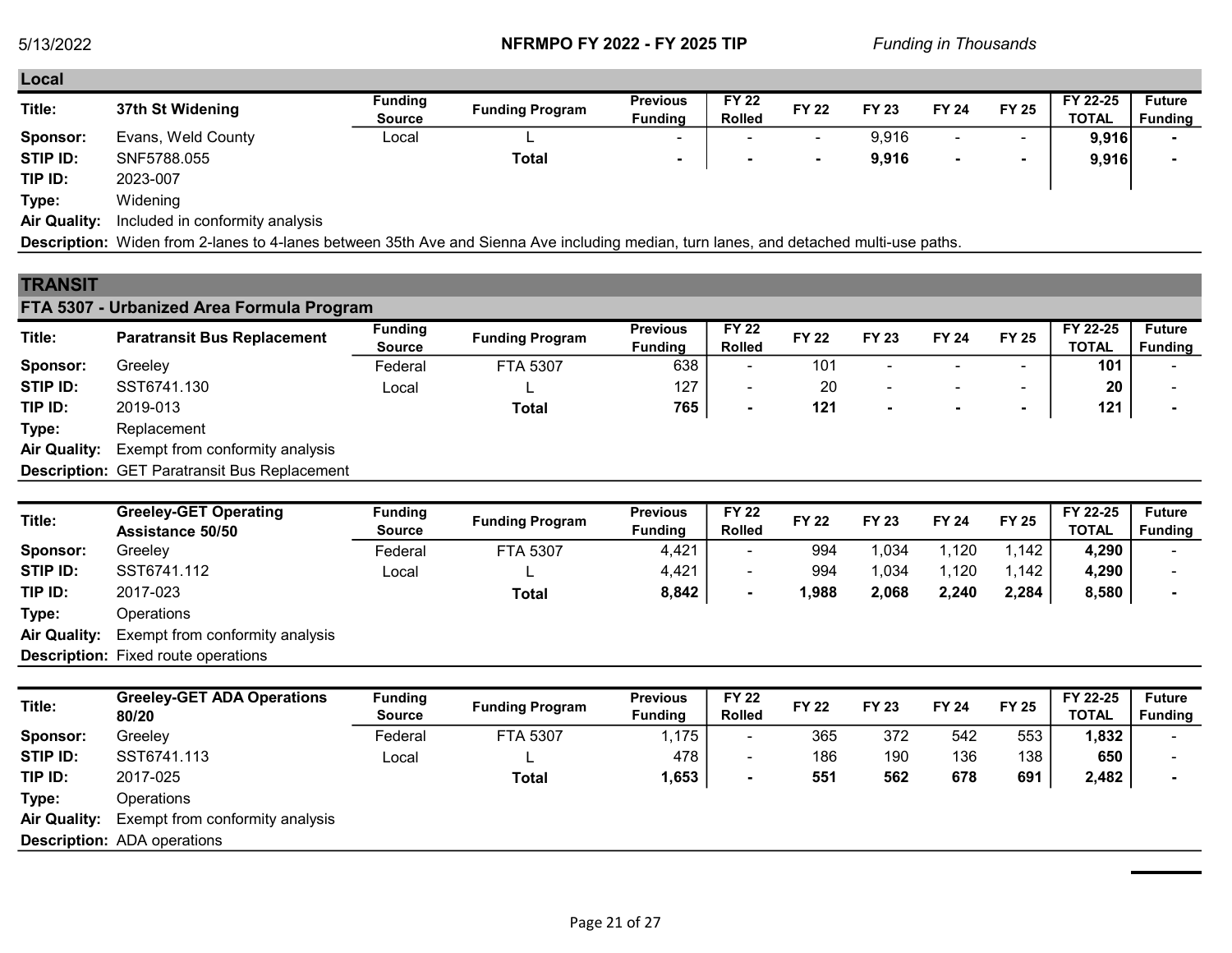| Title:              | <b>Greeley-GET Preventative</b><br><b>Maintenance 80/20</b>                                                               | <b>Funding</b><br><b>Source</b> | <b>Funding Program</b> | <b>Previous</b><br><b>Funding</b> | <b>FY 22</b><br><b>Rolled</b> | <b>FY 22</b> | <b>FY 23</b> | <b>FY 24</b> | <b>FY 25</b> | FY 22-25<br><b>TOTAL</b> | <b>Future</b><br><b>Funding</b> |
|---------------------|---------------------------------------------------------------------------------------------------------------------------|---------------------------------|------------------------|-----------------------------------|-------------------------------|--------------|--------------|--------------|--------------|--------------------------|---------------------------------|
| Sponsor:            | Greeley                                                                                                                   | Federal                         | FTA 5307               | 3,693                             |                               | 1,008        | 1,029        | 1,049        | 1,070        | 4,156                    |                                 |
| STIP ID:            | SST6741.114                                                                                                               | Local                           |                        | 926                               | $\blacksquare$                | 252          | 257          | 265          | 271          | 1,045                    |                                 |
| TIP ID:             | 2017-024                                                                                                                  |                                 | <b>Total</b>           | 4,619                             |                               | 1,260        | 1,286        | 1,314        | 1,341        | 5,201                    |                                 |
| Type:               | Capital                                                                                                                   |                                 |                        |                                   |                               |              |              |              |              |                          |                                 |
| <b>Air Quality:</b> | Exempt from conformity analysis                                                                                           |                                 |                        |                                   |                               |              |              |              |              |                          |                                 |
|                     | <b>Description:</b> Preventative maintenance                                                                              |                                 |                        |                                   |                               |              |              |              |              |                          |                                 |
|                     |                                                                                                                           |                                 |                        |                                   |                               |              |              |              |              |                          |                                 |
| Title:              | <b>Fixed Route Operations</b>                                                                                             | <b>Funding</b><br>Source        | <b>Funding Program</b> | <b>Previous</b><br><b>Funding</b> | <b>FY 22</b><br><b>Rolled</b> | <b>FY 22</b> | <b>FY 23</b> | <b>FY 24</b> | <b>FY 25</b> | FY 22-25<br><b>TOTAL</b> | <b>Future</b><br><b>Funding</b> |
| Sponsor:            | <b>Fort Collins</b>                                                                                                       | Federal                         | FTA 5307               | 2,200                             | $\blacksquare$                | 2,200        | 2,200        | 2,200        | 2,200        | 8,800                    |                                 |
| STIP ID:            | SST6741.101                                                                                                               | Local                           |                        | 1,900                             | $\blacksquare$                | 1,900        | 2,200        | 2,200        | 2,200        | 8,500                    |                                 |
| TIP ID:             | 2017-037                                                                                                                  |                                 | <b>Total</b>           | 4,100                             | $\blacksquare$                | 4,100        | 4,400        | 4,400        | 4,400        | 17,300                   |                                 |
| Type:               | Operations                                                                                                                |                                 |                        |                                   |                               |              |              |              |              |                          |                                 |
| <b>Air Quality:</b> | Exempt from conformity analysis                                                                                           |                                 |                        |                                   |                               |              |              |              |              |                          |                                 |
|                     | Description: Transfort Fixed Route Operations including Transit Planning, Design, and Capital.                            |                                 |                        |                                   |                               |              |              |              |              |                          |                                 |
| <b>Revision:</b>    | #2022-M2 - Updating funding in FY22 based on current estimates.                                                           |                                 |                        |                                   |                               |              |              |              |              |                          |                                 |
|                     |                                                                                                                           |                                 |                        |                                   |                               |              |              |              |              |                          |                                 |
| Title:              | <b>Demand Response Paratransit</b>                                                                                        | <b>Funding</b>                  | <b>Funding Program</b> | <b>Previous</b>                   | <b>FY 22</b>                  | <b>FY 22</b> | FY 23        | <b>FY 24</b> | <b>FY 25</b> | FY 22-25                 | <b>Future</b>                   |
|                     | <b>Services</b>                                                                                                           | <b>Source</b>                   |                        | <b>Funding</b>                    | <b>Rolled</b>                 |              |              |              |              | <b>TOTAL</b>             | <b>Funding</b>                  |
| Sponsor:            | <b>Fort Collins</b>                                                                                                       | Federal                         | FTA 5307               | 336                               | $\sim$                        | 336          | 400          | 400          | 400          | 1,536                    |                                 |
| <b>STIP ID:</b>     | SST6741.086                                                                                                               | Local                           |                        | 505                               | $\blacksquare$                | 505          | 600          | 600          | 600          | 2,305                    |                                 |
| TIP ID:             | 2017-039                                                                                                                  |                                 | <b>Total</b>           | 841                               |                               | 841          | 1,000        | 1,000        | 1,000        | 3,841                    |                                 |
| Type:               | Operations                                                                                                                |                                 |                        |                                   |                               |              |              |              |              |                          |                                 |
| <b>Air Quality:</b> | Exempt from conformity analysis                                                                                           |                                 |                        |                                   |                               |              |              |              |              |                          |                                 |
|                     | Description: Provision of contracted demand response paratransit services for the Transfort service area.                 |                                 |                        |                                   |                               |              |              |              |              |                          |                                 |
| <b>Revision:</b>    | #2022-M2 - Updating funding in FY22 based on current estimates.                                                           |                                 |                        |                                   |                               |              |              |              |              |                          |                                 |
|                     |                                                                                                                           |                                 |                        |                                   |                               |              |              |              |              |                          |                                 |
| Title:              | <b>Maintain, Repair &amp; Replace</b><br><b>Assets</b>                                                                    | <b>Funding</b><br><b>Source</b> | <b>Funding Program</b> | <b>Previous</b><br><b>Funding</b> | $FY$ 22<br><b>Rolled</b>      | <b>FY 22</b> | <b>FY 23</b> | <b>FY 24</b> | <b>FY 25</b> | FY 22-25<br><b>TOTAL</b> | <b>Future</b><br><b>Funding</b> |
| Sponsor:            | <b>Fort Collins</b>                                                                                                       | Federal                         | FTA 5307               | 1,124                             | $\blacksquare$                | 1,103        | 1,090        | 1,090        | 1,090        | 4,373                    |                                 |
| STIP ID:            | SST6741.111                                                                                                               | Local                           |                        | 281                               |                               | 276          | 272          | 272          | 272          | 1,092                    |                                 |
| TIP ID:             | 2017-038                                                                                                                  |                                 | <b>Total</b>           | 1,405                             |                               | 1,379        | 1,362        | 1,362        | 1,362        | 5,465                    |                                 |
| Type:               | Operations                                                                                                                |                                 |                        |                                   |                               |              |              |              |              |                          |                                 |
| <b>Air Quality:</b> | Exempt from conformity analysis                                                                                           |                                 |                        |                                   |                               |              |              |              |              |                          |                                 |
|                     | Description: Maintenance, repair and replacement of fleet, facilities and technology assets, including security projects. |                                 |                        |                                   |                               |              |              |              |              |                          |                                 |
| <b>Revision:</b>    | #2022-M2 - Updating funding in FY22 based on current estimates.                                                           |                                 |                        |                                   |                               |              |              |              |              |                          |                                 |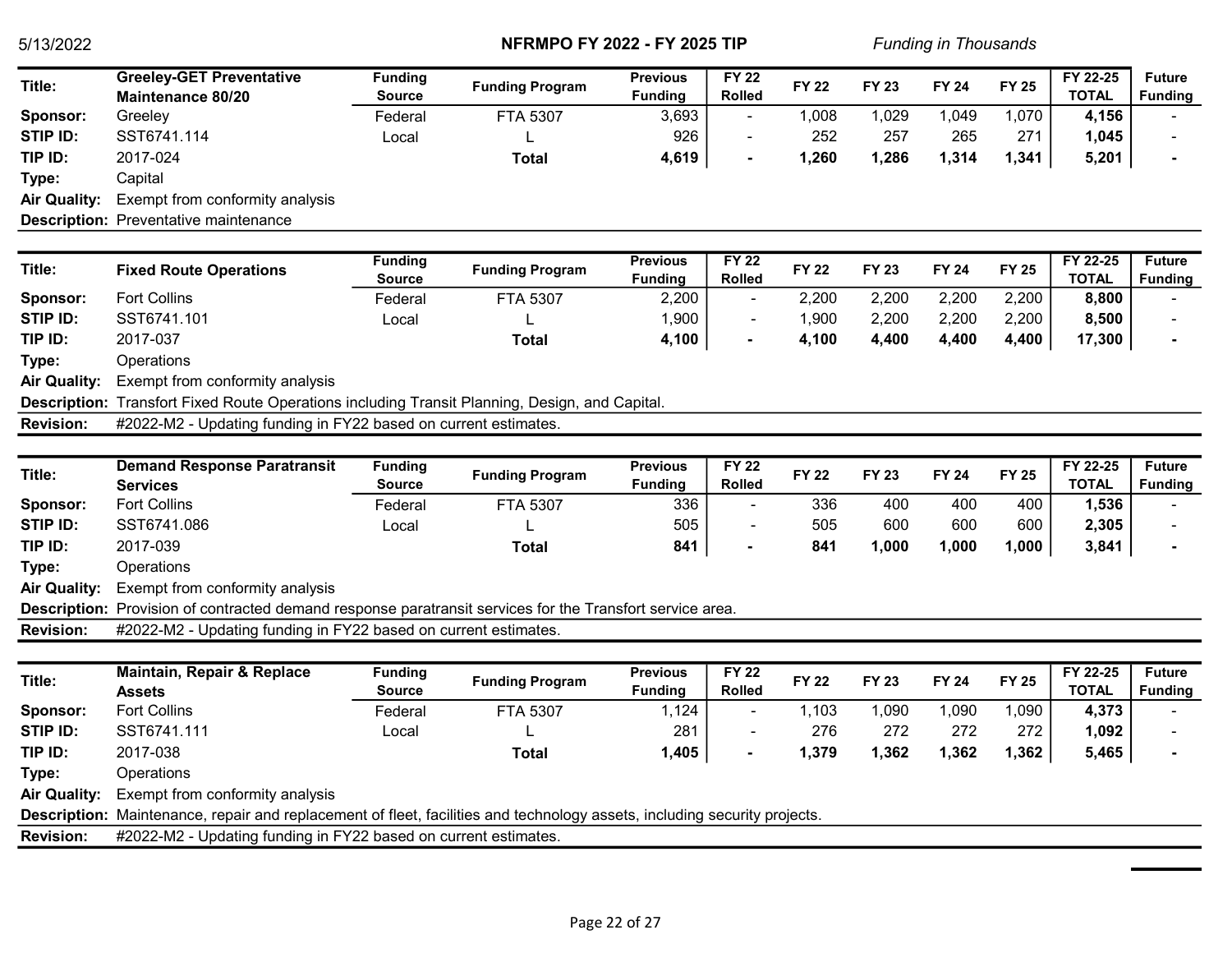| Title:              | <b>Fixed Route Operations</b>   | <b>Funding</b> | <b>Funding Program</b> | <b>Previous</b> | <b>FY 22</b>             | <b>FY 22</b> | <b>FY 23</b> | <b>FY 24</b> | <b>FY 25</b> | FY 22-25     | <b>Future</b>  |
|---------------------|---------------------------------|----------------|------------------------|-----------------|--------------------------|--------------|--------------|--------------|--------------|--------------|----------------|
|                     |                                 | Source         |                        | <b>Funding</b>  | <b>Rolled</b>            |              |              |              |              | <b>TOTAL</b> | <b>Funding</b> |
| Sponsor:            | Loveland                        | Federal        | <b>FTA 5307</b>        | 652             | $\overline{\phantom{a}}$ | 340          | 340          | 340          | 340          | 1,360        |                |
| STIP ID:            | SST6741.121                     | Local          |                        | 652             | $\overline{\phantom{a}}$ | 340          | 340          | 340          | 340          | 1,360        |                |
| TIP ID:             | 2020-033                        |                | <b>Total</b>           | 304،،           | $\blacksquare$           | 680          | 680          | 680          | 680          | 2,720        |                |
| Type:               | Operations                      |                |                        |                 |                          |              |              |              |              |              |                |
| <b>Air Quality:</b> | Exempt from conformity analysis |                |                        |                 |                          |              |              |              |              |              |                |

Description: COLT fixed route operations including security projects

| Title:              | <b>Capital Costs of Contracting</b> | <b>Funding</b><br><b>Source</b> | <b>Funding Program</b>      | <b>Previous</b><br><b>Fundina</b> | <b>FY 22</b><br><b>Rolled</b> | <b>FY 22</b> | <b>FY 23</b> | <b>FY 24</b> | <b>FY 25</b> | FY 22-25<br><b>TOTAL</b> | <b>Future</b><br><b>Funding</b> |
|---------------------|-------------------------------------|---------------------------------|-----------------------------|-----------------------------------|-------------------------------|--------------|--------------|--------------|--------------|--------------------------|---------------------------------|
| Sponsor:            | Loveland                            | Federal                         | FTA 5307                    | 429                               |                               | 193          | 193          | 193          | 193          | 772                      |                                 |
| STIP ID:            | SST6741.131                         | Local                           |                             | 513                               | $\overline{\phantom{a}}$      | 48           | 48           | 48           | 48           | 192                      |                                 |
| TIP ID:             | 2020-034                            |                                 | Total                       | 942                               | $\sim$                        | 241          | 241          | 241          | 241          | 964                      |                                 |
| Type:               | Operations                          |                                 |                             |                                   |                               |              |              |              |              |                          |                                 |
| <b>Air Quality:</b> | Exempt from conformity analysis     |                                 |                             |                                   |                               |              |              |              |              |                          |                                 |
|                     | $- \cdot - \cdot$<br>_ _            |                                 | $\sim$ $\sim$ $\sim$ $\sim$ | $\cdots$                          |                               |              |              |              |              |                          |                                 |

Description: Capital costs of contracting for FLEX service and COLT demand response paratransit service

| Title:              | <b>Maintain Repair &amp; Replace</b><br>Assets                                          | <b>Funding</b><br>Source | <b>Funding Program</b> | <b>Previous</b><br><b>Funding</b> | <b>FY 22</b><br><b>Rolled</b> | <b>FY 22</b> | <b>FY 23</b> | <b>FY 24</b> | <b>FY 25</b> | FY 22-25<br><b>TOTAL</b> | <b>Future</b><br><b>Funding</b> |
|---------------------|-----------------------------------------------------------------------------------------|--------------------------|------------------------|-----------------------------------|-------------------------------|--------------|--------------|--------------|--------------|--------------------------|---------------------------------|
| Sponsor:            | Loveland                                                                                | Federal                  | <b>FTA 5307</b>        | 487                               |                               | 211          | 211          | 211          | 211          | 844                      |                                 |
| STIP ID:            | SST6741.134                                                                             | Local                    | -                      | 121                               | $\overline{\phantom{a}}$      | 52           | 52           | 52           | 52           | 208                      |                                 |
| TIP ID:             | 2020-035                                                                                |                          | Total                  | 608                               | $\overline{\phantom{a}}$      | 263          | 263          | 263          | 263          | 952. ا                   |                                 |
| Type:               | Operations                                                                              |                          |                        |                                   |                               |              |              |              |              |                          |                                 |
| <b>Air Quality:</b> | Exempt from conformity analysis                                                         |                          |                        |                                   |                               |              |              |              |              |                          |                                 |
|                     | Description: Maintenance, repair and replacement of fleet, facilities and other assets. |                          |                        |                                   |                               |              |              |              |              |                          |                                 |

|                     | FTA 5310 - Enhanced Mobility of Seniors and Individuals with Disabilities Program                                                                                                                                                 |                                 |                        |                                   |                               |              |              |              |              |                          |                                 |  |  |
|---------------------|-----------------------------------------------------------------------------------------------------------------------------------------------------------------------------------------------------------------------------------|---------------------------------|------------------------|-----------------------------------|-------------------------------|--------------|--------------|--------------|--------------|--------------------------|---------------------------------|--|--|
| Title:              | <b>Goods and Services for Seniors</b><br>and Individuals with Disabilities                                                                                                                                                        | <b>Funding</b><br><b>Source</b> | <b>Funding Program</b> | <b>Previous</b><br><b>Funding</b> | <b>FY 22</b><br><b>Rolled</b> | <b>FY 22</b> | <b>FY 23</b> | <b>FY 24</b> | <b>FY 25</b> | FY 22-25<br><b>TOTAL</b> | <b>Future</b><br><b>Funding</b> |  |  |
| Sponsor:            | <b>Fort Collins</b>                                                                                                                                                                                                               | Federal                         | FTA 5310               | 238                               |                               | 238          | 250          | 255          | 260          | 1,003                    |                                 |  |  |
| STIP ID:            | SST6731.024                                                                                                                                                                                                                       | Local                           |                        | 59                                | ۰                             | 59           | 63           | 64           | 65           | 251                      |                                 |  |  |
| TIP ID:             | 2017-041                                                                                                                                                                                                                          |                                 | Total                  | 297                               |                               | 297          | 313          | 319          | 325          | 1,254                    |                                 |  |  |
| Type:               | Operations                                                                                                                                                                                                                        |                                 |                        |                                   |                               |              |              |              |              |                          |                                 |  |  |
| <b>Air Quality:</b> | Exempt from conformity analysis                                                                                                                                                                                                   |                                 |                        |                                   |                               |              |              |              |              |                          |                                 |  |  |
|                     |                                                                                                                                                                                                                                   |                                 |                        |                                   |                               |              |              |              |              |                          |                                 |  |  |
| <b>Revision:</b>    | Description: Funding will go toward Access A Cab program as well as projects to repair, replace, and/or enhance mobility programs, vehicles and accessibility.<br>#2022-M2 - Updating funding in FY22 based on current estimates. |                                 |                        |                                   |                               |              |              |              |              |                          |                                 |  |  |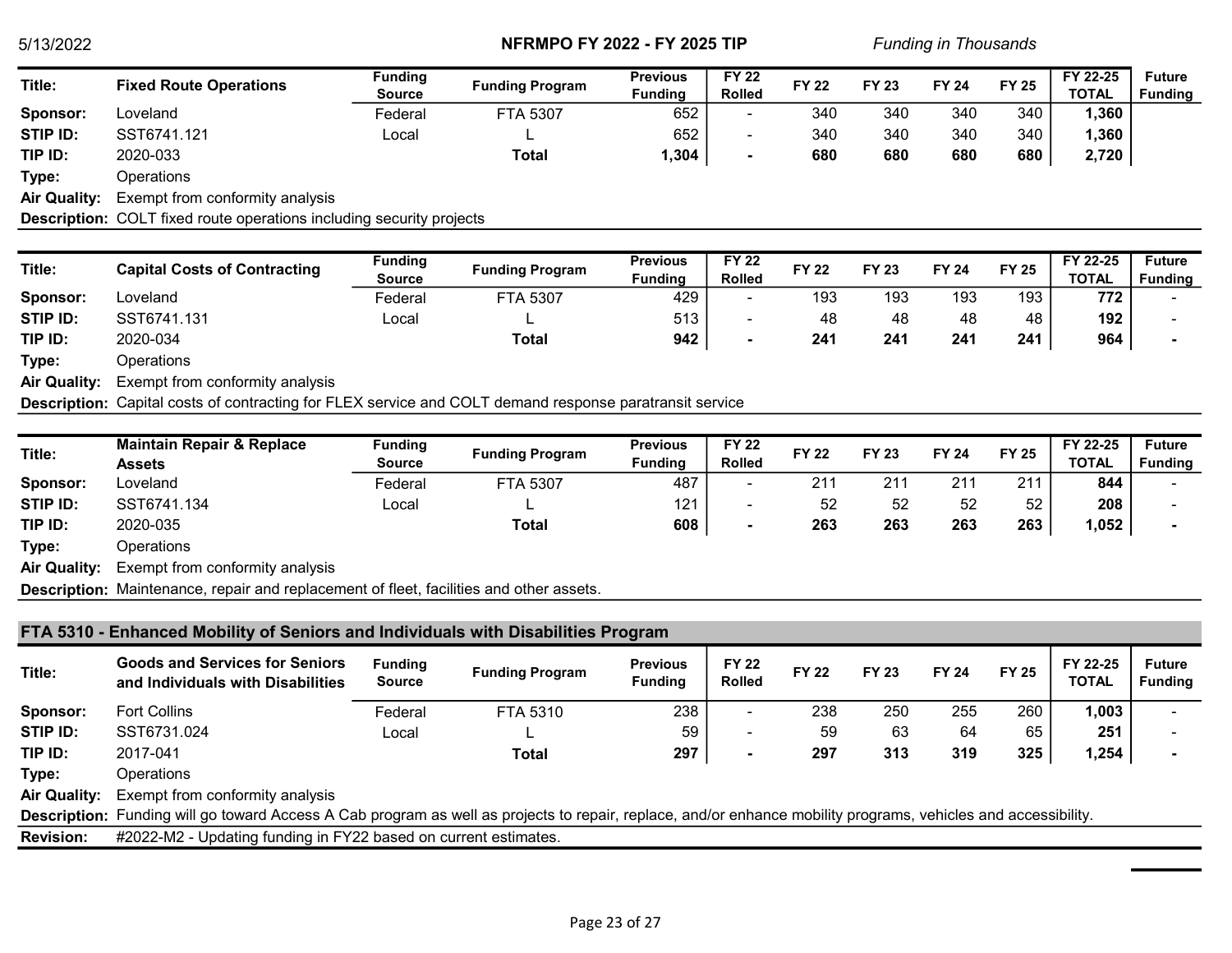| Title:              | <b>NFRMPO Mobility Management</b>                                            | <b>Funding</b><br><b>Source</b> | <b>Funding Program</b> | <b>Previous</b><br><b>Funding</b> | <b>FY 22</b><br><b>Rolled</b> | <b>FY 22</b> | <b>FY 23</b> | <b>FY 24</b> | <b>FY 25</b> | FY 22-25<br><b>TOTAL</b> | <b>Future</b><br><b>Funding</b> |
|---------------------|------------------------------------------------------------------------------|---------------------------------|------------------------|-----------------------------------|-------------------------------|--------------|--------------|--------------|--------------|--------------------------|---------------------------------|
| Sponsor:            | <b>NFRMPO</b>                                                                | Federal                         | FTA 5310               | 118                               | $\overline{\phantom{a}}$      | 115          | 27           | 27           | 27           | 196                      |                                 |
| STIP ID:            | SST6732.007                                                                  | Local                           |                        | 31                                | ۰                             | 29           |              |              |              | 50                       |                                 |
| TIP ID:             | 2016-030                                                                     |                                 | Total                  | 149                               |                               | 144          | 34           | 34           | 34           | 246                      |                                 |
| Type:               | Capital                                                                      |                                 |                        |                                   |                               |              |              |              |              |                          |                                 |
| <b>Air Quality:</b> | Exempt from conformity analysis                                              |                                 |                        |                                   |                               |              |              |              |              |                          |                                 |
|                     | <b>Description:</b> Capitalized operating of the Mobility Management Program |                                 |                        |                                   |                               |              |              |              |              |                          |                                 |
| <b>Revision:</b>    | #2022-M1.2 - Adding \$110K Total (\$88K Federal/\$22K Local) in FY22.        |                                 |                        |                                   |                               |              |              |              |              |                          |                                 |

## FTA 5339 - Bus and Bus Facilities Program

| Title:              | <b>Repair/Replace/Enhance Rolling</b><br><b>Stock, Facilities &amp; Technology</b> | <b>Funding</b><br><b>Source</b> | <b>Funding Program</b> | <b>Previous</b><br><b>Funding</b> | <b>FY 22</b><br><b>Rolled</b> | <b>FY 22</b> | <b>FY 23</b> | <b>FY 24</b> | <b>FY 25</b> | FY 22-25<br><b>TOTAL</b> | <b>Future</b><br><b>Funding</b> |
|---------------------|------------------------------------------------------------------------------------|---------------------------------|------------------------|-----------------------------------|-------------------------------|--------------|--------------|--------------|--------------|--------------------------|---------------------------------|
| Sponsor:            | <b>Fort Collins</b>                                                                | Federal                         | FTA 5339               | 353                               | $\overline{\phantom{a}}$      | 353          | 353          | 353          | 353          | 1,412                    |                                 |
| STIP ID:            | SST7066.028                                                                        | Local                           |                        | 88                                | $\overline{\phantom{a}}$      | 88           | 88           | 88           | 88           | 352                      |                                 |
| TIP ID:             | 2019-02                                                                            |                                 | Total                  | 442                               | $\sim$                        | 441          | 441          | 441          | 441          | 1,764                    |                                 |
| Type:               | Capital Improvements                                                               |                                 |                        |                                   |                               |              |              |              |              |                          |                                 |
| <b>Air Quality:</b> | Exempt from conformity analysis                                                    |                                 |                        |                                   |                               |              |              |              |              |                          |                                 |

Description: Funding will go toward projects to repair, replace, and/or enhance existing rolling stock, facilities and technology (hardware and software).

| Title:              | <b>Repair, Replace or Purchase</b><br><b>Rolling Stock, Facilities &amp; Tech</b> | <b>Funding</b><br><b>Source</b> | <b>Funding Program</b> | <b>Previous</b><br><b>Funding</b> | <b>FY 22</b><br><b>Rolled</b> | <b>FY 22</b> | <b>FY 23</b> | <b>FY 24</b> | <b>FY 25</b> | FY 22-25<br><b>TOTAL</b> | <b>Future</b><br><b>Funding</b> |
|---------------------|-----------------------------------------------------------------------------------|---------------------------------|------------------------|-----------------------------------|-------------------------------|--------------|--------------|--------------|--------------|--------------------------|---------------------------------|
| Sponsor:            | Loveland                                                                          | Federal                         | FTA 5339               | 177                               | -                             | 85           | 85           | 85           | 85           | 340                      |                                 |
| STIP ID:            | SST7073.005                                                                       | Local                           |                        | 90                                | ۰                             | 21           | 21           | 21           | 21           | 84                       |                                 |
| TIP ID:             | 2020-038                                                                          |                                 | Total                  | 267                               |                               | 106          | 106          | 106          | 106          | 424                      |                                 |
| Type:               | Capital Improvements                                                              |                                 |                        |                                   |                               |              |              |              |              |                          |                                 |
| <b>Air Quality:</b> | Exempt from conformity analysis                                                   |                                 |                        |                                   |                               |              |              |              |              |                          |                                 |

Description: Funding will go toward projects to replace, rehabilitate or purchase buses, bus facilities and related equipment

## Other Federal Transit

| Title:              | <b>Transfort Maintenance Facility</b><br><b>Repairs</b>                                                                                                                  | <b>Funding</b><br>Source | <b>Funding Program</b> | <b>Previous</b><br><b>Funding</b> | <b>FY 22</b><br><b>Rolled</b> | <b>FY 22</b>             | <b>FY 23</b> | <b>FY 24</b>             | <b>FY 25</b> | FY 22-25<br><b>TOTAL</b> | <b>Future</b><br><b>Funding</b> |
|---------------------|--------------------------------------------------------------------------------------------------------------------------------------------------------------------------|--------------------------|------------------------|-----------------------------------|-------------------------------|--------------------------|--------------|--------------------------|--------------|--------------------------|---------------------------------|
| Sponsor:            | <b>Fort Collins</b>                                                                                                                                                      | Federal                  | ARP                    | -                                 |                               |                          | 4.800        | $\overline{\phantom{0}}$ |              | 4,800                    |                                 |
| STIP ID:            | SST6729.044                                                                                                                                                              |                          | Total                  |                                   |                               | $\overline{\phantom{a}}$ | 4,800        |                          | ۰            | 4,800                    |                                 |
| TIP ID:             | 2023-009                                                                                                                                                                 |                          |                        |                                   |                               |                          |              |                          |              |                          |                                 |
| Type:               | <b>Facility Improvements</b>                                                                                                                                             |                          |                        |                                   |                               |                          |              |                          |              |                          |                                 |
| <b>Air Quality:</b> | <b>Exempt from Conformity Analysis</b>                                                                                                                                   |                          |                        |                                   |                               |                          |              |                          |              |                          |                                 |
|                     | Description: Upgrading electrical and Heating Ventilation and Air Conditioning (HVAC) equipment, which are past their useful life, at the Transfort Maintenance Facility |                          |                        |                                   |                               |                          |              |                          |              |                          |                                 |
| <b>Revision:</b>    | #2021-A7 - New project entry.                                                                                                                                            |                          |                        |                                   |                               |                          |              |                          |              |                          |                                 |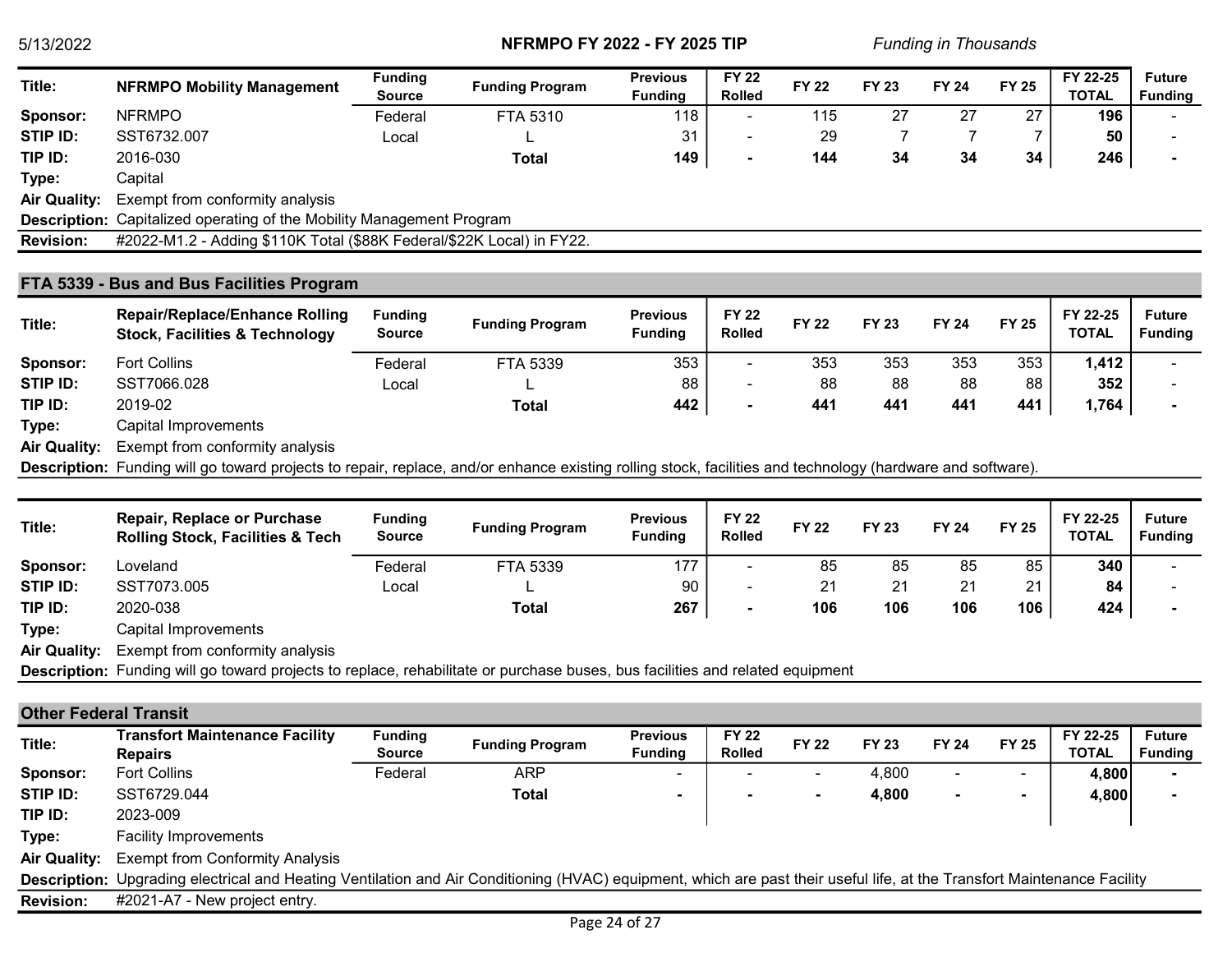| Title:              | Transfort Non-Revenue<br><b>Maintenance Vehicles</b>                                                                                             | <b>Funding</b><br>Source | <b>Funding Program</b> | <b>Previous</b><br><b>Funding</b> | <b>FY 22</b><br><b>Rolled</b> | <b>FY 22</b> | <b>FY 23</b> | <b>FY 24</b>             | <b>FY 25</b>             | FY 22-25<br><b>TOTAL</b> | <b>Future</b><br><b>Funding</b> |
|---------------------|--------------------------------------------------------------------------------------------------------------------------------------------------|--------------------------|------------------------|-----------------------------------|-------------------------------|--------------|--------------|--------------------------|--------------------------|--------------------------|---------------------------------|
| <b>Sponsor:</b>     | <b>Fort Collins</b>                                                                                                                              | Federal                  | <b>ARPA 5307</b>       |                                   |                               | 60           |              |                          |                          | <b>60</b>                |                                 |
| STIP ID:            | SST6741.137                                                                                                                                      | Local                    |                        |                                   |                               |              |              | ۰                        | $\tilde{\phantom{a}}$    |                          |                                 |
| TIP ID:             | 2022-009                                                                                                                                         |                          | Total                  | $\blacksquare$                    |                               | 60           |              | $\blacksquare$           | $\blacksquare$           | 60                       |                                 |
| Type:               | <b>Rolling Stock Expansion</b>                                                                                                                   |                          |                        |                                   |                               |              |              |                          |                          |                          |                                 |
| <b>Air Quality:</b> | Exempt from conformity analysis                                                                                                                  |                          |                        |                                   |                               |              |              |                          |                          |                          |                                 |
|                     | Description: Purchase of one new truck and one snow plow machine for the transit maintenance team.                                               |                          |                        |                                   |                               |              |              |                          |                          |                          |                                 |
| <b>Revision:</b>    | #2022-A1 - New project entry                                                                                                                     |                          |                        |                                   |                               |              |              |                          |                          |                          |                                 |
|                     |                                                                                                                                                  |                          |                        |                                   |                               |              |              |                          |                          |                          |                                 |
|                     |                                                                                                                                                  |                          |                        |                                   |                               |              |              |                          |                          |                          |                                 |
| Title:              | <b>Transit Center Construction</b>                                                                                                               | <b>Funding</b><br>Source | <b>Funding Program</b> | <b>Previous</b><br><b>Funding</b> | <b>FY 22</b><br><b>Rolled</b> | <b>FY 22</b> | <b>FY 23</b> | <b>FY 24</b>             | <b>FY 25</b>             | FY 22-25<br><b>TOTAL</b> | <b>Future</b>                   |
| <b>Sponsor:</b>     | Loveland                                                                                                                                         | Federal                  | <b>CRRSA</b>           |                                   |                               | 356          |              |                          | $\overline{\phantom{0}}$ | 356                      | <b>Funding</b>                  |
| STIP ID:            | SST6741.139                                                                                                                                      | Federal                  | <b>ARPA 5307</b>       |                                   |                               | 2,179        |              |                          | $\tilde{\phantom{a}}$    | 2,179                    |                                 |
| TIP ID:             | 2022-011                                                                                                                                         | Local                    |                        | ۰                                 |                               |              |              | $\overline{\phantom{a}}$ | ٠                        |                          |                                 |
| Type:               | <b>Facility Construction</b>                                                                                                                     |                          | Total                  |                                   |                               | 2,535        |              | $\blacksquare$           | $\blacksquare$           | 2,535                    |                                 |
| <b>Air Quality:</b> | Exempt from conformity analysis                                                                                                                  |                          |                        |                                   |                               |              |              |                          |                          |                          |                                 |
|                     | Description: Construction of parking lot, bus lanes, boarding platforms, utilities and landscaping for Loveland Transit Center at 350 W 37th St. |                          |                        |                                   |                               |              |              |                          |                          |                          |                                 |

# FASTER Transit

| Title:              | <b>FLEX Operating</b>                                             | <b>Funding</b><br><b>Source</b> | <b>Funding Program</b> | <b>Previous</b><br><b>Funding</b> | <b>FY 22</b><br><b>Rolled</b> | <b>FY 22</b> | <b>FY 23</b> | <b>FY 24</b> | <b>FY 25</b> | FY 22-25<br><b>TOTAL</b> | <b>Future</b><br><b>Funding</b> |
|---------------------|-------------------------------------------------------------------|---------------------------------|------------------------|-----------------------------------|-------------------------------|--------------|--------------|--------------|--------------|--------------------------|---------------------------------|
| Sponsor:            | <b>Fort Collins</b>                                               | State                           | <b>FASTER</b>          | 200                               | $\overline{\phantom{a}}$      | 200          | 200          | 200          | 200          | 800                      |                                 |
| STIP ID:            | SST7035.220                                                       | Local                           |                        | 200                               |                               | 200          | 200          | 200          | 200          | 800                      |                                 |
| TIP ID:             | 2016-019                                                          |                                 | Total                  | 400                               |                               | 400          | 400          | 400          | 400          | 000, ا                   |                                 |
| Type:               | Operations                                                        |                                 |                        |                                   |                               |              |              |              |              |                          |                                 |
| <b>Air Quality:</b> | Exempt from conformity analysis                                   |                                 |                        |                                   |                               |              |              |              |              |                          |                                 |
|                     | <b>Description:</b> Operating assistance for FLEX regional route. |                                 |                        |                                   |                               |              |              |              |              |                          |                                 |

| Title:              | <b>Poudre Express Greeley-Fort</b><br>Collins                               | <b>Funding</b><br>Source | <b>Funding Program</b> | <b>Previous</b><br><b>Funding</b> | <b>FY 22</b><br><b>Rolled</b> | <b>FY 22</b> | <b>FY 23</b> | <b>FY 24</b> | <b>FY 25</b> | FY 22-25<br><b>TOTAL</b> | <b>Future</b><br><b>Funding</b> |
|---------------------|-----------------------------------------------------------------------------|--------------------------|------------------------|-----------------------------------|-------------------------------|--------------|--------------|--------------|--------------|--------------------------|---------------------------------|
| Sponsor:            | GET                                                                         | <b>State</b>             | <b>FASTER</b>          | 400                               | $\overline{\phantom{0}}$      | 200          | 200          | 200          | 200          | 800                      |                                 |
| STIP ID:            | SST7035.336                                                                 | Local                    | ь.                     | 400                               | $\sim$                        | 200          | 200          | 200          | 200          | 800                      |                                 |
| TIP ID:             | 2020-018                                                                    | Local                    | LOM                    | 330                               |                               | 165          | 165          | 165          | 165          | 660                      |                                 |
| Type:               | Operations                                                                  |                          | Total                  | ,130                              |                               | 565          | 565          | 565          | 565          | 2,260                    |                                 |
| <b>Air Quality:</b> | Exempt from conformity analysis                                             |                          |                        |                                   |                               |              |              |              |              |                          |                                 |
|                     | <b>Description:</b> Operating assistance for Poudre Express regional route. |                          |                        |                                   |                               |              |              |              |              |                          |                                 |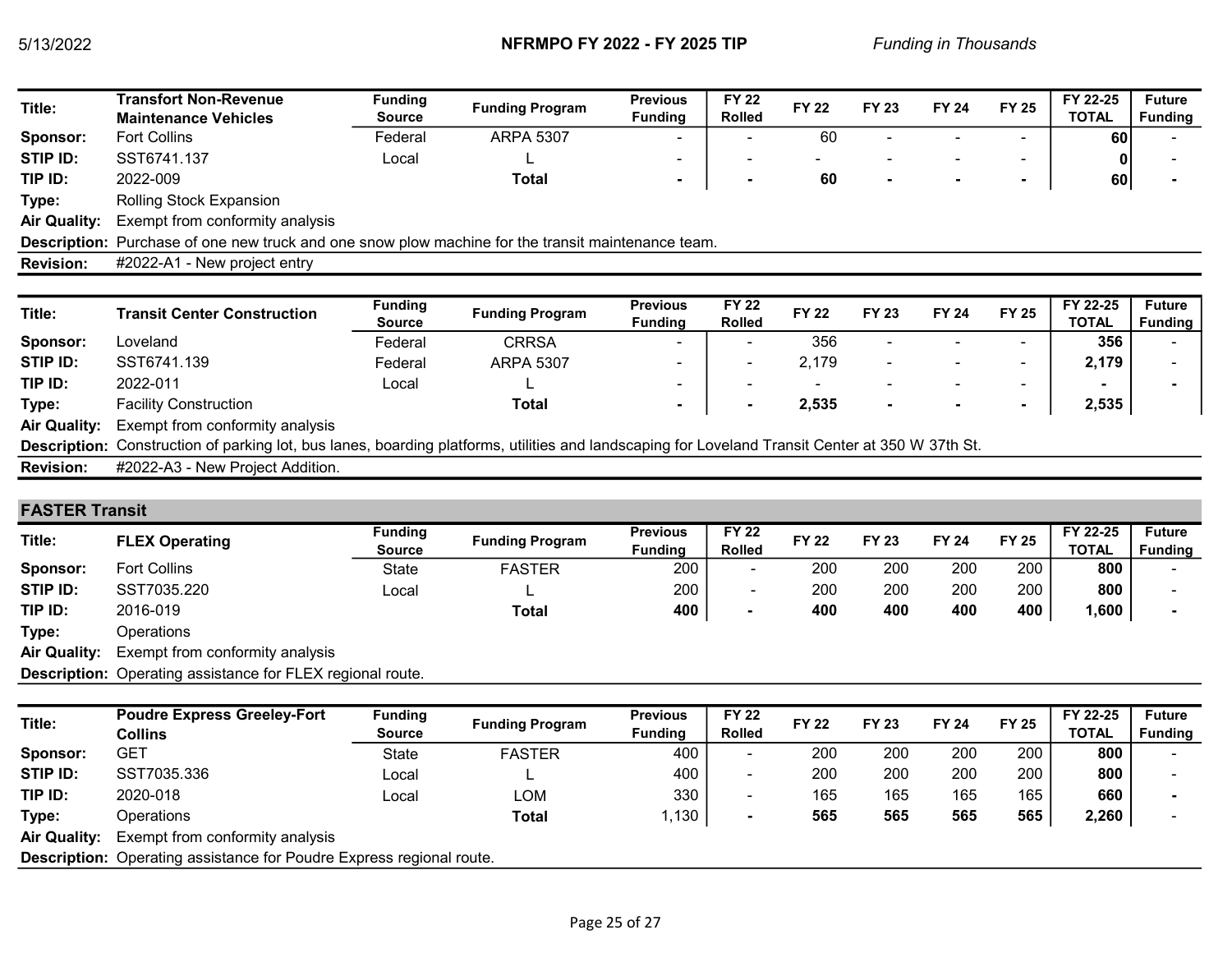| Title:              | <b>ZEV COLT Planning Award</b>                                                                                                                                                                                                                   | <b>Funding</b><br><b>Source</b> | <b>Funding Program</b>                         | <b>Previous</b><br><b>Funding</b> | <b>FY 22</b><br><b>Rolled</b> | <b>FY 22</b>   | <b>FY 23</b> | <b>FY 24</b>   | <b>FY 25</b>   | FY 22-25<br><b>TOTAL</b> | <b>Future</b><br><b>Funding</b> |
|---------------------|--------------------------------------------------------------------------------------------------------------------------------------------------------------------------------------------------------------------------------------------------|---------------------------------|------------------------------------------------|-----------------------------------|-------------------------------|----------------|--------------|----------------|----------------|--------------------------|---------------------------------|
| Sponsor:            | City of Loveland                                                                                                                                                                                                                                 | <b>State</b>                    | <b>FASTER</b>                                  |                                   |                               | 45             |              |                |                | 45                       |                                 |
| STIP ID:            | SST7080.019                                                                                                                                                                                                                                      | Local                           |                                                |                                   |                               | 5              |              |                |                | 5                        |                                 |
| TIP ID:             | 2022-010                                                                                                                                                                                                                                         |                                 | <b>Total</b>                                   | $\blacksquare$                    |                               | 50             |              |                | $\blacksquare$ | 50                       |                                 |
| Type:               | Planning                                                                                                                                                                                                                                         |                                 |                                                |                                   |                               |                |              |                |                |                          |                                 |
| <b>Air Quality:</b> | Exempt from conformity analysis                                                                                                                                                                                                                  |                                 |                                                |                                   |                               |                |              |                |                |                          |                                 |
|                     | Description: Zero Emission Vehicle (ZEV) Planning funding.                                                                                                                                                                                       |                                 |                                                |                                   |                               |                |              |                |                |                          |                                 |
| <b>Revision:</b>    | #2022-M2.2 - New project addition.                                                                                                                                                                                                               |                                 |                                                |                                   |                               |                |              |                |                |                          |                                 |
|                     |                                                                                                                                                                                                                                                  |                                 |                                                |                                   |                               |                |              |                |                |                          |                                 |
| Title:              | <b>FASTER Electric Bus Charging</b>                                                                                                                                                                                                              | <b>Funding</b>                  | <b>Funding Program</b>                         | <b>Previous</b>                   | <b>FY 22</b>                  | <b>FY 22</b>   | <b>FY 23</b> | <b>FY 24</b>   | <b>FY 25</b>   | FY 22-25                 | <b>Future</b>                   |
|                     | <b>Infrastructure</b>                                                                                                                                                                                                                            | <b>Source</b>                   |                                                | <b>Funding</b>                    | <b>Rolled</b>                 |                |              |                |                | <b>TOTAL</b>             | <b>Funding</b>                  |
| Sponsor:            | City of Fort Collins                                                                                                                                                                                                                             | <b>State</b>                    | <b>FASTER</b>                                  |                                   |                               |                | 200          | $\blacksquare$ | $\blacksquare$ | 200                      |                                 |
| <b>STIP ID:</b>     | Unassigned                                                                                                                                                                                                                                       | Local                           |                                                |                                   |                               |                | 50           |                | $\blacksquare$ | 50                       |                                 |
| TIP ID:             | 2023-012                                                                                                                                                                                                                                         |                                 | <b>Total</b>                                   |                                   |                               |                | 250          |                | $\blacksquare$ | 250                      |                                 |
| Type:               | Equipment                                                                                                                                                                                                                                        |                                 |                                                |                                   |                               |                |              |                |                |                          |                                 |
| <b>Air Quality:</b> | Exempt from conformity analysis                                                                                                                                                                                                                  |                                 |                                                |                                   |                               |                |              |                |                |                          |                                 |
| <b>Revision:</b>    | #2022-M5 - New project entry                                                                                                                                                                                                                     |                                 |                                                |                                   |                               |                |              |                |                |                          |                                 |
|                     |                                                                                                                                                                                                                                                  |                                 |                                                |                                   |                               |                |              |                |                |                          |                                 |
| <b>State</b>        |                                                                                                                                                                                                                                                  |                                 |                                                |                                   |                               |                |              |                |                |                          |                                 |
| Title:              | <b>NFR Transit</b>                                                                                                                                                                                                                               | <b>Funding</b><br><b>Source</b> | <b>Funding Program</b>                         | <b>Previous</b><br><b>Funding</b> | <b>FY 22</b><br><b>Rolled</b> | <b>FY 22</b>   | <b>FY 23</b> | <b>FY 24</b>   | <b>FY 25</b>   | FY 22-25<br><b>TOTAL</b> | <b>Future</b><br><b>Funding</b> |
| Sponsor:            | CDOT Region 4                                                                                                                                                                                                                                    | <b>State</b>                    | 7PT (SB 267 Transit)                           |                                   |                               | 800            |              |                |                | 800                      |                                 |
| STIP ID:            | SR47008                                                                                                                                                                                                                                          | Local                           |                                                |                                   |                               |                |              |                |                |                          |                                 |
| TIP ID:             | $P-25$                                                                                                                                                                                                                                           |                                 | <b>Total</b>                                   |                                   |                               | 800            |              |                | $\blacksquare$ | 800                      |                                 |
| Type:               | Operations                                                                                                                                                                                                                                       |                                 |                                                |                                   |                               |                |              |                |                |                          |                                 |
| <b>Air Quality:</b> | Exempt from conformity analysis                                                                                                                                                                                                                  |                                 |                                                |                                   |                               |                |              |                |                |                          |                                 |
| <b>Description:</b> | Summary of CDOT Region 4 NFR Transit Pool in the North Front Range Region. Includes the following pool projects:                                                                                                                                 |                                 |                                                |                                   |                               |                |              |                |                |                          |                                 |
|                     | <b>STIP ID</b>                                                                                                                                                                                                                                   | <b>Title</b>                    |                                                |                                   |                               | <b>Sponsor</b> |              |                |                |                          |                                 |
|                     | SR47008.001                                                                                                                                                                                                                                      |                                 | Harmony Rd Transfer Center Phase 1             |                                   |                               | CDOT Region 4  |              |                |                |                          |                                 |
|                     | Unassigned                                                                                                                                                                                                                                       |                                 | Northern Colorado Bustang Maintenance Facility |                                   |                               | CDOT Region 4  |              |                |                |                          |                                 |
| <b>Revision:</b>    | #2021-M8 - Adding new project pool and one new project (STIP ID: SR47008.001 Harmony Rd Transfer Center Phase 1) with \$500K in FY22.<br>#2021-M9 - Adding new pool project "Northern Colorado Bustang Maintenance Facility with \$300K in FY22. |                                 |                                                |                                   |                               |                |              |                |                |                          |                                 |